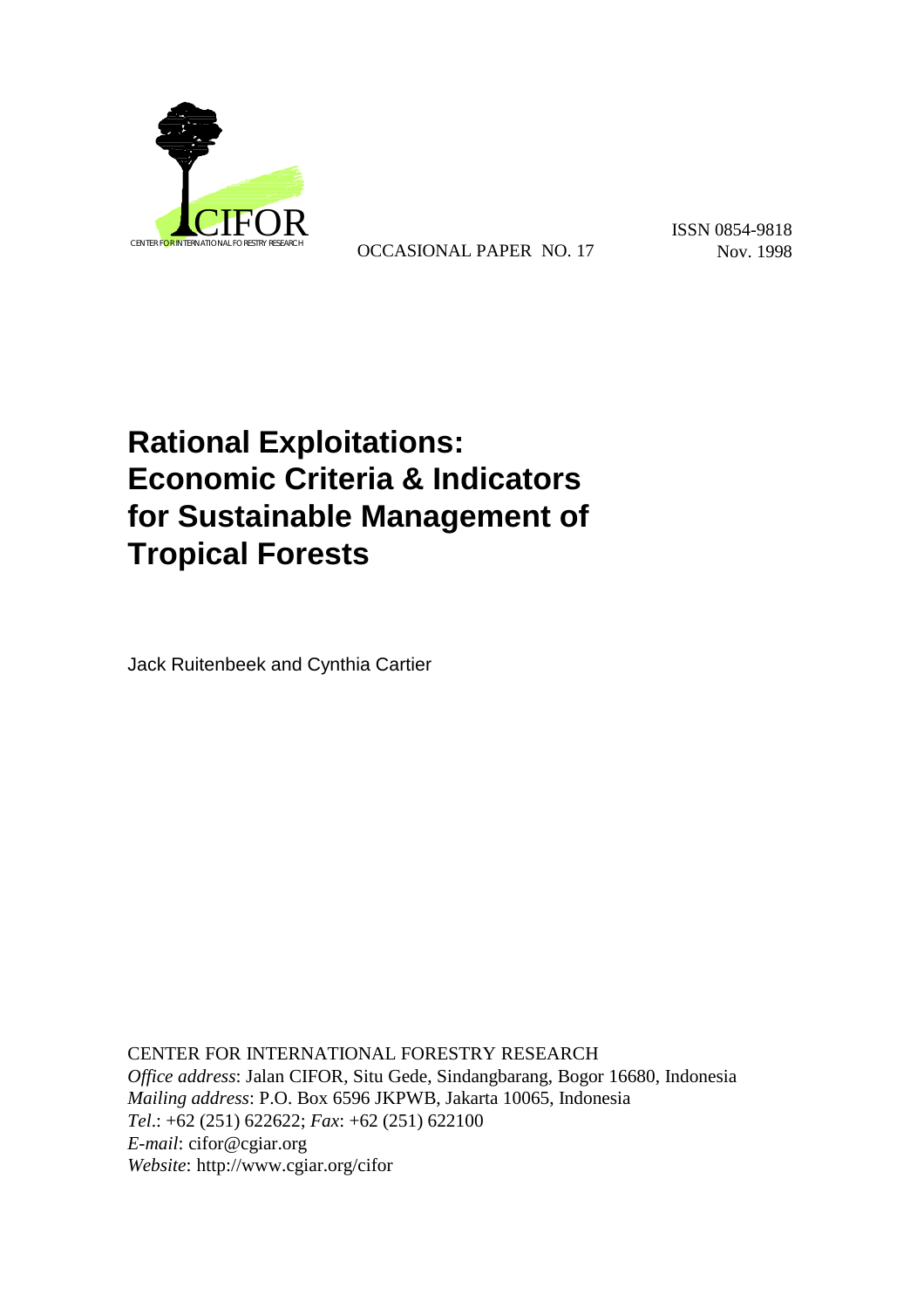# **Contents**

| <b>Summary</b>                                                                                                                                                       | 1                               |
|----------------------------------------------------------------------------------------------------------------------------------------------------------------------|---------------------------------|
| Part 1: Of Trees and Trade: An Introduction                                                                                                                          | 5                               |
| Part 2: Of Economists and Economics: A Brief History                                                                                                                 | $\overline{7}$                  |
| Part 3: From Stand to State: A Framework<br><b>Institutional Lessons</b><br>Policy Lessons<br>Summary                                                                | 9<br>9<br>10<br>12 <sup>2</sup> |
| Part 4: Of Production and Profits: Issues in Efficiency<br><b>Profitability Indices</b><br>Rent<br><b>Waste and Losses</b><br>Lessons                                | 13<br>13<br>14<br>14<br>14      |
| Part 5: Of Privilege and Poverty: Issues in Equity<br>Employment<br>Taxation<br><b>Income Distribution</b><br>Lessons                                                | 15<br>15<br>16<br>16<br>16      |
| Part 6: Of Plans and Paradise: Issues In Sustainability<br>Planning<br><b>Externalities and Valuation</b><br><b>Natural Capital</b><br>Lessons                       | 17<br>17<br>18<br>18<br>18      |
| Part 7: Good Forests, Good Policies, Good Institutions & Good Luck:<br>A Recipe for Sustainability<br><b>Risk and Uncertainty</b><br>Tenure<br>Corruption<br>Summary | 19<br>19<br>20<br>20<br>21      |
| Part 8: Measure for Measure: A Review<br><b>Lessons from Elsewhere</b><br>Seven Sets<br>The CIFOR Set<br>Summary                                                     | 23<br>23<br>24<br>24<br>25      |
| Part 9: Criteria and Indicators: A Proposal<br>A Negative List<br>A Positive List<br><b>Closing Remarks</b>                                                          | 27<br>27<br>27<br>28            |
| <b>Notes</b>                                                                                                                                                         | 31                              |
| <b>Annex A: Policy Links</b>                                                                                                                                         | 37                              |
| Annex B: Review of Economic Criteria & Indicators                                                                                                                    | 45                              |
| Acknowledgement                                                                                                                                                      | 53                              |
| <b>About the Authors</b>                                                                                                                                             | 53                              |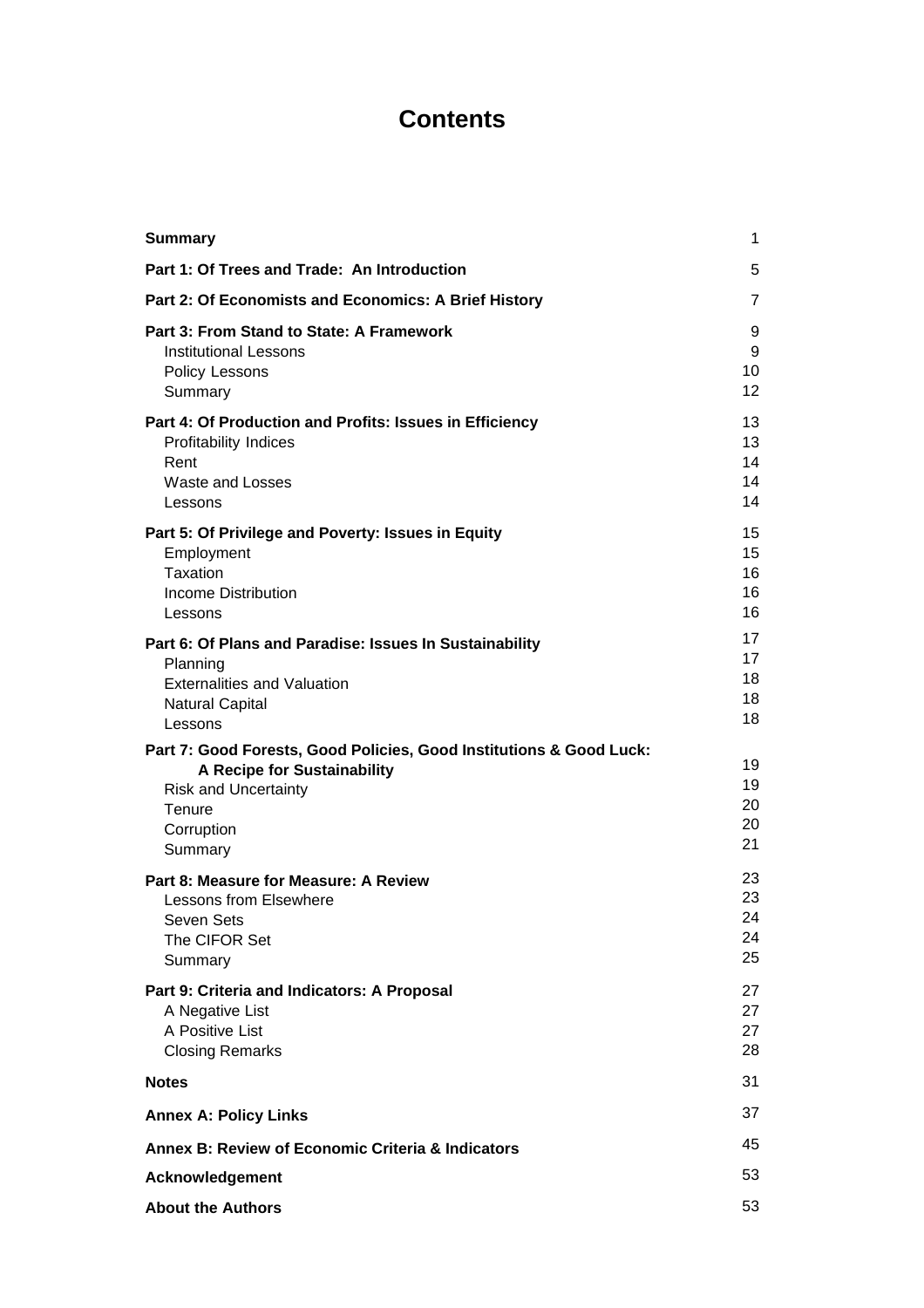# **Tables**

| Table 1.   | Recommended Economic Principles for Sustainable Forest                     |                |
|------------|----------------------------------------------------------------------------|----------------|
|            | Management                                                                 | 4              |
| Table 2.   | What Have Economists Worried About?                                        | $\overline{7}$ |
| Table 3.   | <b>Attributes of Forest Fee Structures</b>                                 | 11             |
| Table 4.   | Assessment of CIFOR Criteria & Indicators                                  | 25             |
| Table 5.   | Recommended Criteria & Indicators                                          | 29             |
| Table A.1. | Economic Policy Links to Forest Management - Forest Sector<br>Policies     | 42             |
| Table A.2. | Economic Policy Links to Forest Management - Non-Forest Sector<br>Policies | 43             |
| Table B.1. | Economic Dimensions of C&I Set - ITTO                                      | 47             |
| Table B.2. | Economic Dimensions of C&I Set - African Timber Organization               | 48             |
| Table B.3. | Economic Dimensions of C&I Set - Tarapoto Proposal                         | 49             |
| Table B.4. | Economic Dimensions of C&I Set - Iniative Tropenwald                       | 50             |
| Table B.5. | Economic Dimensions of C&I Set - Woodmark                                  | 52             |
| Table B.6. | Economic Dimensions of C&I Set - SmartWood                                 | 53             |
| Table B.7. | Economic Dimensions of C&I Set - Lembaga Ekolabel Indonesia                | 54             |
|            |                                                                            |                |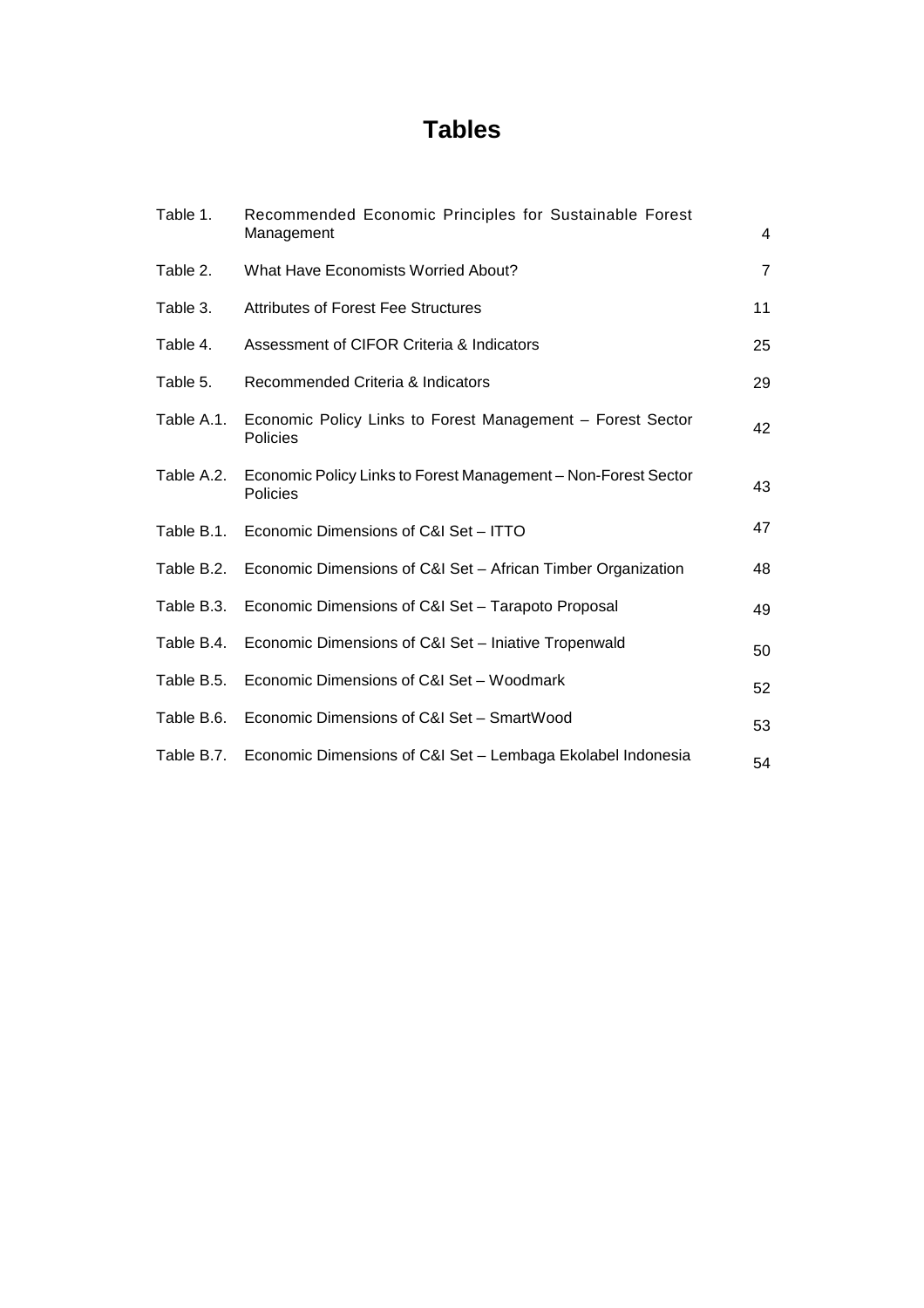# **Rational Exploitations: Economic Criteria & Indicators for Sustainable Management of Tropical Forests**

Jack Ruitenbeek and Cynthia Cartier

## *Summary*

"TO HIM WHO LOOKS UPON the world rationally, the world in its turn presents a rational aspect. The relation is mutual." *– Georg Hegel, German philosopher, 1837*

"RATIONALISTS ARE ADMIRABLE BEINGS, RATIONALISM is a hideous monster when it claims for itself omnipotence. I plead not for the suppression of reason, but for a due recognition of that in us which sanctifies reason."

– *Mohandas K. Gandhi, Indian political, spiritual leader, 1926*

*E and that the same applies to the various organizations, CONOMISTS GENERALLY ASSUME that people are 'rational', corporations, or clubs that people form. Profit-seeking by companies, purchasing choices by consumers, planting and harvesting decisions by farmers, and entire structures of government taxation and spending can often be described as 'rational'; the outcomes in all of these instances seem to serve someone's self-interest.*

 *But the economist's understanding of 'rationality' is often at odds with what others might regard as rational. There seems, from a common sense perspective, to be little 'rationality' in depleting the ozone layer, or in fouling the oceans, or in irreversibly cutting down or otherwise converting the world's tropical forests. Yet all of these are occurring, presumably as the consequence of a myriad of 'rational' actions by consumers, producers and governments around the world. One might understandably speculate either that people are irrational, or that economists lack common sense. Such conjectures would undoubtedly generate lively debate, but they are unlikely to resolve global problems or to provide specific policy guidance.*

 *This paper has a very specific objective in mind: to develop economic criteria and indicators that relate to the sustainable management of tropical forests. In 1994, the Center for International Forestry Research (CIFOR) commenced a work program that would develop a comprehensive set of criteria and indicators (C&I); this set would help inform governments, producers and consumers about conditions in individual tropical forest stands. Work has already been completed in the areas of biodiversity indicators, social indicators, and planning and legal indicators, among others; CIFOR has itself field tested a slate of indicators that were selected from an "experts' wish list" of some 1100 indicators. This paper complements the current work program by covering the economic dimensions and issues associated with C&I design.*

 *The topics that must be covered to define economic indicators – especially those that are readily operationalized – are quite varied and broad. Existing C&I efforts, however, do not always reflect the breadth of experience that exists in the broader economic literature: much can still be learned from the more general economics literature. A key purpose of this paper, therefore, is to synthesize some of this 'non-C&I' literature, with a view to distilling some key lessons that are of relevance to C&I design within the forestry sector. In doing this, the paper covers topics ranging from economic history and the role that 'rationality' has played in economic decision-making, to modern procedures of resource valuation, to issues of uncertainty, taxation and wealth distribution. Findings in all of these areas, in the end, guide the selection of a recommended set of criteria and indicators.*

**LESSON 1 - Remain rational, but look beyond simple 'economic efficiency' to consider 'economic equity' and 'economic sustainability'**

*A somewhat mistaken perception of an 'economic approach' to resource management is that it always includes some form of valuation or monetization. Recent work by a group of ecological economists, for example, concluded that the services provided by the world's tropical forests had an economic value of US\$2 trillion. While such valuations draw attention to the importance of forests, they are just one tool in a much larger tool-kit of methods and experience. Monetization is a factor in some of these tools, but it is certainly not the common element that binds these methods together.*

*What is common to most economic methods is the underlying assumption of 'rationality': the idea that decisions are made in the interests of some definable individual or group, and that such decisions are made in*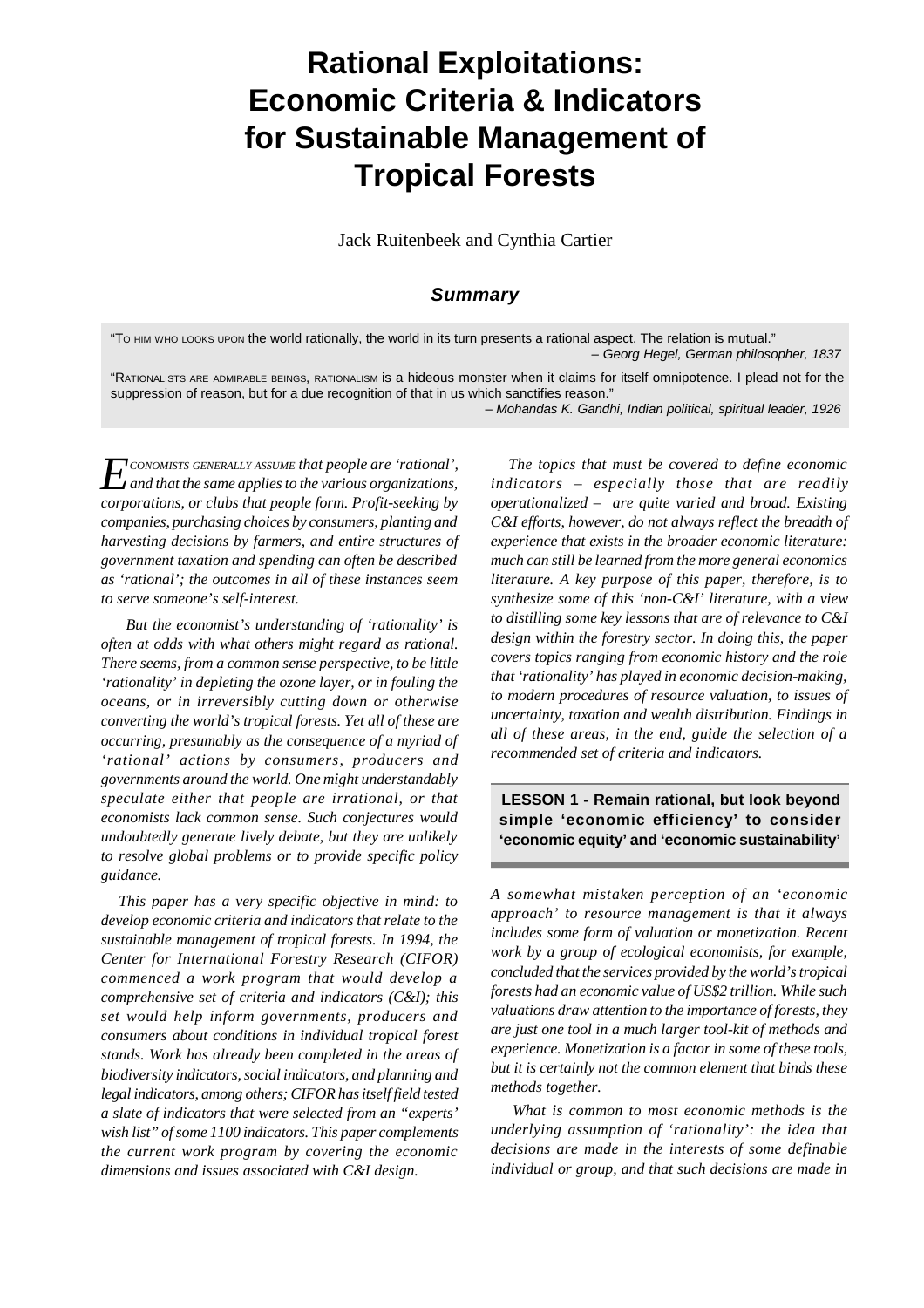*some consistent fashion. Historically, economic rationality tended to focus on ideas of economic efficiency. Rational choices were those that minimized costs, maximized profits, or brought the greatest good to the greatest number of people. Forests were 'rationally' clear-cut to the profit of colonial powers: the timber built navies and the profits filled government coffers.*

*With time, economic investigation also started to pay greater attention to concerns of equity or distribution. In a liberal society, it now also became rational to worry about the poor or disenfranchised: progressive taxation, job creation to help the unemployed, and subsidized healthcare and education all are instruments of economic policies that address this equity dimension. Rationality had been expanded to included a degree of altruism towards our neighbors, or to those less fortunate. In some countries, for example, forest sector subsidies supporting local industries became an instrument of economic policy.*

*More recently, however, the idea of 'economic sustainability' has entered the picture, and economists have brought all of their tools and methods of 'rationality' to bear on this issue as well. While sustainability means different things to different people, it generally teaches us to pay more attention to the needs of future generations, and to the longer-term social and environmental ramifications of current production and consumption decisions. The economic rationality net has thus been cast further: it now encompasses not only concerns of efficiency and equity, but also of ecological resilience and of intergenerational rights and obligations. Most notably, many of the 'sustainability' issues arise at a global scale, and the economic challenge in many sectors has been to find mechanisms that can work at a local level. Forestry is no exception: it seems easy to point to cases of 'unsustainable forestry' but it is notoriously difficult to define or to identify 'sustainable forestry.'*

*In brief, there is more to economic inquiry than simple valuation. Economic inquiry, in a more complete sense, deals with rationality. Rationality, in this age, requires that we pay attention to efficiency, equity, and some of the finer elements of sustainability. In this exercise, it seems fair to say that any economic criteria and indicators of sustainable forest management would need to reflect these dimensions of efficiency, equity and sustainability: profits, people and paradise are all important.*

**LESSON 2 - Keep your focus on the stand of trees, but also look beyond to the economic policies and institutions that affect the stand**

*Any good forester will tell you that forest stand management can be as much of an art as it is a science. No two stands are alike, and the long-management cycles of a tropical forest stand require astute attention to numerous details that*

*demand broad experience and technical excellence. Much of this experience can only be shared through publication of guidelines, handbooks, and forest management models, and through constant training and re-training. From this has arisen a vast literature on forest management, forestry economics, rapid rural appraisal, and forest resource measurement. Of this, 99% focuses on the forest stand – or forest management unit (FMU) – and most, if not all, has something to say about forestry economics. The forest stand has clearly been at center stage.*

*But this zealous predilection for micro-managing the forest has often come at the neglect of other equally important matters: forest economic policy and the institutions that govern forest use. Even with all of the tools of good forest stand management at our fingertips, circumstances may go terribly awry if we neglect these policies and institutions.*

*Think of sound economic management as a recipe: a recipe with ingredients relating to the forest itself, and the surrounding policies and institutions. Each of these three – the stand, the economic policy environment, and the institutions – is a potential 'intervention point' for promoting sustainable management. For sustainability to be achieved, one needs to get the interventions right in all three areas: bad policy distortions or institutions can undo whatever goes on at the stand. Policies can be specific to the forestry sector (e.g., mechanisms for capturing economic rents), or to other sectors (e.g., agriculture, energy or tourism).*

*Also, from a C&I perspective, one should think of policy and institutional indicators as early warning signals. One might justifiably remark, "so what if there are bad policies? Sooner or later these will be reflected at the stand and we can detect conditions there." In principle, this is true. But this detection comes after the fact. In hindsight, most analysts now attribute a good share of Amazonia's deforestation to inappropriate agricultural and export policies. Had these connections been made before the fact, some of these forests might still be standing. If we can detect policy or institutional distortions, we may be able to take appropriate measures at the stand level to ensure sustainable management.*

**LESSON 3 - Economic sustainability means paying as much attention to stocks and assets as we have traditionally paid to flows and income**

*Economists have spent considerable effort of late discussing the topic of 'natural capital.' This was largely brought on by the common criticism that many well-known measures of 'income' – such as GNP – do not reflect capital depletion. If we clear-cut a forest, all of the money we make from it that year is treated as a positive contribution to GNP.*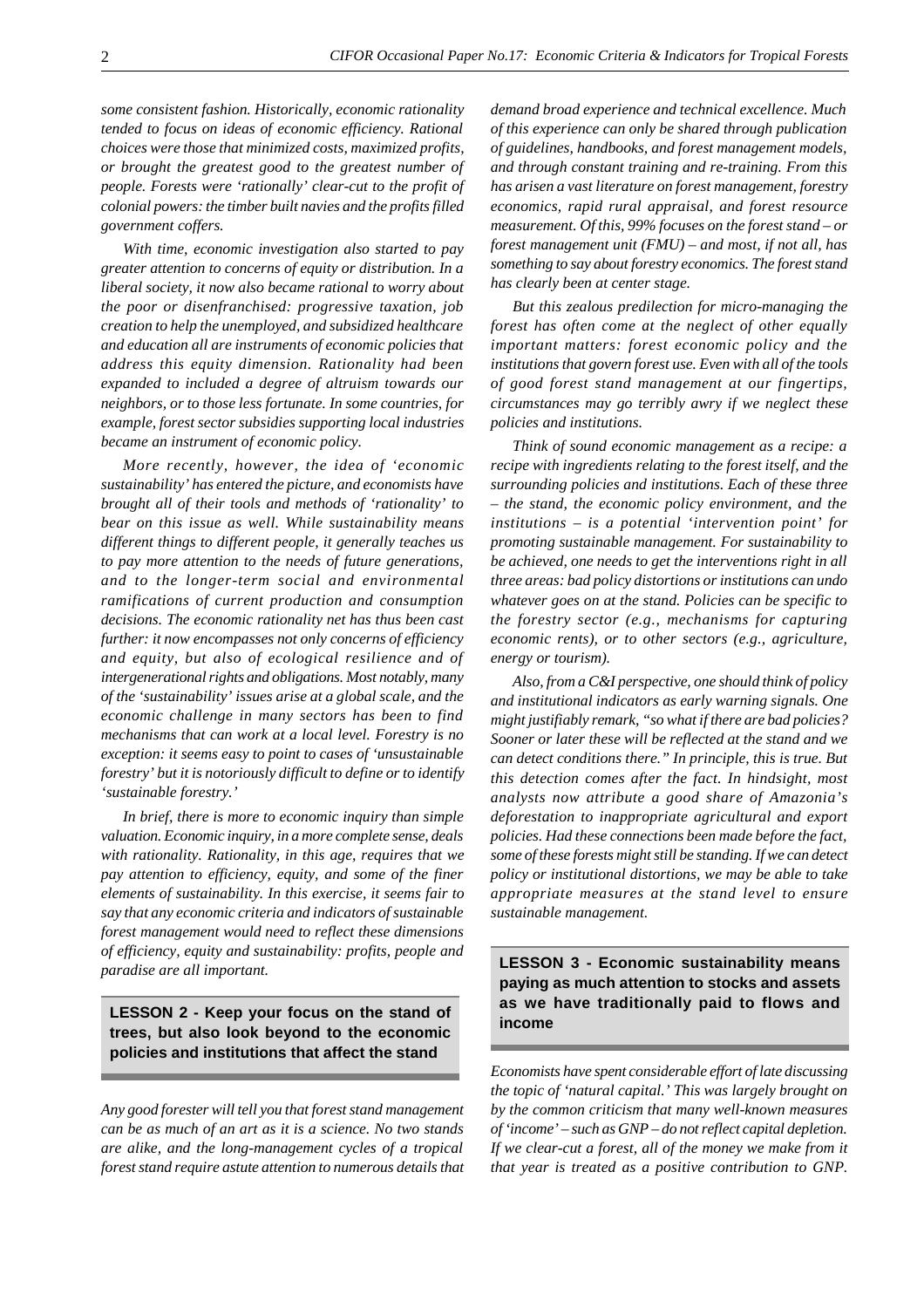*Similarly, money spent on fixing or preventing environmental damages, such as for combating man-made fires, is counted as an addition to GNP. In response to such aberrations, the United Nations Statistical Office (UNSO) now recommends that countries also attempt to keep 'natural resource accounts' that reflect issues such as capital depletion and environmental impacts.*

*Approximately half a dozen accounting methods have been identified, and various countries are currently testing different approaches. Forestry is a key sector that is being included in most experiments; and techniques are being developed for different application scales. In India, pathbreaking resource accounting methods are being applied to small-scale community woodlots of 40 hectares, while in Indonesia resource accounting methods have focused on the forest estate at the provincial level.*

*While there remain a substantial number of methodological and practical issues to be resolved in the 'natural capital accounting field', the basic rationale for it is straightforward. Sir John Hicks, in 1946, stated that "The purpose of income in calculations in practical affairs is to give people an indication of the amount which they can consume without impoverishing themselves. ... we ought to define a man's income as the maximum value which he can consume during a week, and still expect to be as well off at the end of the week as he was at the beginning." In other words, income is only income if the capital generating it remains intact. In this context, most commentators have agreed that we must pay greater attention to natural capital stocks.*

*In the forestry sector, we have historically concentrated on income flows from merchantable timber. Largely this is because society never bumped into the forests' limits: we were working in a 'frontier economy' where the stocks seemed, for all intents, to be limitless. But now we have bumped into these limits and, appropriately, we have to start paying greater attention to stocks, and to the goods and services (other than timber production) that we might lose if those stocks disappear. Specifically, in C&I design, we should (i) continue to pay attention to the flow of wood products; (ii) also pay attention to the stock (quantity and condition) of remaining forest; and, (iii) pay attention to the flow of (non-timber) goods and services from the forest.*

## **LESSON 4 - Be prepared for surprises, and exercise precaution in forest management**

*Even if in a given instance we seem to have a healthy and vibrant forest, sensible policies, and competent institutions, we may end up – in the long-term – with unsustainable forestry. Some might call this bad luck. But why does this happen, and what can one do about it?*

*In brief, it has to do with 'complexity'. Literature in the area of economic sustainability is paying greater heed to* *complexity. A complex adaptive system is capable of reorganizing and self-organizing itself, in response to random external shocks. Large economic systems, living organisms, neurological networks and ecosystems are all examples of complex systems. Any forest ecosystem, coupled in turn to a variety of political, institutional and social structures, is such a system. A common feature of complex systems is that they generate 'surprises'.*

*One lesson from complexity theory is that unquantifiable uncertainty is much more pervasive than was ever previously thought. Small initial shocks can, through various feedback mechanisms, have substantial impacts. Arbitrary factors such as political corruption, war, social unrest, or changes in international markets can all undermine even the best laid out plans for sustainable forest management. For decision-makers, addressing such uncertainty is a challenge.*

*The most common economic policy prescription in the face of uncertainty is to invoke the 'precautionary principle'. Criteria and indicators may have a number of roles in implementing this principle. Guidelines for indicators or verifiers can be established at safe thresholds that, for example, prevent clear-cuts from occurring. Criteria can be established for 'adaptive' management plans that are capable of addressing sudden anticipated shocks. Indicators can monitor the establishment of 'reserve funds' to deal with unanticipated emergencies, such as fire damage. While the specific criteria and indicators are likely to differ substantially from country to country or even site to site, the lesson is clear: plan for the unexpected.*

**LESSON 5 - Keep the criteria & indicator design simple to permit an easy assessment of tradeoffs**

*Work in economic indicators in forestry and related renewable resource sectors has generated some important conclusions about the general design of indicators. Many of the earlier efforts in indicator implementation have been abandoned simply because they were too costly to implement or lacked reliability when attempts were made to interpret them. In Canada, a recent two year economic audit of 'ecosystem based forestry and watershed indicators' by Environment Canada found that 83% of them were not suitable for statistically valid economic interpretation. Similar findings have recently been noted in some European countries. Given these constraints in industrialized countries, any efforts in designing C&I for economic monitoring of forestry in developing countries must be based on the following notion: keep it simple.*

 *Implementation of economic criteria and indicators raises another issue: diagnostic capability. Most of economic science prides itself (probably mistakenly) in being nonnormative when it comes to measurement and analysis: economists will cheerfully tell you what may or may not*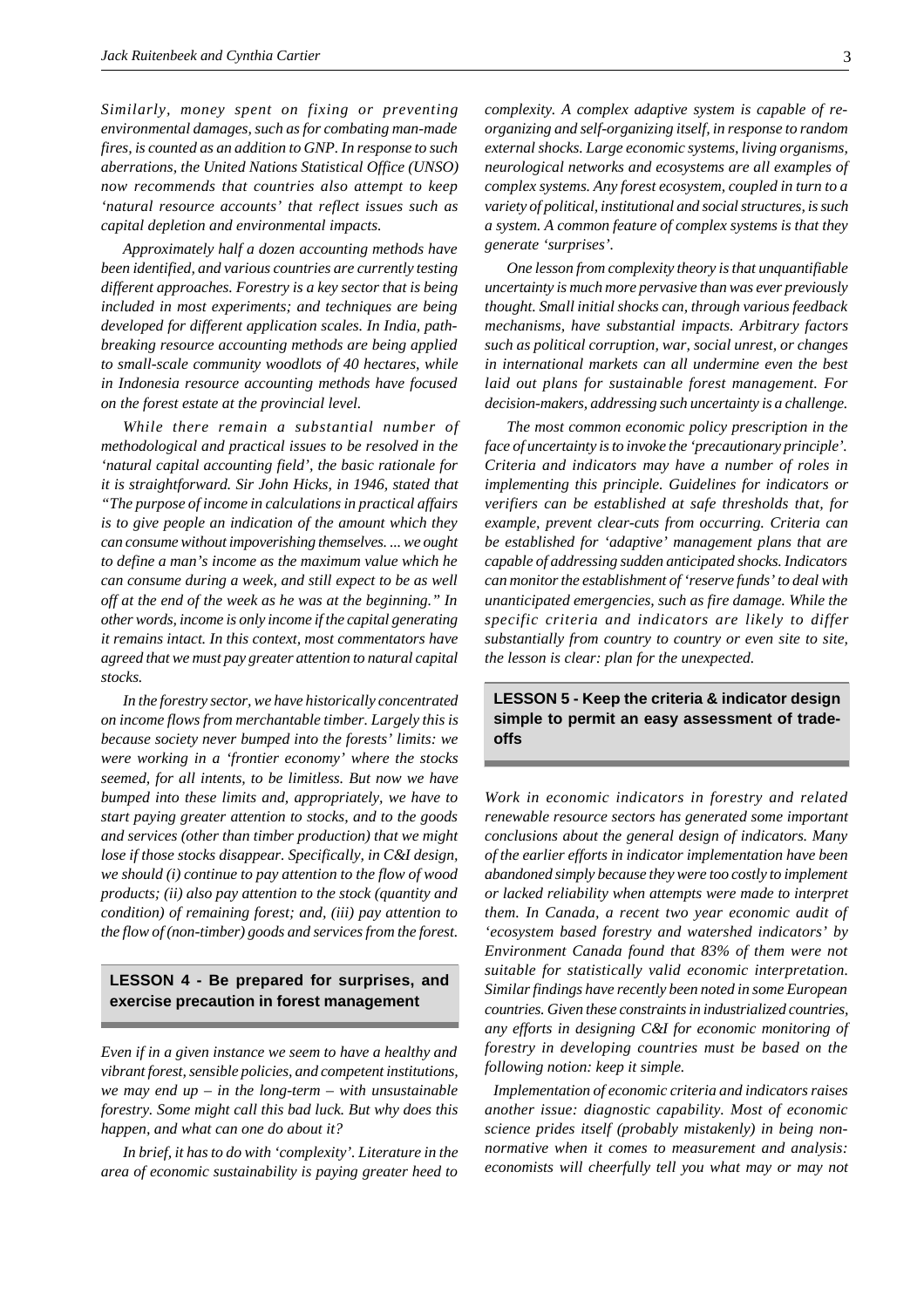*happen, but pass no judgment as to whether such outcomes are 'good' or 'bad'. Many economic indicators exhibit such characteristics: economists might generally all agree that GNP is an important indicator, but disagree over whether increases in it are inherently good or bad. The diagnostic capabilities of a given economic measurement often depend on subsequent analyses that concurrently take into account yet other economic measurements. This can be a nuisance to someone managing a forest stand, simply trying to decide whether they are doing a good job. For this reason, it seems fair that, to whatever extent possible, economic indicators at the FMU level should have some stand-alone diagnostic capabilities. This requires, again, that such indicators be kept relatively simple.*

 *The implications of this translate into two operational lessons: (i) keep the list relatively short; and, (ii) keep individual criteria or indicators to something that monitors a single goal (e.g., efficiency, equity, maintenance of forest asset) or a single intervention point (e.g., forest stand, policy, or institution). Criteria and indicators are certainly available that may apparently address numerous objectives (these have at times been called 'multi-telling'), but such indicators are difficult to interpret and implement at a stand level (although they may be more useful at a higher level of government policy).*

#### **Recommended Criteria and Indicators**

*The above lessons suggest a general set of economic C&I for forest management. In developing this set, it is clear that different indicators may be used in some countries, while still meeting the underlying criteria. There is therefore some level of substitutability available. Having said that, however, there are some potential indicators that have been commonly used, or are becoming commonly advocated, that we believe are inappropriate because they are frequently misinterpreted, are methodologically unsound, are* *inadequately developed, or are too costly to implement. We therefore create both a 'negative list' of indicators, and a 'positive list' of recommended C&I that can address the issues and concerns raised in this paper.*

 *Some attributes of the 'positive list' are summarized in Table 1. It reflects the broader needs to address efficiency, equity, sustainability and a precautionary stance in FMU management. What is perhaps notable about this list is that it does not necessarily involve a lot of economic calculations relating to pricing and values: many C&I that are of economic relevance are simply physical measures.*

 *Within the 'negative list,' we include: (i) use of internal rate of return, which is a frequently used but inaccurate measure of economic efficiency; (ii) valuation of biodiversity, carbon sequestration, and certain ecological functions that are equally well captured by a simple physical accounting of the forest biomass; and, (iii) use of complex economic indices and coefficients to characterize income distribution concerns.*

#### **Conclusion**

*If one is of the mindset that the world is fundamentally chaotic and irrational, then the discipline of economics probably has little to offer. But if one accepts the notion that there is some method to the apparent madness of individuals, governments and organizations, then economic inquiry does have some contributions to make.*

 *In this exercise, we argue that economic criteria and indicators of sustainable forest management should reflect the dimensions of efficiency, equity and sustainability, and need to look beyond the forest stand to institutional and policy issues. If we let such criteria inform our decisions, we may yet end up with exploitation of the forests. It would, however, be rational exploitation; rational exploitation reflecting an enlightened self-interest that captures the broader global needs of current and future generations.*

| Table 1<br><b>Recommended Economic Principles for Sustainable Forest Management</b> |                                                              |
|-------------------------------------------------------------------------------------|--------------------------------------------------------------|
| <b>Principle</b>                                                                    | <b>Examples of Criteria and Indicators</b>                   |
| Forest management is socially efficient.                                            | Efficient timber extraction methods are applied.             |
|                                                                                     | Sustainable harvesting of non-timber forest products occurs. |
|                                                                                     | Management generates positive economic rent.                 |
| Intragenerational equity is enhanced.                                               | Involvement of local population in forest management.        |
|                                                                                     | Equitable positive rent share to all participants.           |
|                                                                                     | Transparent allocation of concessions.                       |
| Forest estate and forest use options are maintained.                                | Forest migration pressure is minimized.                      |
|                                                                                     | Non-forest policies do not affect forest management.         |
|                                                                                     | Existence of non-confiscatory land use policies.             |
| Precautionary measures promote system resilience.                                   | Anti-corruption measures in place.                           |
|                                                                                     | Existence of broad-based adaptive management plans.          |
|                                                                                     | Establishment of effective buffer zones.                     |
| Note: See Table 5 in text for complete list of recommended criteria and indicators. |                                                              |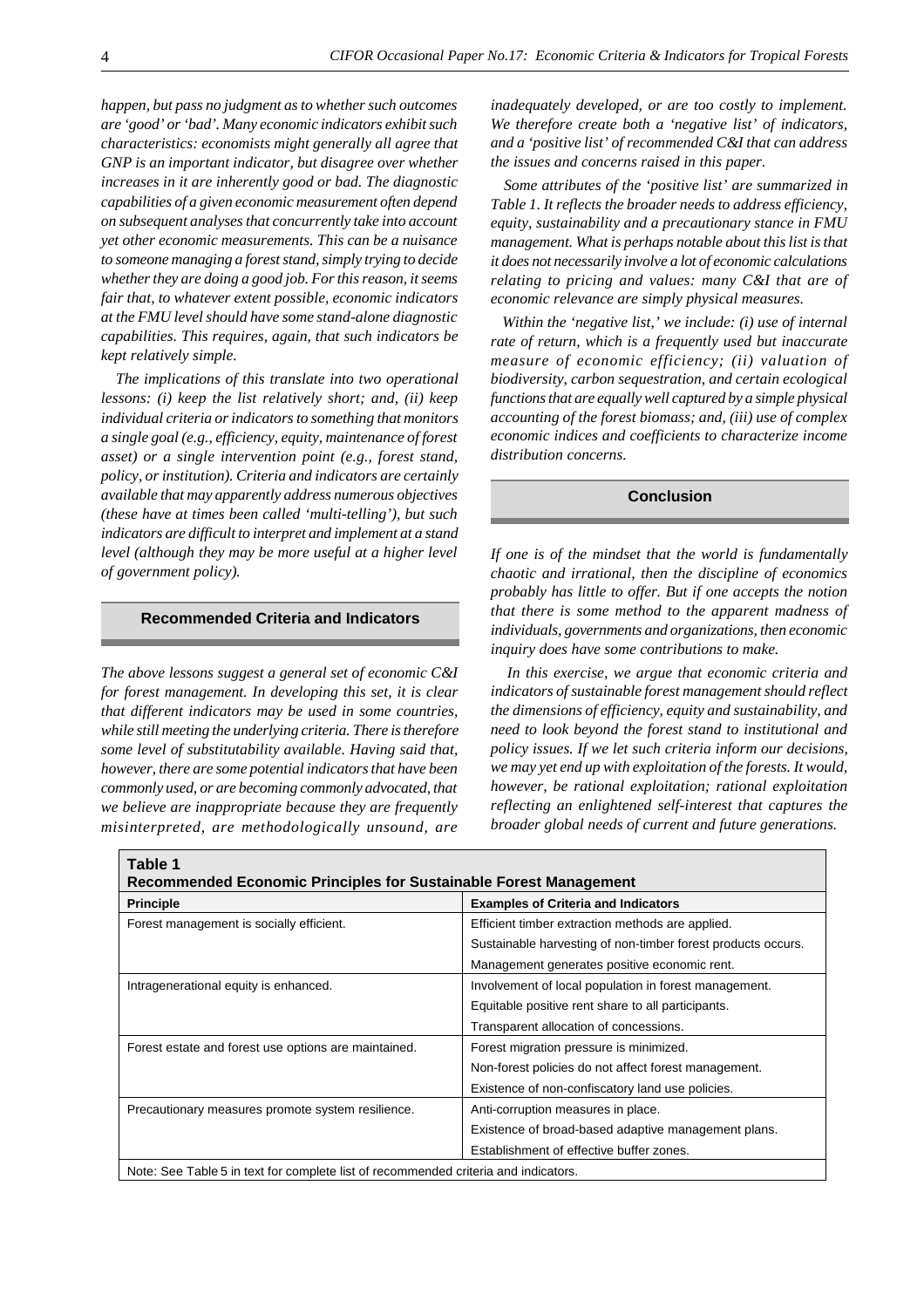# **PART 1**

# **Of Trees and Trade: An Introduction**

"**VALUE IS THE MOST INVINCIBLE** and impalpable of ghosts, and comes and goes unthought of while the visible and dense matter remains as it was."

*– W. Stanley Jevons, British economist, logician, 1884*

"**BOURGEOIS SOCIETY IS INFECTED** by monomania: the monomania of accounting. For it, the only thing that has value is what can be counted in francs and centimes. It never hesitates to sacrifice human life to figures which look well on paper, such as national budgets or industrial balance sheets."

*– Simone Weil, French philosopher, mystic, 1937*

E CONOMISTS KNOW THE PRICE of everything and the value of nothing." This adaptation of the infamous value of nothing." This adaptation of the infamous turn-of-the-century quote by playwright Oscar Wilde may well be the reason why forests around the world are succumbing to the feller's axe and the farmer's torch. Any undergraduate student in forestry economics can 'prove' that it makes economic sense to clear-cut a forest if its rate of growth in value is less than the rate of return on money invested elsewhere. Have you kept track of the stock markets? Recent anomalies aside, forests would need to grow at over 10% a year to keep pace with long-term returns elsewhere. That represents a doubling in volume about every seven years. Few forests grow that quickly. The axe and the torch seem like a rational choice.

 But something is clearly wrong with this picture. The 'proof' relies a lot on what happens to 'price', and ignores so many other things. It ignores the medicinal products in the forest. It ignores the local livelihoods dependent on the forest. It ignores the soils and watersheds that the forest stand protects. It ignores the carbon sequestered in the forest biomass. It ignores, one might argue, everything of true value.

 Fixing this situation may seem straightforward. We need simply to alter our assumptions, by casting our analytical net somewhat wider to capture this broader range of values, and then train the next wave of undergraduate students appropriately. Typically, in the economist's world, this has led for more calls to put prices and values on goods and services that heretofore had no market. But the general problem is much more complex than this; and solutions are still not readily at hand. This paper explores some of the issues that cause economically sustainable forest management to remain so elusive.

The impetus behind this effort stems from CIFOR's ongoing project on "Assessing the Sustainability of Forest Management: Testing Criteria and Indicators". The project concentrates on the local or forest management unit level and seeks to identify C&I for sustainable forest management. Based on an analyses of C&I development activities at sites in Germany, Indonesia, Côte d'Ivoire, Brazil, Austria and Cameroon, it was determined that the economic dimensions of previous efforts had not been addressed comprehensively. As a first step towards addressing the issue of C&I for economic impacts, this paper explores some of the basic issues, pitfalls, opportunities and difficulties in trying to develop C&I for economic impacts at the FMU level.

In principle, the economic issues that might be addressed are manifold. How does one take into account currency fluctuations, such as those experienced of late in Asia? How do we address intangible benefits? What role should local employment play? Do conventional measures of rates of return or benefit-cost ratios have any relevance to sustainable forest management?

It is clear that this is potentially a big canvas, and it is not the purpose of this paper to cover all dimensions of the economic problem. Indeed, an indicator list that does address every problem is likely to become unmanageable. The C&I set derived in this work focuses on what is feasible within a short assessment period by non-experts. Examples for these kind of assessments are certification inspections, inspections by regulatory agencies or by donor agencies.

The approach taken in this paper involves a dialectic that may appear to work backwards from conventional discussions on the topic. Usually, one will find a 'review'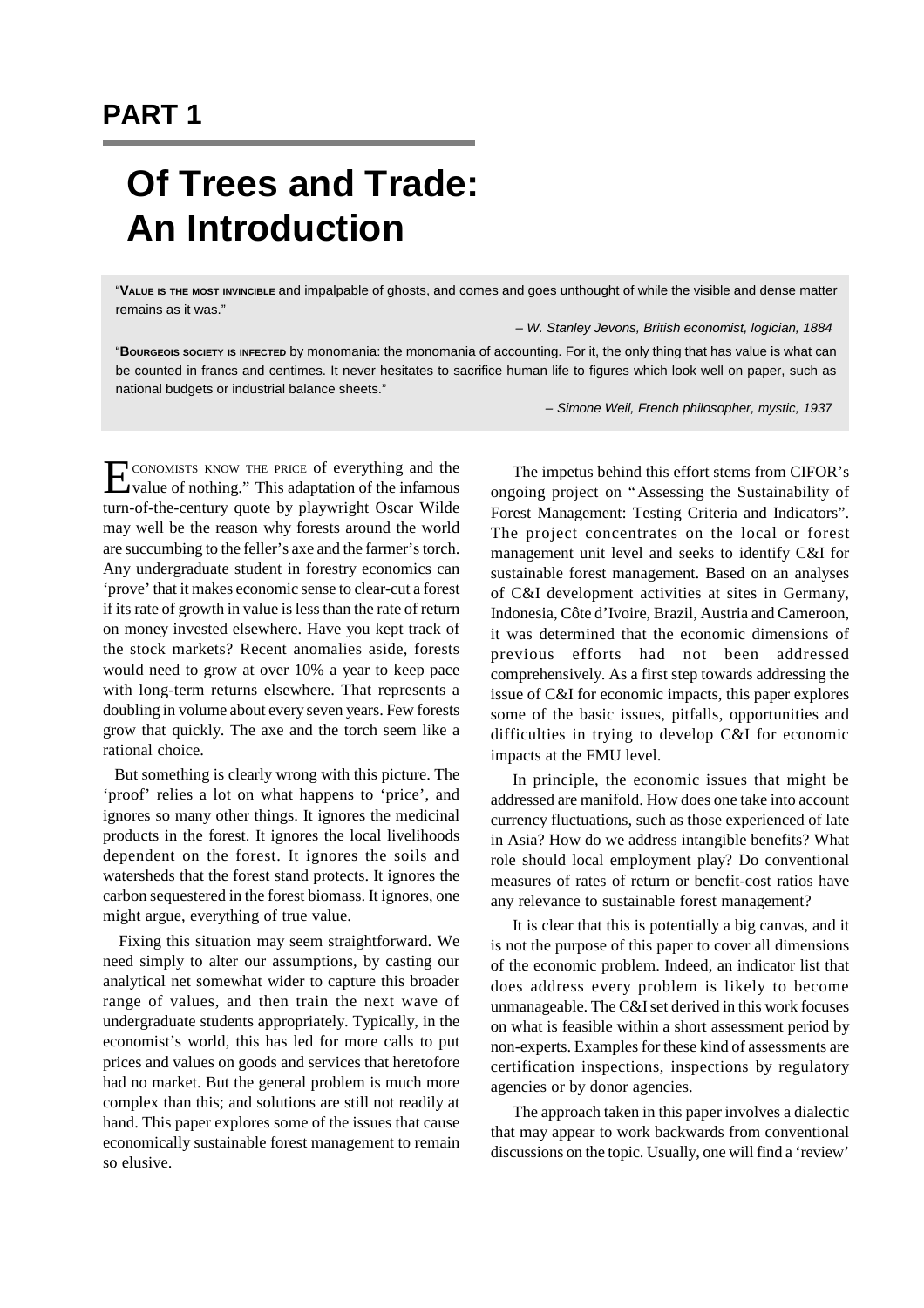close to the beginning. In this paper, if you are interested in just a review of indicators, please turn to our penultimate chapter: Part 8. All of the previous chapters set the stage for this; we find it necessary to present an understanding of some of the 'economic issues' before we can even begin to discuss or critique the individual C&I sets. Parts 2 and 3 therefore commence with an historical discussion of economic efficiency, equity and sustainability (we call these 'goals'), and an elaboration of a framework that involves the potential role of the forest stand, economic policies, and institutions (we call these 'intervention points'). Parts 4 to 6 investigate more specific issues in efficiency, equity and sustainability, and Part 7 provides a forum for exploring some of the more eclectic issues associated with precautionary management. Finally, we develop some measurable or monitorable C&I in our concluding chapter.

One might, however, justifiably ask, "Why measure anything?" The most forthright answer to this question lies in the complex world of the international timber trade. Earnings from forest product trade are a major share of export revenues for many developing countries: ITTO producer exports of tropical timber products were worth \$11.5 billion in 1995, 79% originating in Asia. Opponents of the trade have blamed it for deforestation, for neo-colonial exploitation of developing countries, for disenfranchising the poor and landless, for loss of sovereignty to stateless transnational corporations, and for lining the pockets of bureaucrats, politicians, and entrepreneurs through institutionalized corruption or incompetence. Proponents of the trade see it as a powerful engine of economic growth and development: one that creates jobs, improves international competitiveness, and enhances the lifestyle of those consuming the wide range of products we enjoy today.

The debate is at times engaged along very moralistic and emotional grounds, while at times it becomes a very pedantic exercise in accounting. In an effort to cut through both the rhetoric and the pedantry, and to bring objectivity to the debate, timber certification is held up as one practical mechanism that will help inform all stakeholders. Development of C&I plays a key role in certification.

Before we discuss economic C&I, therefore, we find that it is fair to make some comments on some of the economic implications of certification itself. The implementation of a certification scheme for tropical timber from sustainable forest management will have implications for the international supply and demand of tropical timber products.

Some consumers boycott tropical timber because of increased awareness of unsustainable forest management practices. In light of the substitutes that have emerged, will these consumers buy tropical timber again if certification and labeling can assure them that tropical forests are being managed sustainably? If so, what price will they be willing to pay for certification, given that it will undoubtedly carry a supply premium (at least in the short run). What will be the net effect on tropical timber demand? Will consumers, through demand for certified products, be able to promote sustainable forest management effectively? Currently, we have few complete answers to these important economic questions.

Also, there is a danger that a certification scheme will become a non-tariff trade barrier and undermine efforts to liberalize and economize global trade. The scheme is currently voluntary, but it could become, in effect, a compulsory trade requirement. The scheme could also favor industrialized countries where forest management practices are perhaps closer to being certifiably sustainable. The scheme would likely also favor government-owned and large private forests, at the expense of small-scale forests. The unit costs of certification are smaller for larger operations; and given their market share, the large-scale forest operation also stands to benefit most from certification. Certification, itself, may generate new inefficiencies and inequities that are different, but perhaps not an improvement on current conditions.

Finally, for a certification scheme to have any impact on trade, it must be credible. The process of certification must be transparent with enough checks and balances to keep it from being abused, discredited, or the subject of ongoing corruption. International cooperation will be required to develop, harmonize, and implement a credible certification scheme. A key issue in the development stage of the certification system is reaching agreement on the sustainability C&I which comprise the system.

Demand impacts, supply costs, production and trade patterns are all economic issues pertaining to the implementation of a certification system for tropical timber products. Resolving such issues will not be easy. Certification should not be regarded as the panacea that will address the ills of the tropical timber trade. Similarly, developing a good set of criteria and indicators should not be seen as the panacea for establishing an implementable certification system. Nonetheless, these do seem like sensible places to start.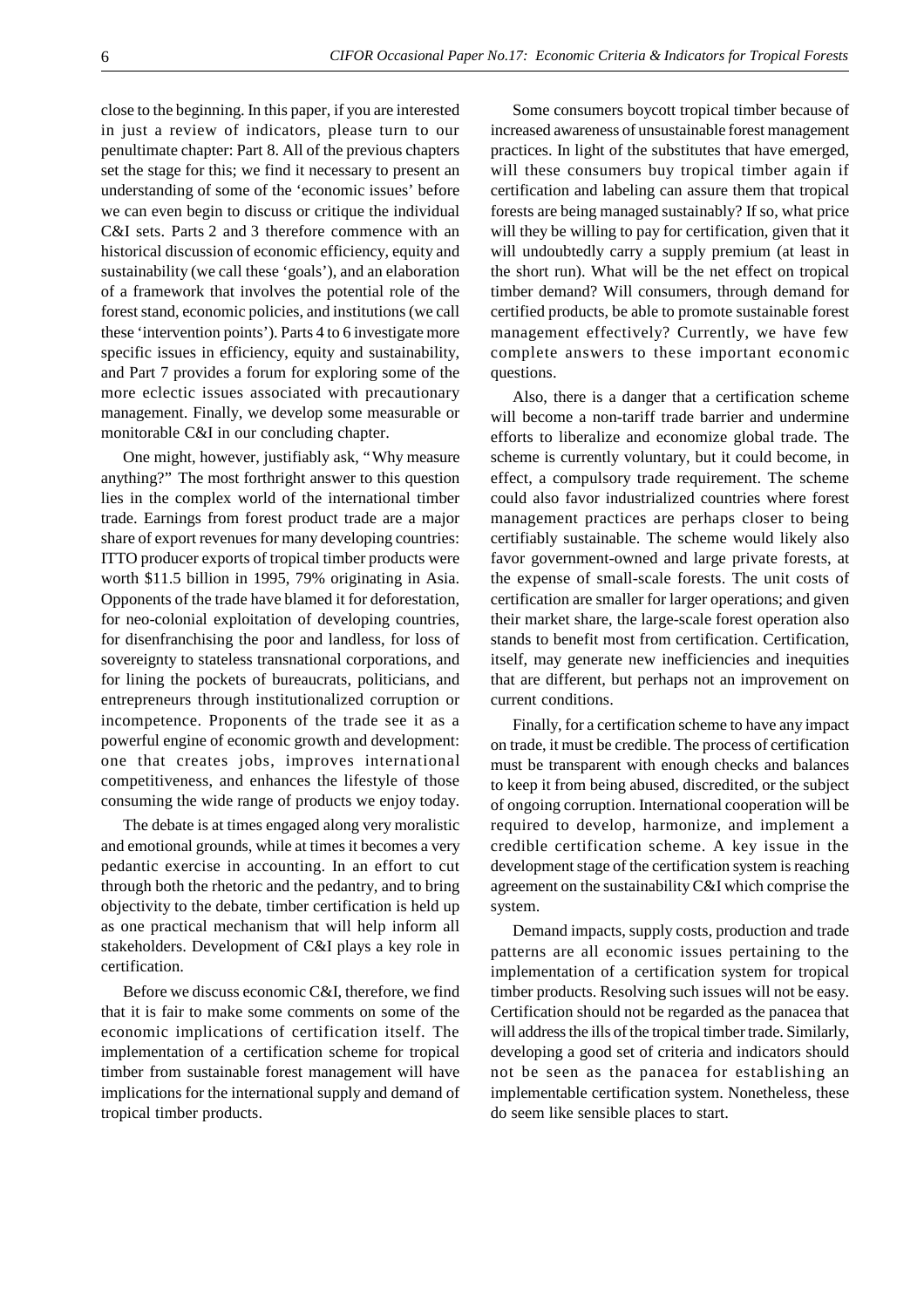# **PART 2**

# **Of Economists and Economics: A Brief History**

**"IF ECONOMISTS COULD MANAGE** to get themselves thought of as humble, competent people on a level with dentists, that would be splendid."

*– John Maynard Keynes, British economist, 1931*

**"IF ECONOMISTS WERE DOCTORS**, they would today be mired in malpractice suits."

*– John Ralston Saul, Canadian author, 1995*

SELF-INTEREST IS A POWERFUL incentive. To the non-<br>economist, it may seem that economists have applied economist, it may seem that economists have applied that lesson with vigor to the role they have in decisionmaking. Economists' opinions are arguably the most sought after, most despised, most heeded, most ignored, or most blamed in the corridors of corporate and public decision-making. Any review of the literature will show that, on almost any topic, some economist somewhere will have had something to say about it. Economists may well gain or lose respect with each turn of the tide, but they seldom seem to lose their jobs.

 From an economist's perspective, however, 'selfinterest' has an entirely different connotation: selfinterest is the basis of rationality, and rationality is the basis of economic behavior. Economic thought and analysis through the ages has focused on different interpretations of rationality. Understanding this progression can give us some useful insights into how economic issues (including indicator design) can be viewed.

 Table 2 summarizes, in a somewhat stylized fashion, this progress of thought and attention. First-year university students are taught that economic science deals with the study of 'scarce' resources and, more normatively, the allocation of such resources to various uses. Food is scarce. Housing is scarce. Energy is scarce. Labor is scarce. All are economic goods or services, whether priced or not. Efficient use of these goods is the first stage of behaving rationally. Economic models showed how to allocate these goods and services to their best use. Measures of economic efficiency became gauges of whether this allocation was being done successfully. Profits or costs per unit became measures of profitability or cost-effectiveness. As risk management became part of rational economic behavior, various methods and measures of risk analysis also developed.

 But as economic and social systems became more complex, economists extended the concept of rationality into new realms. By the mid-20th century, taxation

| Table 2<br><b>What Have Economists Worried About?</b> |                                                                                                                        |                                                                                                |                                                                                                                                           |
|-------------------------------------------------------|------------------------------------------------------------------------------------------------------------------------|------------------------------------------------------------------------------------------------|-------------------------------------------------------------------------------------------------------------------------------------------|
|                                                       | Objective                                                                                                              | <b>Types of Concerns</b>                                                                       | <b>Methods &amp; Measures</b>                                                                                                             |
| <b>Economic Efficiency</b><br>(19th & 20th century)   | To allocate scarce<br>resources to their best<br>use                                                                   | Profitability<br><b>Cost Minimization</b><br><b>Risk Management</b><br><b>Waste Reduction</b>  | Cost - Benefit Analysis<br>Rates of Return<br>Monte Carlo Risk Analysis                                                                   |
| <b>Economic Equity</b><br>$(1950s - present)$         | To permit fair<br>participation in economic<br>production and<br>consumption                                           | Jobs<br>Taxation<br>Poverty<br>Gender                                                          | Economic Impact Analysis<br><b>Rent Share Analysis</b><br>Gini Coefficients<br>Women's Income Assessments                                 |
| Economic Sustainability<br>$(1970s - present)$        | To respect the economic<br>needs of future<br>generations through<br>maintaining production<br>and consumption options | Global & Local Environment<br>Uncertainty<br><b>Irreversibility</b><br><b>External Impacts</b> | <b>Environmental Economic Analysis</b><br><b>Discount Rate Adjustments</b><br><b>Precautionary Measures</b><br>Valuation of Externalities |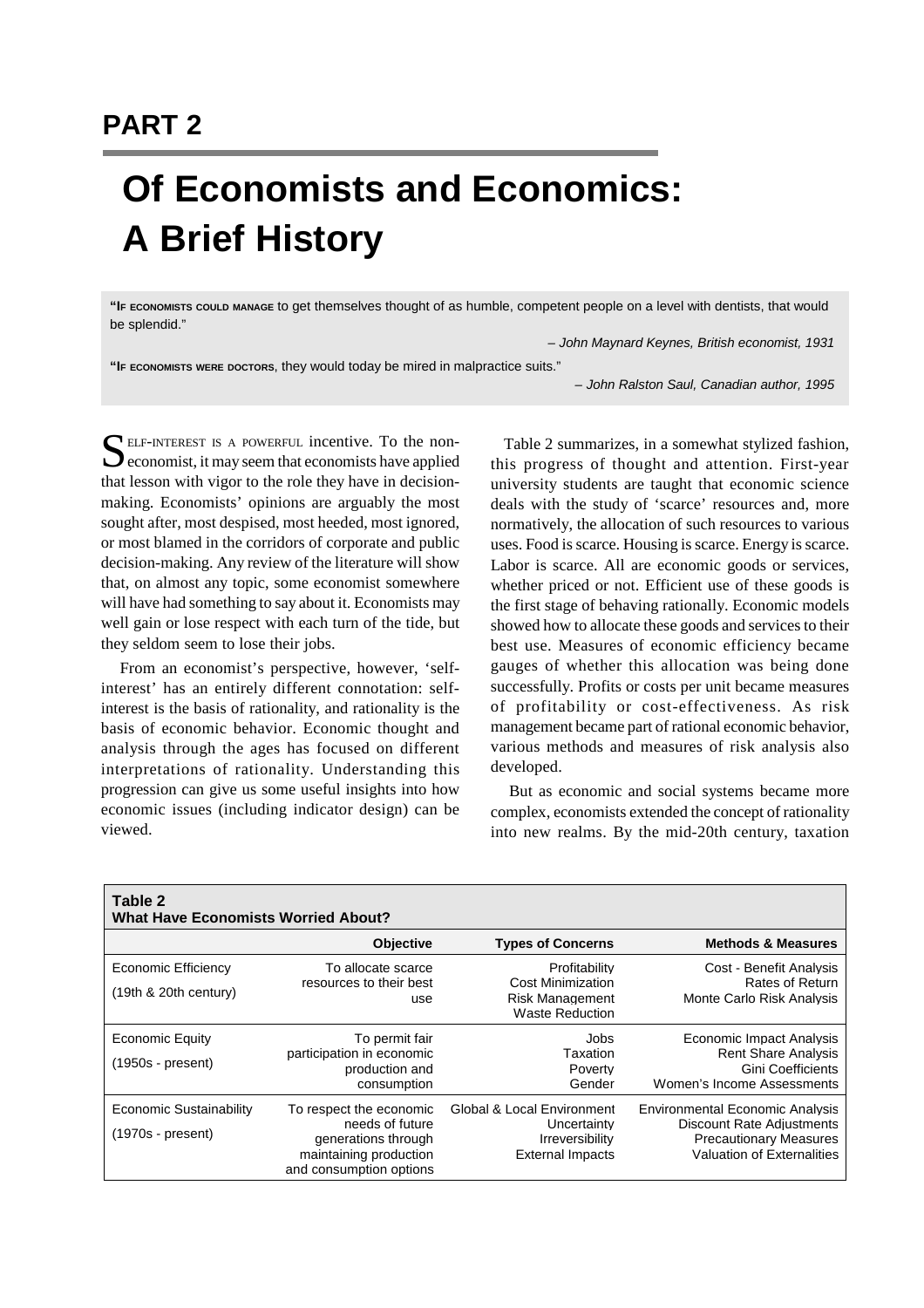(which was originally developed to fund the war effort) and job creation (which was a key aspect of recovering from the Great Depression) became key components of economic policy. Distribution of entitlements, whether to work or to money, was an active part of economic inquiry. Liberalization soon expanded the 'equity' dimension further to consider the fate of the economically disenfranchised: most notably of the poor and of women.

 Economic analysis again offered up a host of indicators to address such equity issues. Employment impacts, taxation rates, income distribution indices such as the 'Gini' coefficient, or simple income shares, became standard measures of 'fairness'. All of these issues, however, were primarily concerned with the distribution and allocation of goods and services within the society of the day; we call this 'intragenerational' equity. In this context, a 'rational' society had to pay attention to who got what; doing otherwise might foment social unrest or undermine society's altruistic ideals.

 Increased awareness of local and global environmental degradation spawned the more recent focus on 'economic sustainability.' The field of environmental economics blossomed during the early 1970s, primarily because a number of American regulatory authorities required such assessments while reviewing the 'public interest' of everything from pipeline projects to forestry policies. In addition, however, the inquiry surrounding economic sustainability expanded to address issues such as uncertainty (as opposed to risk), irreversibility, and 'externalities.' Externalities arise when someone's decision to produce or consume something has impacts on an unrelated party. Pollution is the classic example of a negative externality. While sustainability encompasses many issues, the one element that most of these issues have in common is that of a concern for 'future generations'. In this context, a rational society pays attention to the needs of its children and of its children's children.

Within this progression from efficiency to equity to sustainability, a few observations are relevant.

 First, many economic policy instruments have coevolved along this same route. The institution of property rights is such an example. One of the earlier reasons for reforming property rights was to improve efficiency: private ownership reforms replaced the open-access 'rule of capture' that existed historically. Subsequently, property right reforms addressed equity and distributional issues, especially in developing countries where a key role of such reforms was to improve the economic fortune of the poor. More recently, economists are looking at ways of using property rights to managed previously untraded goods, including pollution. This all implies that it may not be necessary to reinvent the wheel when it comes to economic sustainability indicators: many may be adapted based on previous measures.

 Second, the long history of economic analysis has generated a fair amount of debate, among economists and others, over the interpretation of certain measures. We may all agree that employment or GNP statistics are important, but we may not agree why they are important, or whether increases or decreases in these measures are 'good' or 'bad.' Many people are puzzled, for example, that stock markets go up when the economic reports show increases in unemployment. This seems counterintuitive: why should economic stagnation (unemployment) be seen as a positive signal to investors? The answer, in this case, lies in a market consensus that higher unemployment means fewer wage demands, which means less inflation, which means lower interest rates, which means improved company profitability, which warrants higher stock prices. Whether one regards this sequence of logic as 'rational' is immaterial; the point is that a single economic indicator is generally regarded as meaningless unless it is taken within a context of other information. In short, one will be hard-pressed to find single measures that unambiguously diagnose a condition.

 Finally, in economics, as in many things, history repeats itself. To address equity issues, many major economic reforms were originally rooted in some form of 'efficiency' analysis. Economists could show, for example, that it cost more to feed and house a slave and his family than the slave in fact produced in the field. These were classic cost-benefit analyses where the benefits fell short of the costs. In response to high injury rates and fatalities, economists writing during the industrial revolution frequently drew up accounts demonstrating that it was cheaper for factories to install railings and safety features than it was to hire and train new workers. These were classic cost-effectiveness analyses, aimed at cost minimization. Until relatively recently, the World Bank conducted cost-benefit analyses of its education investments to convince local governments that education was a sound economic investment. In each of these cases, the practice of the day was shown to be 'inefficient.'

 As with these equity issues, so with the sustainability issues. Economists engaged in the 'clearcutting debate' find themselves attacking the problem differently. A few are saying that clearcutting is "not right." Some are saying that it is "not fair to future generations." But most, through a preponderance of valuation and similar studies, still argue simply that it is "economically inefficient." But all of these goals – efficiency, equity, and sustainability – are part and parcel of the same broad 'rationality' picture.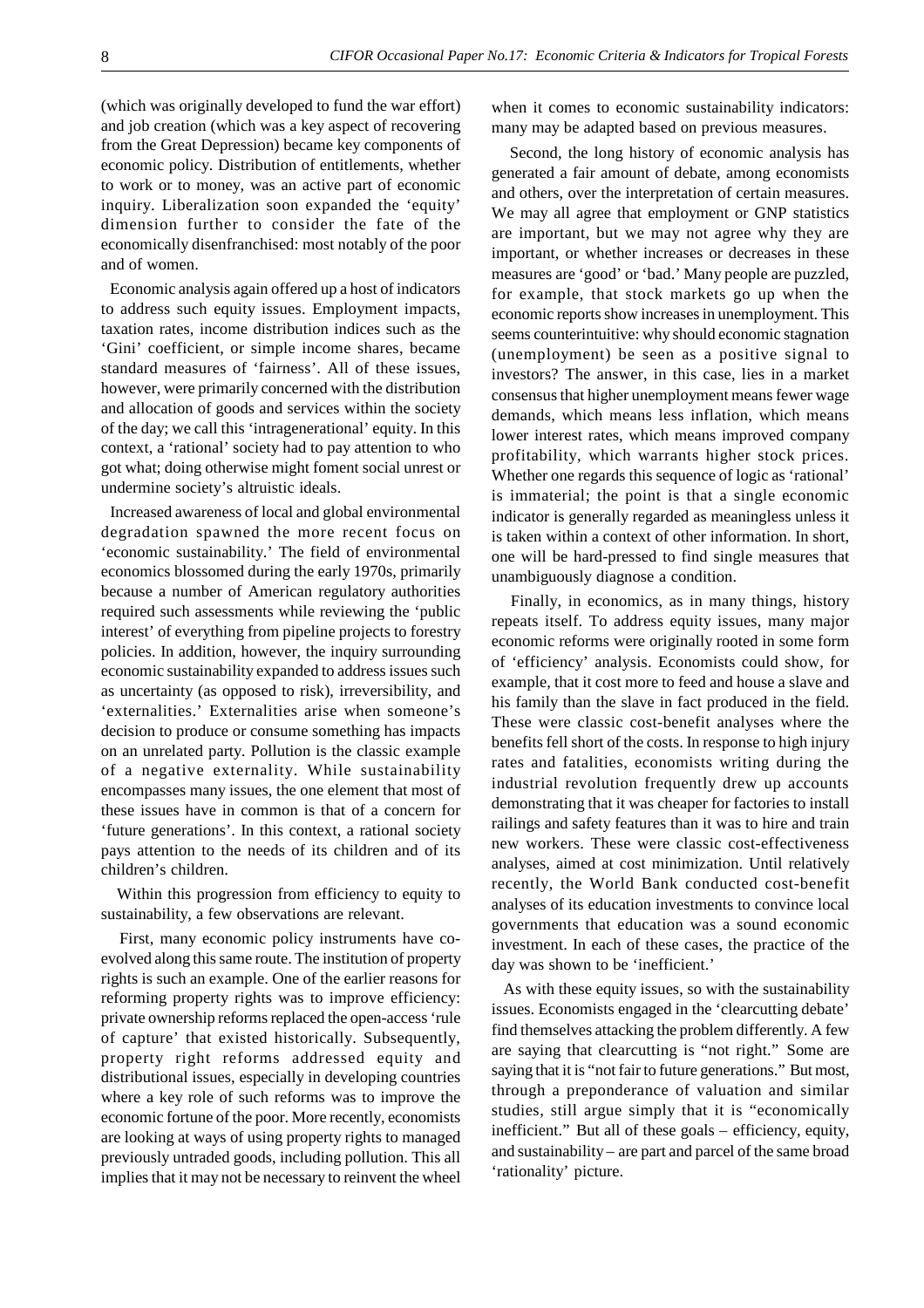# **From Stand to State: A Framework**

**"GOVERNMENT HAS NO OTHER END** but the preservation of Property."

*– John Locke, English philosopher, 1681*

**"THE WHOLE HISTORY OF CIVILISATION** is strewn with creeds and institutions which were invaluable at first, and deadly afterwards." *– Walter Bagehot, English economist, 1872*

IMAGINE YOURSELF IN A CONFERENCE room in the tropics.<br>All of the windows are open, but there are few cooling MAGINE YOURSELF IN A CONFERENCE room in the tropics. breezes. The air conditioner is laboring excessively on a 'Low' setting. The air is humid and oppressively hot. What would you do? A: Turn the air conditioner to 'High', B: Call a mechanic, C: Close the windows, or D: All of the above.

Worded thus, the answer seems obvious. One should attack this particular problem from all fronts: improve the efficiency of the air conditioner, get help to look after the air conditioner, and close the windows so that efforts are not wasted.

But now imagine the air conditioner to be the forest stand, the mechanic to be the institutions that govern the use and management of the stand, and each window in the room to be a different economic policy that is somehow distorting the effectiveness of the stand. The environment is hot and clearly unsustainable. What would you do?

Historically, in this forestry example, countries have tended to focus on the forest stand, ignoring the institutions and policies that surrounded it. And, not surprisingly, even with some of the best forestry expertise brought to bear on looking after the stand, unsustainable forestry persisted. Two decades of economic analysis have demonstrated that ignoring economic policies will inevitably undermine the forest. More recent findings relating to institutional capacity draw similar conclusions. Examples to support these assertions abound, and numerous lessons can be drawn from these examples.

# **Institutional Lessons**

 $\blacksquare$  Revenue generating institutions can undermine stand management. In Cambodia, the export of logs is banned. As a result, and given the regional demand for Cambodian wood (from Thailand and Vietnam), there is considerable illegal logging. Seizures of illegally cut logs account for about one-third of all illegal felling, and an Inter-Agency Commission is responsible for the disposal of the impounded logs. When seizures are close to domestic markets, logs are auctioned domestically; when seizures occur in remote areas, the logs are simply exported. In any case, the sale of illegal logs has become a valuable source of government revenue, thereby eroding incentive for the elimination of illegal logging.

 $\blacksquare$  Centralized institutions require monitoring capacity. Over-centralized control can lead to administrative irregularities. A Honduran study found that when the authority for forest management became the exclusive prerogative of one office, the management plans for smaller forest units were compromised and increases in harvest volumes and industrial capacity were approved.

**n** Decentralized institutions require broader mandates. Small management units may pursue certain objectives at the expense of others. For example, forest management units in areas dominated by timber interests are likely to narrow their focus to timber extraction. Other forest products and uses are likely to be a secondary consideration. This problem will become especially pronounced if the management unit relies solely on revenue generated from timber rent capture.

<sup>n</sup> All institutions require accurate information. Most governments have failed to devote the adequate resources needed to manage their forest resource. Research and extension is lacking. Equipment and trained personnel are lacking. Policy analysis is sparse and development objectives are pursued in absence of forestry considerations. In many cases, the flora and fauna inventories are incomplete or nonexistent; the characteristics of the forest soils are unknown; the volume and value of harvested non-timber forest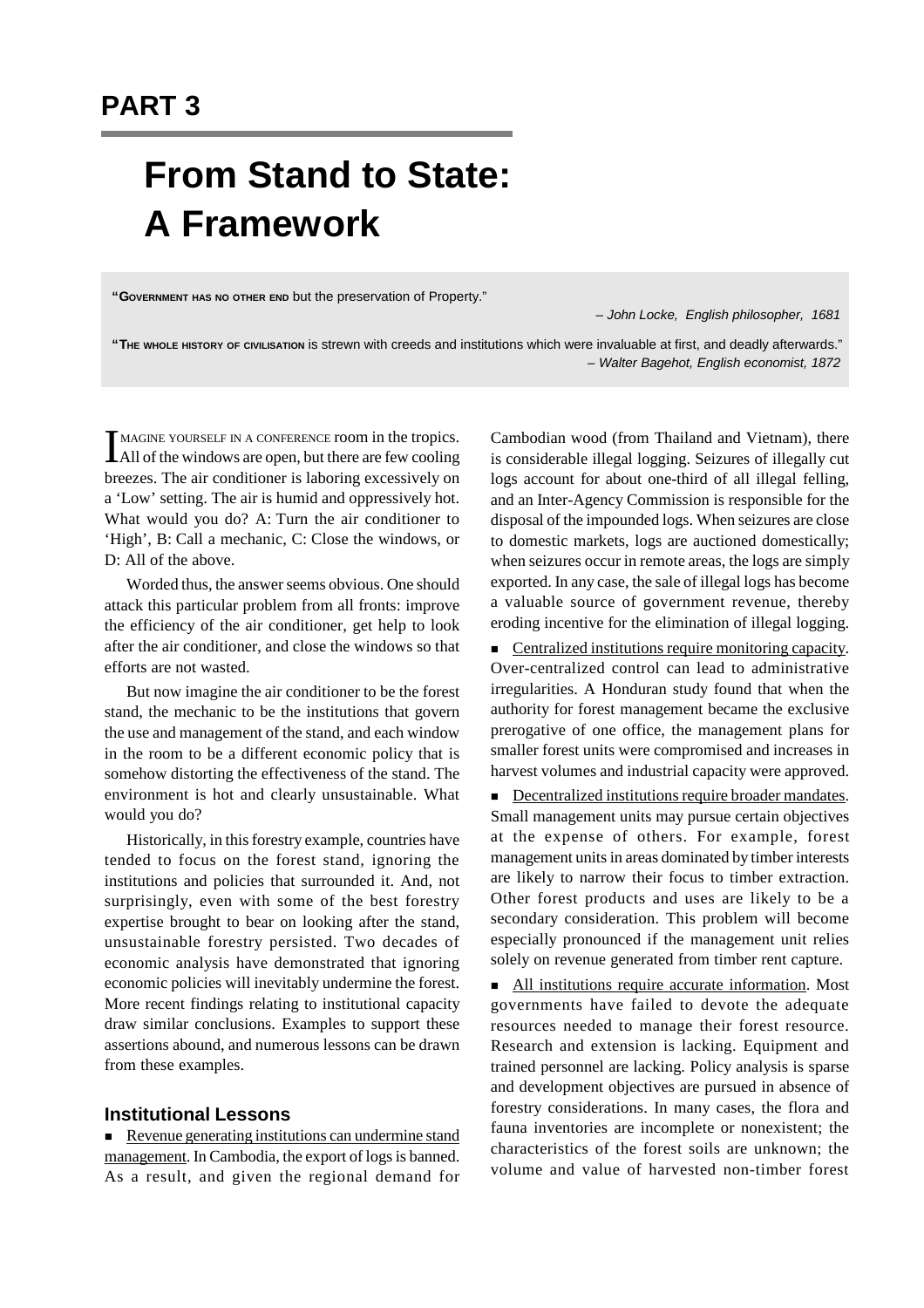products (NTFPs) are unknown. Despite the enormous value of the forest, governments have not developed technical and economic expertise for gathering information about the forest and its varied products.

■ Human resource development (HRD) is a recurrent constraint to institutional effectiveness. Natural management of a tropical moist forest requires more trained manpower than is required for artificial systems of regeneration. Junior technical positions often remain vacant because training is unavailable. In many cases, potential employees are not willing to work in the forest, given the harsh conditions and strict working hours. Training is further complicated because the required silviculture knowledge base is considerably large. Forest dwellers have the best field knowledge, but inadequate communication is often a problem. In some countries, basic literacy and numeracy problems are additional constraints to training local forest dwellers.

**Money isn't everything.** National indicators of government expenditures on forestry management do not necessarily reflect the effectiveness of those expenditures. For example, many well-trained government foresters can not effectively manage the forest if their pattern of deployment is not consistent with the location of the forest resource. Such has been the case in Indonesia. The forestry service was weakened by lack of cooperation from other departments (agriculture and transmigration). But it was also ineffective because most of the personnel were stationed on Java, where the ratio was 1 forester/1,764 ha of forest; on the outer islands the ratio was 1 forester/471,000 ha.

#### **Policy Lessons**

An extensive review of the 'non-indicator' economic policy literature demonstrates the myriad policy linkages that exist between economic policy and stand management.<sup>1</sup> Certain factors - such as insecure tenure and ineffective institutional management structures – are so pervasive that they further add to the problems caused by inappropriate policies.

n Non-forestry policies can generate significant distortions that affect the stand. These policies can either be macroeconomic in nature (e.g., exchange rate controls or export promotion policies) or sectoral (e.g, tourism, energy or agriculture policies). Some observers in Indonesia, for example, have noted that the extensive forest area lost to fire in Indonesia in 1997-1998 can be partially attributed to land-use conversion policies intended to increase agricultural output.

n Captured rent can be an indicator of well-designed forestry sector economic policies. In forestry, economic rent is most easily understood as the difference between product values and timber harvesting costs. A large number of schemes (royalties, fees, taxes, auctions, licenses) have been developed by governments to try to capture the rents, while still providing some economic incentives to harvest the forest. Each scheme will have its own peculiar impacts on forest management (see Table 3). For example, license fees are based on concession size and ideally differentiated according to accessibility and distance from markets, and stand quality, composition, and density. Accessible and high quality stands of primary species should entail a "high" license fee; inaccessible, lower quality stands of secondary species would command a "low" license fee. A well-designed, properly differentiated system of license fees would increase resource use efficiency because it could: (i) reduce over-exploitation of accessible stands; (ii) promote harvesting of lower quality, lower density stands; (iii) promote harvesting of secondary species; (iv) discourage the stockpiling of concessions; and, (v) encourage smaller, more manageable concessions. But license fees in most tropical timber producing countries are too low to achieve the above.

Ideally, forest policies as a whole will be established that capture a greater share of rents for the forest owner; correct underpricing; remove inefficiencies in harvesting and processing; and, offset adverse environmental effects of logging. In countries with sufficiently strong administrative capabilities and good forest information, evidence suggests that this can be achieved by moving to the use of timber auctions, heavier and differentiated license fees, and income taxation. They should move away from royalties; if a royalty is used to supplement rent capture, it should be applied to round log inputs. Countries with weak institutions and poor information should at least move to increased use of license fees to capture rent. Such fees can in turn be used to strengthen local management institutions and monitoring efforts.

n Policy distortions are often early warning signs of future management failures. It is much easier to identify evidence of unsustainable forestry than it is to identify

<sup>&</sup>lt;sup>1</sup> Annex A provides a comprehensive review and assessment of policy linkages in the following policy areas: land tenure; forest management institutions; forest pricing; royalty structures and high-grading; royalties on processed wood products; harvesting rules; export taxes, log export bans; import duties; vertical integration; NTFP market failure; forest accessibility; agriculture; information; energy policies; exchange rates; population relocation; and, tourism.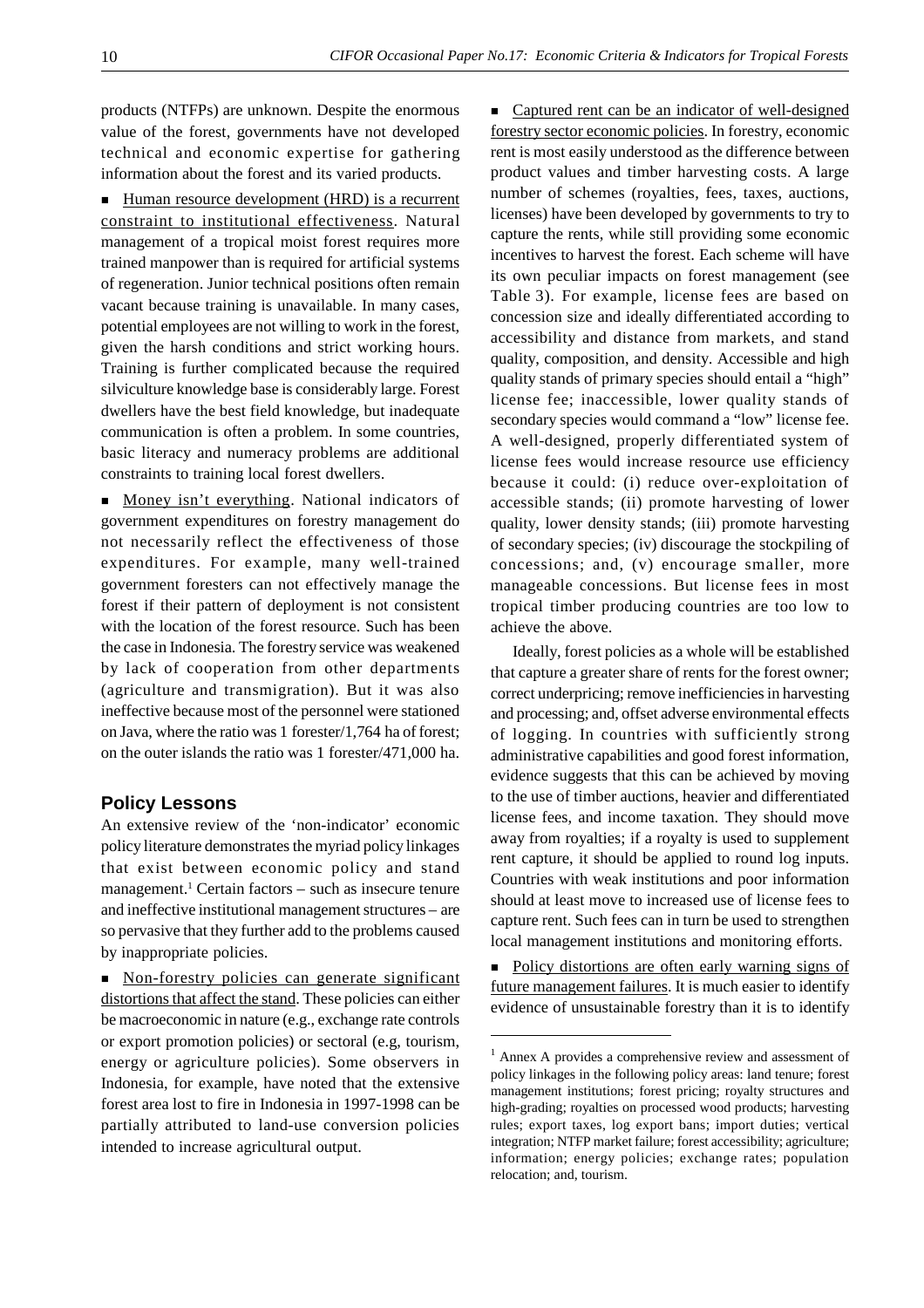| Table 3                                                                          | <b>Attributes of Forest Fee Structures</b>                                                                                                                                                                                                                                                                                                                 |                                                                                                                                                                                                                                                                                                                                                         |
|----------------------------------------------------------------------------------|------------------------------------------------------------------------------------------------------------------------------------------------------------------------------------------------------------------------------------------------------------------------------------------------------------------------------------------------------------|---------------------------------------------------------------------------------------------------------------------------------------------------------------------------------------------------------------------------------------------------------------------------------------------------------------------------------------------------------|
| <b>Fee Type</b>                                                                  | <b>Calculation Basis</b>                                                                                                                                                                                                                                                                                                                                   | <b>Implications for Stand</b>                                                                                                                                                                                                                                                                                                                           |
| Uniform Specific<br><b>Royalties</b>                                             | volume-based royalty<br>$\bullet$<br>levied on every cubic meter harvested<br>$\bullet$<br>regardless of value; or levied on total costs<br>of extraction and marketing; or levied on<br>millsite processed products using a<br>conversion factor                                                                                                          | simple to administer<br>$\bullet$<br>encourages high-grading in stand<br>٠<br>not indexed to inflation therefore wood likely<br>٠<br>underpriced<br>accessible and low extraction cost stands are<br>٠<br>favored                                                                                                                                       |
| <b>Differentiated</b><br>Specific<br>Royalties<br>Ad Valorem<br><b>Royalties</b> | volume-based royalty differentiated by<br>$\bullet$<br>species or location<br>attempts to mimic ad valorem levy<br>$\bullet$<br>value-based royalty<br>$\bullet$<br>percentage levied on value is usually a flat-<br>$\bullet$<br>rate across all species although it can be<br>differentiated to reflect different species<br>values and extraction costs | simplicity of uniform levy lost<br>٠<br>substantial information requirements<br>usually insufficient differentiation to prevent<br>٠<br>high grading<br>high-grading behavior is reduced<br>$\bullet$<br>good potential to capture rent as it can be<br>٠<br>easily adjusted to account for inflation and<br>extraction costs                           |
| Per-tree<br><b>Royalties</b><br>on Stems Taken                                   | volume-based royalty<br>$\bullet$<br>levied on number of stems cut, verified by<br>$\bullet$<br>counting stems taken or stumps remaining                                                                                                                                                                                                                   | simple to administer<br>$\bullet$<br>if royalty is high enough and assessed on all<br>$\bullet$<br>stems killed, it encourages: removal of large<br>stems; sparing of smaller stems; and efficient<br>use of cut stems                                                                                                                                  |
| Per-Tree<br>Royalties on<br><b>Stand Volume</b>                                  | volume-based royalty<br>$\bullet$<br>assessed on the estimated volume of timber<br>in the stand<br>royalty is paid on salable trees, whether or<br>$\bullet$<br>not taken                                                                                                                                                                                  | good potential to capture stand rent and<br>$\bullet$<br>discourage high-grading<br>its success depends critically on quality of the<br>$\bullet$<br>stand inventory                                                                                                                                                                                    |
| Royalties on<br>Processed<br>Timber                                              | value-based royalty on timber products<br>$\bullet$<br>rate is based on presumed average<br>$\bullet$<br>conversion rates from roundwood to sawn<br>timber or plywood output                                                                                                                                                                               | administratively attractive because: there are<br>$\bullet$<br>fewer processing plants than log dumps; it<br>captures illegal logs; it removes grading<br>problems<br>discourages efficiency improvements<br>٠<br>benefits vertically integrated firms<br>٠                                                                                             |
| <b>License Fees</b>                                                              | generally, based on total concession area<br>$\bullet$<br>and adjusted for accessibility<br>fees may be imposed initially, annually or<br>$\bullet$<br>both                                                                                                                                                                                                | usually too low to capture rent or encourage<br>٠<br>sustainable management<br>if high enough and differentiated according to<br>$\bullet$<br>stand density and accessibility, can:<br>discourage over exploitation; promote<br>harvesting of secondary and lower-grade<br>primary species; reduce concession<br>stockpiling; and encourage efficiency. |
| Reforestation<br>Fees                                                            | fees are typically of three types: volume-<br>$\bullet$<br>based or flat-rate ad valorem fees levied on<br>extracted timber; fees levied on processed<br>timber; or fees based on concession area                                                                                                                                                          | differ little from royalty fees unless: fees are<br>$\bullet$<br>refundable deposits conditional upon<br>reforestation effort; or, fees are used by<br>government to undertake reforestation; or<br>fees are high enough to induce reforestation<br>by concessionaires.                                                                                 |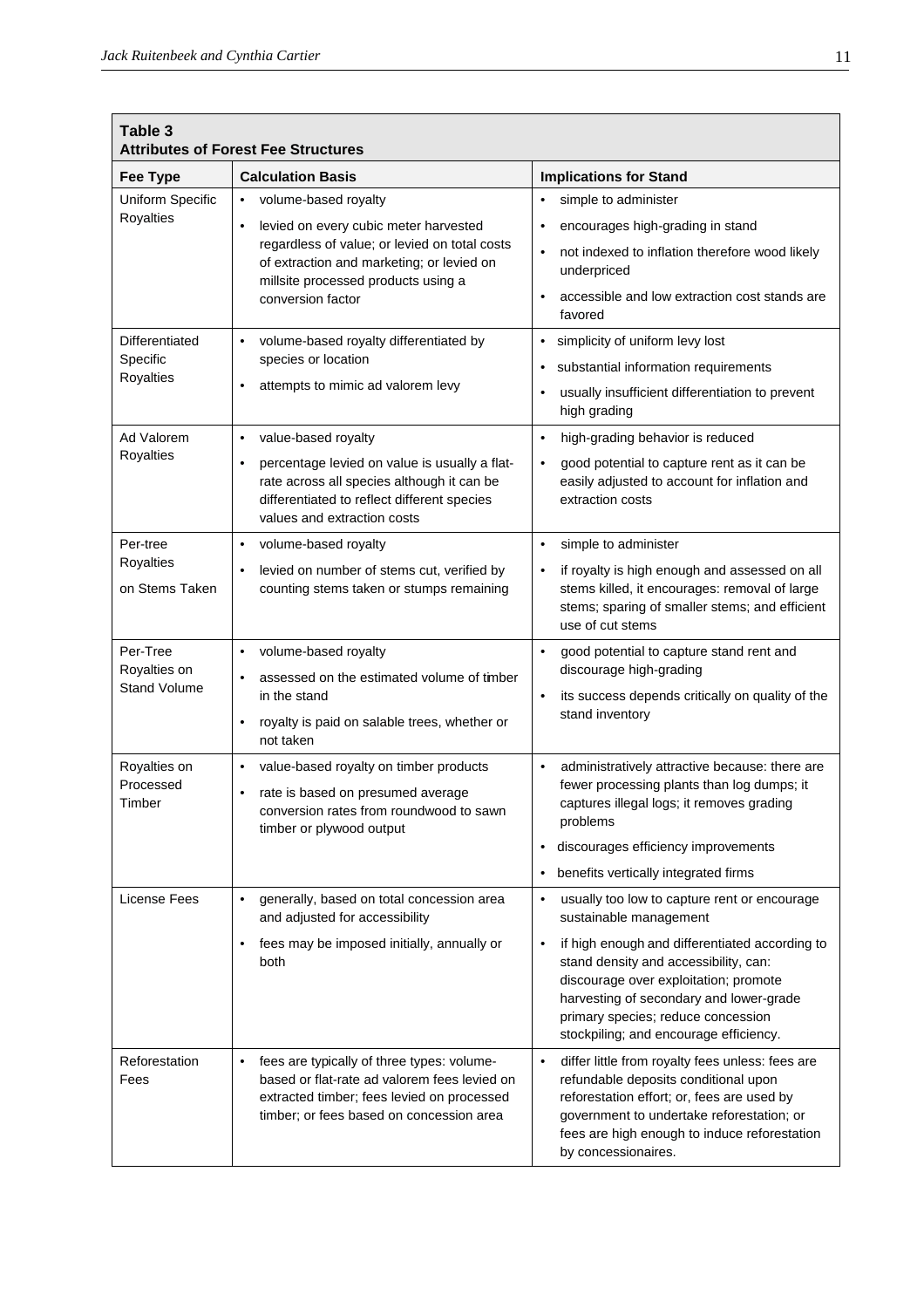sustainable forestry. Quite often, by the time we identify unsustainable forestry, it is too late to do anything about it. Policy distortions can, therefore, serve as early warning indicators that future forestry operations may be unsustainable. In such cases, early detection provides opportunities either to correct the policy distortion, or to put in place targeted remedial measures at the stand level.

#### **Summary**

The forest stand, economic policies, and management institutions are all key intervention points in achieving sustainable forestry. Criteria and indicators should, where possible, identify which of these areas is being evaluated. A comprehensive set of criteria and indicators will address aspects of all three of these intervention points.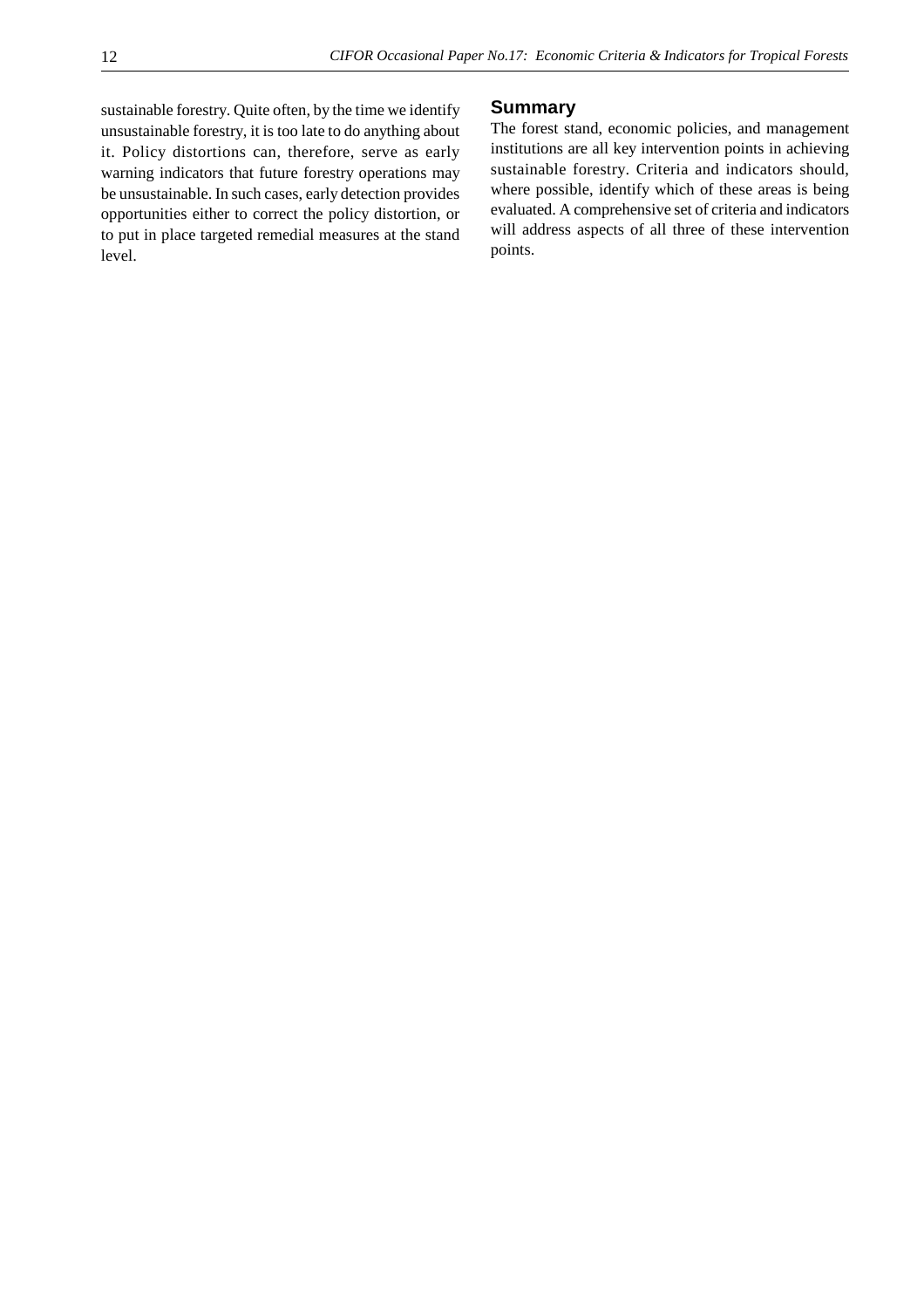# **Of Production and Profits: Issues in Efficiency**

**"THE SOCIETY BASED ON PRODUCTION** is only productive, not creative."

*– Albert Camus, French-Algerian philosopher, author, 1951*

**"THERE IS A GIGANTIC DIFFERENCE** between earning a great deal of money and being rich."

*– Marlene Dietrich, German-born US film actor, 1962*

COST BENEFIT ANALYSIS WAS first used by a French<br>
engineer in the mid-nineteenth century to determine **NOST BENEFIT ANALYSIS WAS first used by a French** whether it made sense to build a bridge over a river in the town in which he lived. Many of his neighbors had been commuting daily to use a bridge some distance downstream to tend to their daily activities. He reasoned that the savings in time spent traveling might outweigh the costs involved in hiring the labor and buying the materials to build this bridge. He performed the mathematics and, to his presumed surprise, the project made sense. He published the results, built the bridge, and received the eternal gratitude of his neighbors.

The rest is history. Cost benefit analysis – and its variants such as financial feasibility analysis, rate of return analysis, and private or social profitability analysis – has become one of the most used (and mis-used) methods of economic analysis available. Companies assess project viability using it. Regulatory boards accept or reject investment applications with it. International aid agencies appraise projects with it. If peasant farmers paid attention to their extension workers, they would abandon their traditions and sow their crops based on it. The fates of hydro-electric projects, timber concessions, and resettlement schemes are influenced by it. Profitability has, it would seem, become synonymous with efficiency.

But there is more to efficiency assessment than costbenefit analysis and the reckoning of profitability. In this section, we look at some common measures of efficiency and inefficiency.

## **Profitability Indices**

If we could design the ideal measure of profitability, one that exactly assesses the true robustness and economic prospects of projects, companies or economies, we would not be writing this paper. We would long ago have retired, basking in the riches gained from unimaginably successful investing.

But the quest for such a measure is incessant, and everybody seems to have their favorite indicator. In assessing corporate viability, we might refer to profit margin, debt-equity ratios, or cost to sales ratios. In considering economic robustness, we may be more interested in cost-minimization issues, or strategic issues related to market diversification. All of these give insights into how productive and profitable a given venture is. But in analyses of economic efficiency, most reports present either an 'internal rate of return' (IRR), a benefitcost ratio (BCR), or a project 'net present value' (NPV).

All of these economic indicators weigh the income and cost *streams*, over time, from a given activity. Of the three, the literature is clear that NPV is the only appropriate means for assessing project viability, although it took many years of debate before major organizations (e.g., the World Bank) finally dropped the others from their assessment criteria. Even so, use of NPV for project and viability analysis has come under some fire. Primarily it is because the methods to obtain such a measure are difficult to apply, and are thus often done improperly.

For a project analysis to be meaningful, it must implicitly or explicitly reflect what would happen in the absence of a given activity. It is relatively meaningless to conclude, for example, that a forestry project will generate a net income of \$1 million a year, if by doing something slightly different one could generate a net income of \$10 million a year. Proper analyses of NPV (and even of IRR and BCR) should reflect such a 'counterfactual' case; but identifying this case, and assessing its consequences, is one of the most difficult and mishandled parts of project evaluation and profitability analysis. Proceeding with the project that generates the \$1 million may appear profitable, but it is in fact grossly inefficient given the alternatives.

A second issue with such profitability analyses, and the indicators that arise from them, is that they typically focus only on income and cost streams. This is valid if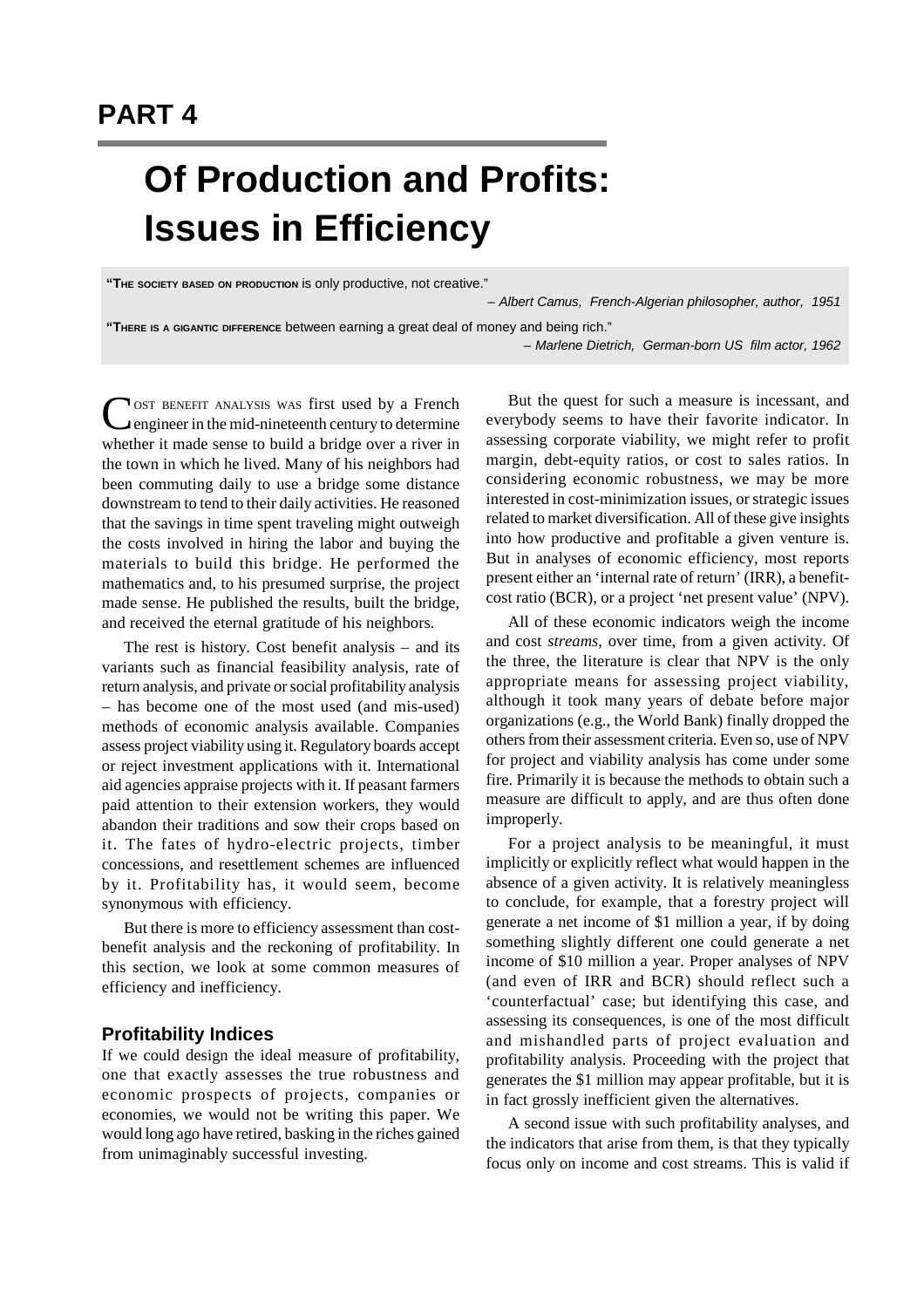we are mainly interested in efficiency, but many economic issues also deal with 'asset values'. Although it is common to find measures that show a return on invested capital, the capital so valued typically excludes the most significant asset of the entire operation: the standing forest itself. This aspect – which economists call 'natural capital' – is given little attention in most profitability measures.

#### **Rent**

In many countries, ownership of natural resources – minerals, petroleum products, forests, fish – is vested in the State. The State, as owner, must see to the management of these resources. If it does a good job looking after them, then the resource generates 'rents'. These rents represent values above the cost of harvesting and looking after the resources. If it does a poor job, by destroying the asset, by mismanaging the asset, or by spending more than the required amount of money and effort, then these rents can diminish. Most of the effort in maximizing the rents lies in proper technical management of the resource and in using the lowest cost methods to do so. The extent to which a given property, region, or country generates economic rents is therefore a potentially powerful indicator of economic efficiency.

But measuring this rent can be complicated. It is typically divided among four key players: the owner, the manager, the consumer, and, occasionally, local forest dwellers. The actual level of rent realized, and the division of rent among these players, depends on a large array of institutional, policy, legal and technical circumstances. As we saw earlier, the royalty, fee or tax regime can have a significant effect on how much resource value is generated, and how much of it accrues to the State as owner. The manager, who may be responsible for any or all of logging, replanting, processing or marketing of the products, will typically enjoy a share of the rent. In some countries (e.g., Vietnam), the State itself is the manager in the form of a state-owned company, and captures rent via company profits. Domestic consumers may also share in the rents through consumption subsidies. Rent shares to consumers are typically low, except in instances where entire forest stands have been turned over to communities to manage. In India, for example, over 300 community cooperatives have been established to manage, harvest and use timber and products from state-owned lands. Finally, local forest dwellers – often having traditional use rights – may be compensated through direct payments.

Measures of rent can take different forms: dollars per ha; dollars per cubic meter sold; dollars per cubic meter logged; or, simply, % of export value. All will provide an indication of economic efficiency: they all reflect, to some degree, both the economic efficiency of harvesting as well as the influences of the institutional and policy context. Another advantage is that, in monitoring rents, one also obtains some idea of distributional issues; one can readily assess the share of the rent collected by each of the major players. As with the profitability indices, these measures do not, however, necessarily say anything about the value or condition of the forest as an asset.

### **Waste and Losses**

Both profitability and rent require that we pay attention to prices, costs, or other money values. The problem with such measures is that they can change quite quickly in response to external factors. Currency devaluations, changes in international prices, or sudden inflation may all apparently shift such measures. More significantly, inefficiencies may be masked by such 'external' factors so that it appears that operations remain efficient.

For this reason, many efficiency assessments concentrate entirely on parameters that are not affected by price fluctuations. The most common measures are, quite simply, physical measures of waste or loss. Residual stand damage, volume killed but not removed from the forest, or average stump height are all legitimate measures of waste or loss. In addition to assessing current 'efficiency', they provide some insights into the condition of the forest stand: the asset that will inevitably be responsible for generating any future income streams or economic value.

#### **Lessons**

Rational decision-making dictates that we pay attention to economic efficiency. Measuring such efficiency, however, is not always a simple task. Commonly used measures of profitability, such as IRR or BCR, can be misleading. Measures of rent seem to provide a clearer picture of overall efficiency, as they show the collective impacts of stand management efforts, industrial structure, institutional effectiveness, and economic policy neutrality. The flaw in many of these approaches, however, is that they fail to reflect asset damage: measures of 'economic wealth' effects in forestry management are often ignored in the entire reporting framework.

At a purely practical level, therefore, measures of 'physical inefficiencies' may in fact be the easiest to use. Increased waste typically leads to near-term economic losses, and such measures also reflect asset damage that is not otherwise captured by most income measures. In short, just as it is easier to detect 'unsustainable' forest use than it is to define and detect 'sustainable forest use', we propose that it is easier to measure and detect economic inefficiency, than it is to detect efficiency.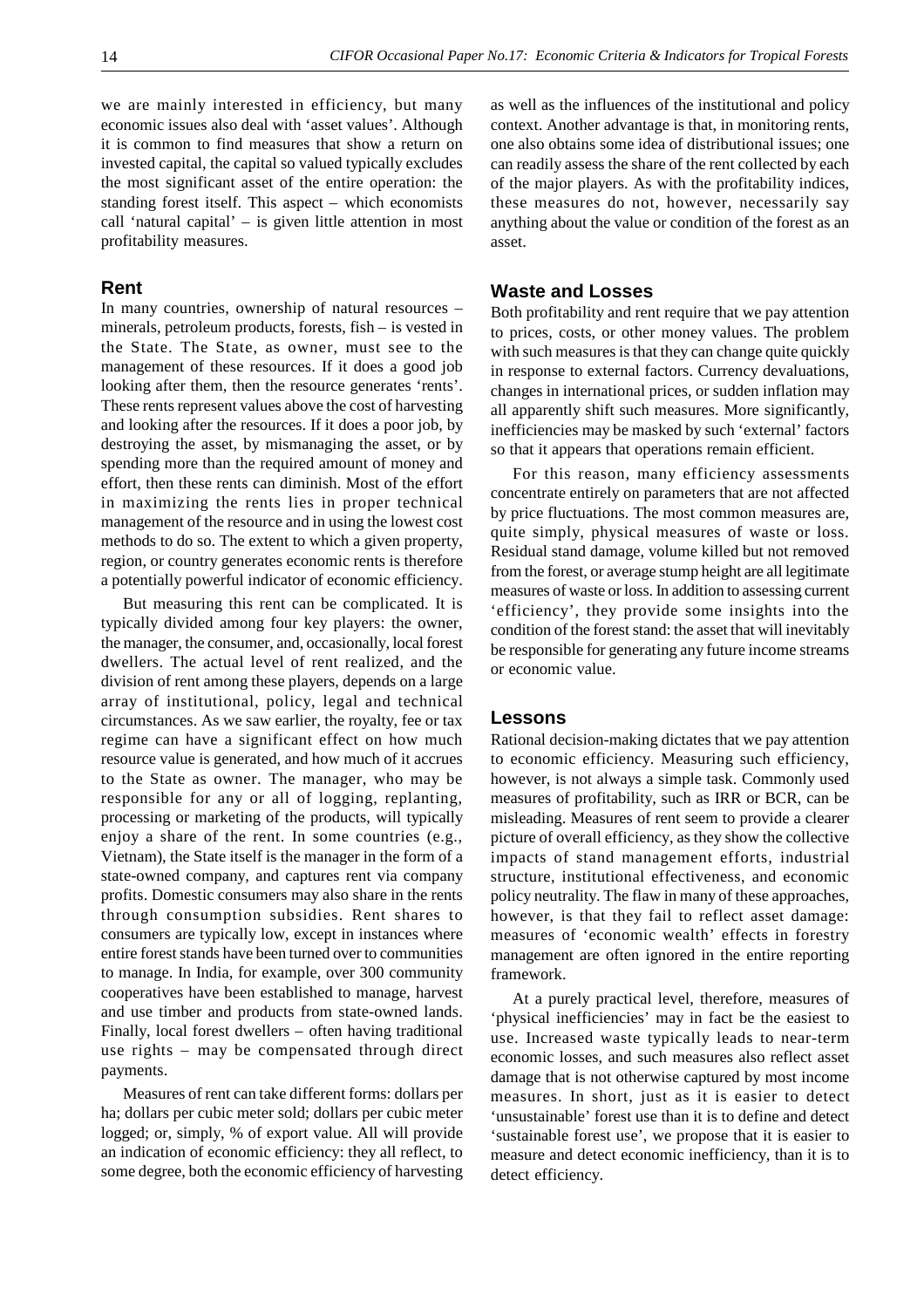# **Of Privilege and Poverty: Issues in Equity**

"**WORK IS LIFE, YOU KNOW**, and without it, there's nothing but fear and insecurity."

*– John Lennon, British rock musician, 1969*

"**IF I WERE A BRAZILIAN WITHOUT LAND** or money or the means to feed my children, I would be burning the rainforest too." *– Sting [Gordon Matthew Sumner], British rock musician, 1989*

**ARTISTS, MUSICIANS, AND COMMUNITY elders probably**<br>A have a keener sense of what is fundamentally RTISTS, MUSICIANS, AND COMMUNITY elders probably 'right' or 'wrong' about a given forest management system, than do your average economists, politicians, or planners. To obtain a 'first-best' indicator, it may make most sense simply to spend a few hours with the local scribe, bard, or juju chief, asking them if they think current practices are fair. If one cannot locate such a person, however, then one will need to turn elsewhere for insights into equity issues such as employment, taxation, and income distribution, all of which are extensively addressed in the annals of economic inquiry.<sup>2</sup>

#### **Employment**

'Job' indicators play an integral part in the rhetoric of politicians, environmentalists, and industry spokespersons alike. Employment generation is often regarded as one of the most critical dimensions and indicators of economic equity: it provides a key measure of local participation in forest management, and points to local income generation. Some argue that, if one employs more local labor, then it is more likely that forest management will be sustainable as local dwellers have a long-term interest in the land-base. But obtaining and interpreting employment information is not without difficulty.

For temperate forests, we can readily find the job creation potential of almost any type of management system in any type of forest area. In Western Canada, for example, interior 'conventional logging' can generate 0.1 jobs per cubic meter of timber of production, while 'labor intensive ecoforestry' would generate 0.5 jobs per cubic meter. Ecoforestry may seem like a good deal, job-wise, until one realises that the production from ecoforestry would only be about 4.4% of conventional timber production over a four year period. Even though the ecoforestry cut can be sustained indefinitely while conventional methods would eventually create conditions where even fewer jobs would be generated, total job creation within the four year period is less for ecoforestry than it is for conventional methods.

The four year analysis period in this example may seem arbitrary but it is not: it is the average period of tenure for local politicians. Given this, it is perhaps not surprising that very little ecoforestry is promoted, and that current policies discourage it.

Obtaining such comparative employment indicators for developing countries is, however, no simple task. Interpreting such employment indicators is, however, problematic. And even if one can obtain such information, the above example illustrates that the same numbers can be interpreted in two different ways. On the one hand, employment measures stated in efficiency terms (jobs per unit) may appear to favor one method, while a slightly different use of the same information (deriving total jobs) may appear to favor a different policy direction.

Finally, as with many employment indicators, simple employment numbers paint only a partial picture. People now speak, for example, of 'good jobs' and 'bad jobs': good jobs are those that provide sustainable income and a workers' voice in management decisions, while building the character of the worker. Bad jobs may provide income, but they degrade the worker. Some will argue, for example, that the proliferation of fast-food outlets we see in industrialized and developing nations generate mainly 'bad jobs.'

<sup>2</sup>Employment and ecoforestry figures in this section are based on analyses conducted by Hammond *et al.* (1994), Drengson and Taylor (1997) and Green (1998). Further reading on income distribution issues can be found in Tognetti *et al.* (1995), who provide a comprehensive review of poverty and environmental linkages within an economic framework. Examples of material dealing with indicators on distributional issues can be found in Sen (1992, 1993) and Ruitenbeek (1996); a review of the literature relating to the policy uses of income distribution indicators is given by Blackwood and Leach (1994).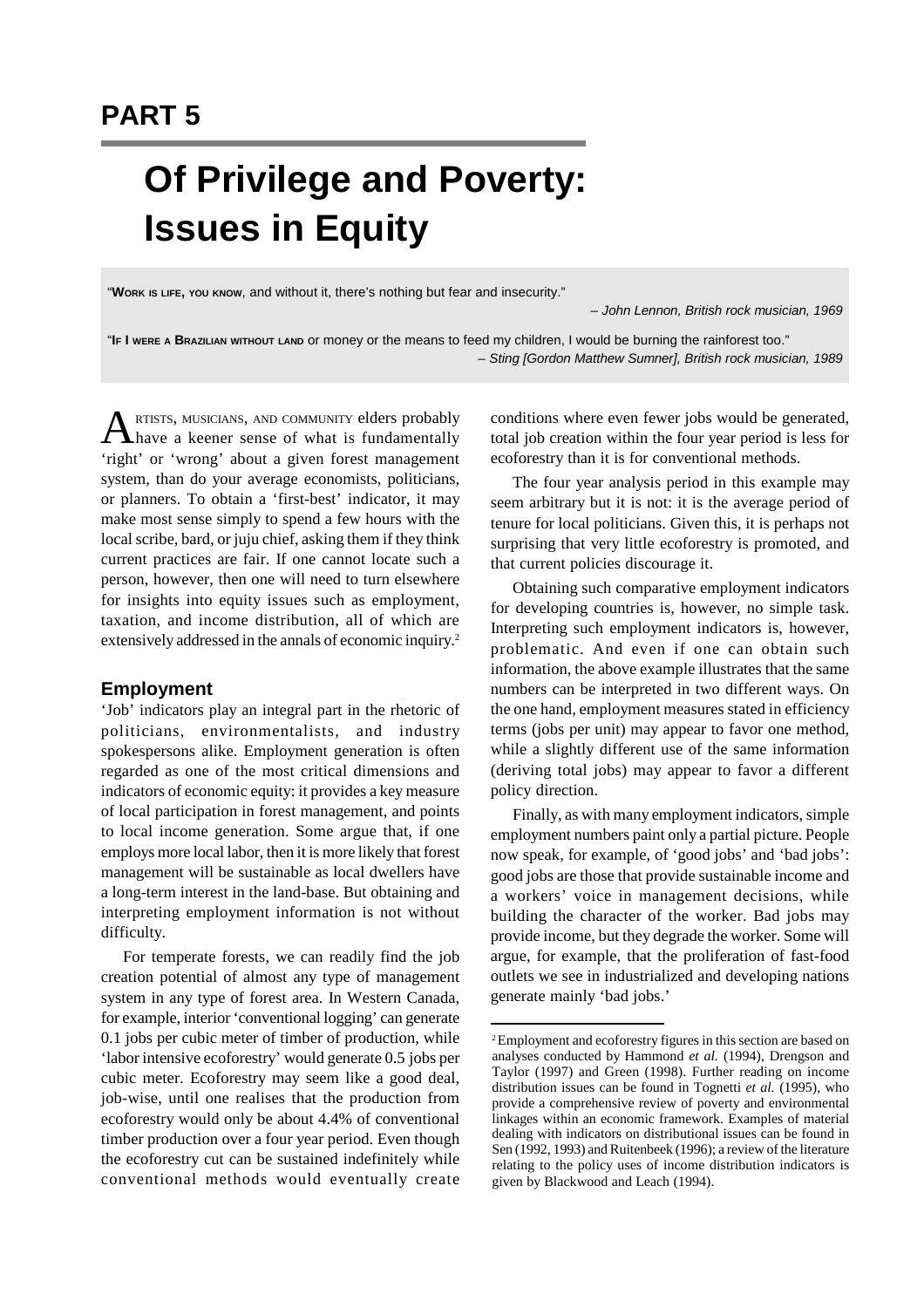So which is more equitable? A high paying job in an unsustainably managed industry? Or a low paying job in a sustainably managed forest? No clear answer can be given to this query. Perhaps all one can say is that both of these situations are preferable to no jobs at all, which is why many criteria simply look to improve local employment opportunities and local participation rates.

#### **Taxation**

Benjamin Franklin once remarked that, "nothing is certain, except death and taxes." Neither of these two realities seem very equitable. But the issue of taxation, in fact, has two important equity dimensions to it that are relevant to forest stand management: rent distribution; and, progressivity.

 As described earlier, rent is a measure of the net value of the harvested resource, in pure efficiency terms. An absence of economic rent certainly indicates inefficient and unsustainable management. How positive economic rent is distributed, however, is both an efficiency and an equity matter. If inadequate incentives – through participation in rents – are given to operators and managers, then conditions in the forest stand are inevitably neglected. On the other hand, if the owner (e.g., the State) extracts inadequate rent, then key monitoring, research, or regulatory institutions may be underfunded and ineffective. Taxation is therefore a key means to capture some level of rent that is both efficient and equitable; such taxes, after all, belong to society as a whole.

Progressivity is somewhat more nuanced. Robin Hood – who took from the rich and gave to the poor – was likely one of the first progressive tax authorities around, although the legal (if not the moral) basis for his interventions may be in dispute. Incidence of taxes in forestry is similar: there is some evidence that shows that taxation and fee systems in many developing countries often favor larger, wealthier, vertically integrated, corporations and discriminate against smaller operators. Identifying and correcting such situations would, for a rational taxation authority concerned with equity, be of key concern.

#### **Income Distribution**

Poverty has many faces. We can see it in the faces of the ill and the illiterate. We can see it in the faces of women or ethnic minorities living lives of oppression. We can see it in the faces of children, forced into labor or prostitution. We can see it in the humility people experience when there are no sanitation facilities available. And we can see it in their weariness from walking for hours, every day, to gather cooking fuelwood.

 Economic inquiry has, with other disciplines, spent considerable effort analyzing some of the linkages between poverty, environmental degradation (including deforestation), and economic conditions. Typically, the economic approach to the problem focuses on income or assets held by otherwise disadvantaged groups. Within the indicator field, formal measures have been derived, relating generally to what one might call 'distributional' measures and 'incidence' measures.

 Traditional economic models of inequality have focused on measures of income distribution. One such commonly understood measure is the Gini Index, which falls within a range of zero (for perfect equality) to unity (for perfect inequality). Similar indices, such as the 'Pa', 'Sen', or 'Atkinson' Indices, all attempt to capture some form of income inequality. All of these inequality measures have a common weakness, however: they typically measure only the marketable income or, in rare circumstances, impute some value to non-market transactions of bartered goods. They also must be applied to relatively large samples of the population.

 In many cases, simple 'incidence' measures will be adequate to demonstrate whether particular groups are adversely affected. Participation (or, more usually, lack thereof) is a common impact measure when it comes to looking at reliance of local people on forest resources. Reviews in the NTFP literature, for example, often illustrate that large proportions of those living in, or close to, forests, rely to some degree on NTFPs for subsistence or cash income.

#### **Lessons**

Justice and fairness are generally regarded as desirable and noble traits. Defining and measuring these traits, however, has been a past-time of philosophers for millennia, and debate is far from settled: we have only to look at the dynamic nature of modern legal systems to realize this. The 'ideal' democratic system, or 'ideal' system of justice, or 'ideal' understanding of fairness, has yet to be entrenched in any modern society. Yet most people are quite capable, in their own minds, of calling a given system 'undemocratic', 'unjust', or 'unfair.'

 In terms of looking for measures of equity, this suggests a similar stance. Most of our measures try to identify situations where someone – government, workers, the poor – is being treated inequitably. From a theoretical view, rationality means that we promote equity. From a practical view, however, rationality means that we seek out and destroy inequity.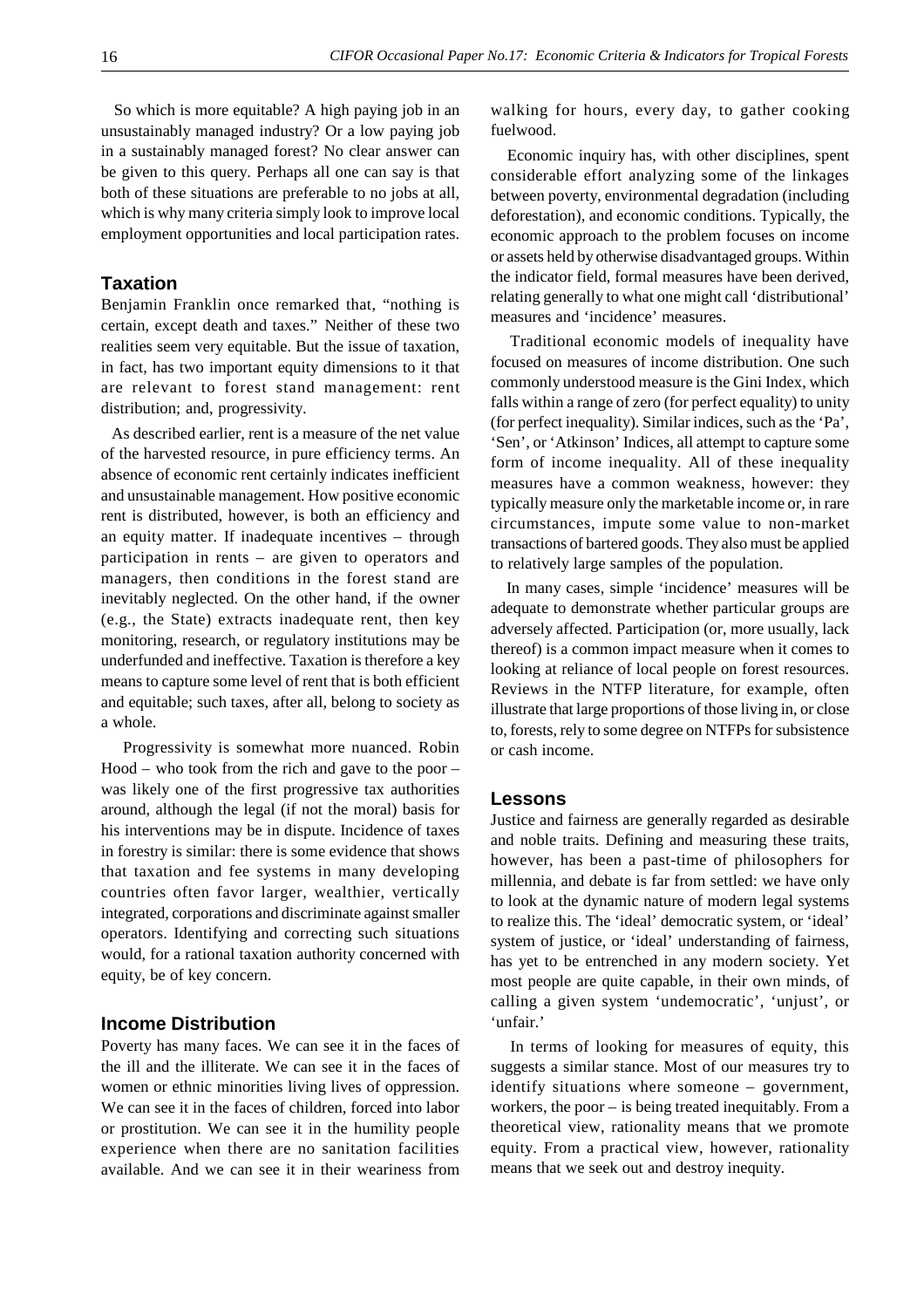# **PART 6**

# **Of Plans and Paradise: Issues in Sustainability**

**"I<sup>N</sup> PREPARING FOR BATTLE** I have always found that plans are useless, but planning is indispensable." *– Dwight D. Eisenhower, US general, Republican politician, president, 1962*

**"FLOWERS . . . ARE <sup>A</sup> PROUD ASSERTION** that a ray of beauty outvalues all the utilities of the world." *– Ralph Waldo Emerson, US essayist, poet, philosopher,1844*

IN 1972, BARBARA WARD OF THE IIED first used the phrase "Sustainable Development" and it seems to phrase "Sustainable Development" and it seems to have stuck. Part of its appeal is no doubt that it is open to such broad interpretation. David Pearce counted almost 300 definitions in 1989, many of them mutually exclusive. Since then, most analysts have stopped counting, and it is certainly not our intent to review the definitions or to select a preferred one. Suffice it to say that economists have probably contributed more than their fair share of definitions.

Within all of these definitions, however, a number of themes emerge that do seem consistently to play a part in achieving sustainability. Sustainability generally teaches us to pay more attention to the needs of future generations, and to the longer-term social and environmental ramifications of current production and consumption decisions. These themes apply as much to individual stands as they do to entire national forest estates. Within this context, the major economic topics we deal with here are environmental externalities and natural capital.<sup>3</sup>

### **Planning**

We note that both of these economic issues are, in different ways, linked to the concept of promoting intergenerational equity. While the previous chapter considered distribution of income and entitlements within an immediate timeframe, economic sustainability focuses on future generations. Within this construct, the actual methods and roles of economic planning have been slowly changing, as well. Traditionally, planning has resulted in a plan, which one then follows and monitors progress against. This is also a common model for many forest management planning exercises. But economic sustainability demands something more.

 The "future" is a moving target. The main idea of economic planning in an intergenerational sense is that we must think continuously about what might happen to this target. Through engaging in a planning process,

we consider the consequences of our actions, we think of objectives we might have, and we think of what might go wrong or right as we follow a given path. The end point of this process – The Plan – may be of less consequence than the process that generated it. This describes a scenario of 'adaptive planning', which involves a continuous and active planning process before and during project execution.

In tropical moist forest, for example, management considerations may have to change with time. Certainly in the first felling cycle, concerns will likely be dominated by timber production, in spite of the fact that there are many other NTFPs. Some observers note, however, that it is possible that NTFPs may become increasingly important during the second and subsequent felling cycles; management planning will need to accommodate such possibilities and adapt accordingly when and if this does occur.

Incorporating such adaptive management requires substantial institutional reforms. Many forestry institutions are still geared to 'sustainable yield' management. With sustained yield, the planning focus is on a narrow physical aspect of forest management, rather than on economic sustainability criteria. Reforestation and silviculture for maintenance of annual allowable cuts (AAC) implies the sustained yield paradigm, rather than enhancement of the forest estate for future generations. While institutions traditionally looked at the 'constraint' of sustained yield, and then monitored progress

<sup>&</sup>lt;sup>3</sup> An example of the adaptive management planning models discussed in this section is provided by Faucheux and Froger (1995), who advocate a decision-making process of 'procedural rationality' as an appropriate means to address many long-range environmental problems that involve uncertainty or irreversibility. The valuation figures in this section are based on ecological economic studies conducted by Costanza *et al*. (1997), which appeared in *Nature*, and on unpublished background working documents made available to interested parties. The methods used are termed 'Benefit Transfer' approaches, as they assume that valuation methods conducted in detail in one part of the world can be translated with some adjustments to similar ecosystems elsewhere.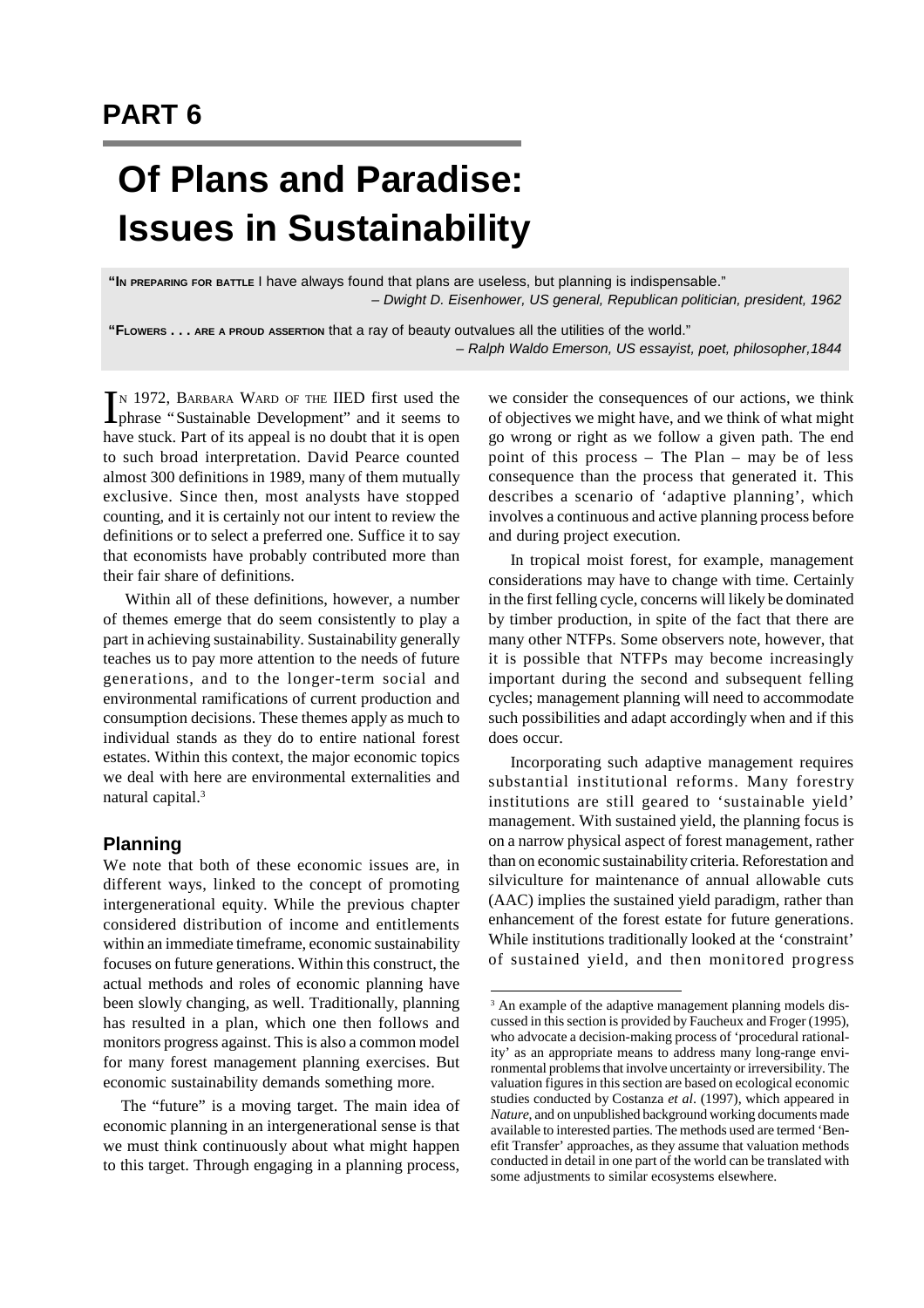accordingly, an adaptive planning process would address – on a continuous basis – the 'goal' of sustainability.

#### **Externalities and Valuation**

Entire volumes have been written about the economic valuation of environmental externalities. Methods are well-developed, and when reading the environmental pages in the local papers, we are now more regularly treated to a diet of dollars where in the past we would read only of disaster.

But what does it mean when accounts, such as those appearing in *Nature* in mid-1997, tell us that world ecosystems have a value of about three times the world's GNP? Or that the ecological services from tropical forests are about seven times as large as the services from temperate forests? Or that the genetic biodiversity resources in tropical forests have an annual value of US\$41 million, while the annual value of climate regulation of these same forests is US\$223 million? In all of these cases, analysts have placed a 'price' on a good or service that currently has no market. That price may, for example, represent what it would cost to replace the service through man-made means, or it may represent the damage that would be inflicted if we were to lose that service. This, in a nutshell, is 'valuing externalities.'

Valuation methods have their opponents and proponents. Opponents may cite the cost and complexity of undertaking such studies properly, the wide range of methodologies available for undertaking analyses, or simply that some things on this planet are sacred and should not endure this type of treatment. Proponents typically argue that such analyses are useful in helping people rank or set priorities, in improving our understanding of how the economic and ecological systems are linked or, more practically, in getting the attention of policy-makers.

In applying such methods to the FMU, a few practical considerations should be kept in mind. First, the methods can indeed be quite expensive and might not be costeffective for goods and services other than readily identified material flows (such as NTFPs). Use of such methods for more complex ecosystem functions is a misapplication of the technique at the FMU level. Second, physical indicators are often available that provide adequate substitutes for measuring economically important functions.

### **Natural Capital**

The idea of 'GNP' is now so common that most people take it for granted as an economic production indicator. But few realize that the measure underwent decades of testing by different countries before it became the indicator that it is today. Its calculation, entrenched by

the United Nations Statistics Office (UNSO), is now part of what we refer to as the System of National Accounts (SNA).

A similar process is now underway in a field known as Natural Resource and Environmental Accounting (NREA). For some time, analysts have realized a number of shortcomings to the GNP measure. Notably, it measures only income flows, without capturing the impacts that such income flows would have on capital stocks. A country that clearcuts and sells all of its forests over a five year period would, using the GNP measure, show more rapid growth than if it were to cut that same resource over a longer time horizon. Also, costs incurred to restore environmental damage are regarded as positive income flows in a GNP calculation.

 But intuition tells us that such actions, within a 'sustainable' economy, should not necessarily be counted as 'growth.' Therefore, after considerable consultation and theoretical development, the UNSO issued, in 1990, draft guidelines for implementing NREA methods. Experimental methods are being used in many industrialized and developing countries to assist in strategic planning and priority-setting. Because no single methodology could be identified that was superior to any other, the experimental accounts permit countries to pursue this task along any lines that they wish. In its NREA efforts, for example, Indonesia focused on oil and gas, and forestry. The forestry accounts stressed damage estimates, and adjustments for capital depletion. The experimentation phase for this process will continue well into the next century, at which time some harmonization of methods may occur.

 Although the actual accounting task is of interest, the main point of this activity is that it represents a shift in economic paradigm. It reflects the idea that 'natural capital' is indeed important, and that we should somehow account for it. We can no longer simply 'eat' our limited stocks of capital, without thinking of the implications on future generations.

 Within the framework of natural capital, apart from the accounting exercise noted above, economists have also engaged in debate and research as to the substitutability of such natural capital with other capital. "Do forests have substitutes?," one might ask. There is, perhaps not surprisingly, as yet no resolution of this issue.

#### **Lessons**

Sustainability is quite elusive. The obverse – unsustainability – once again seems to be easier to detect, and current efforts are likely to focus on stamping out unsustainable activity. To accomplish this specifically, in C&I design, we pay closer attention to the stock and quality of remaining forest and to the flow of non-timber goods and services from the forest.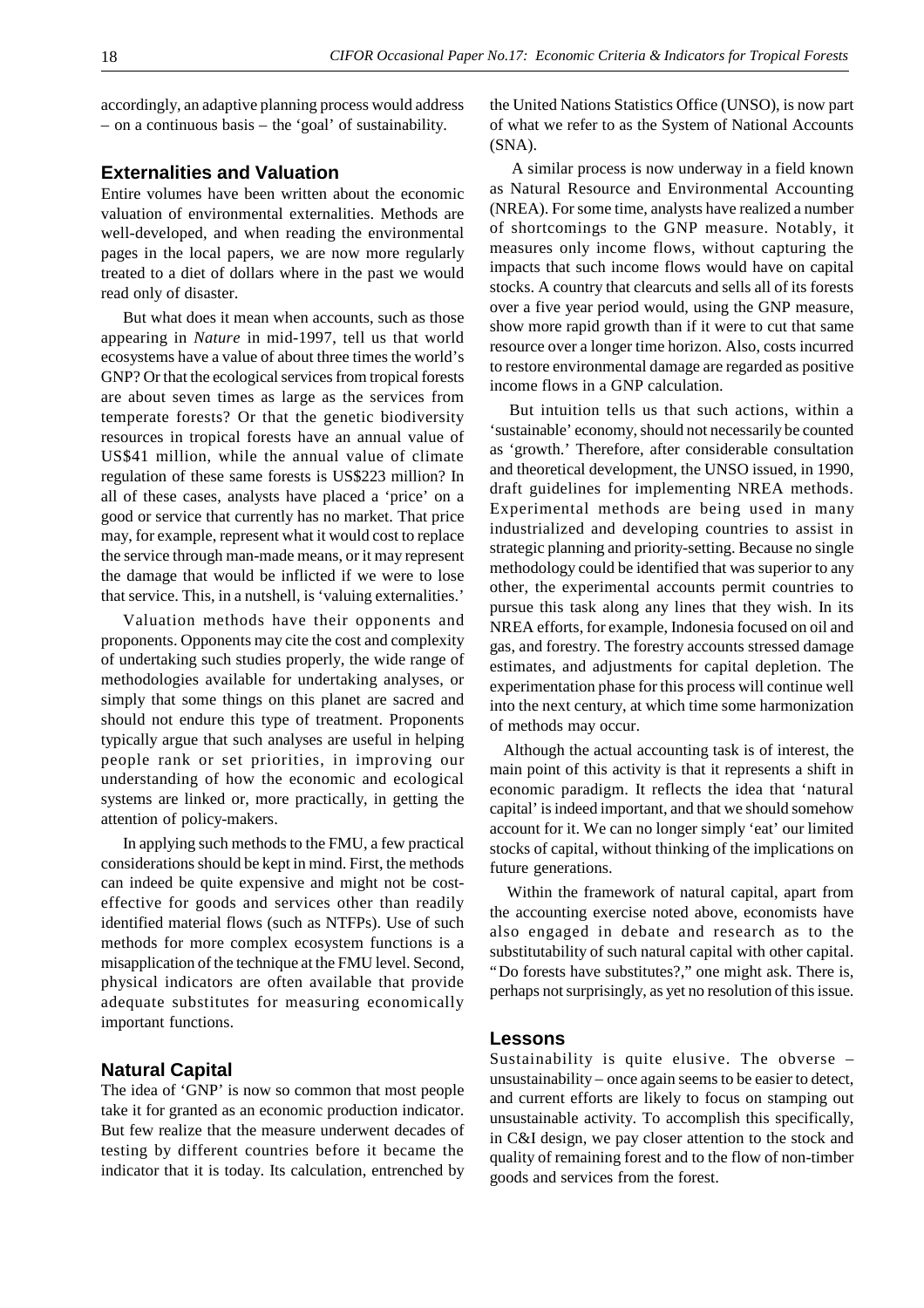# **Good Forests, Good Policies, Good Institutions & Good Luck: A Recipe for Sustainability**

"**WE ABUSE LAND BECAUSE** we regard it as a commodity belonging to us. When we see land as a community to which we belong, we may begin to use it with love and respect."

*– Aldo Leopold, US forester, ca. 1945*

**"IN SHORT, LUCK**'S always to blame."

*– Jean de La Fontaine, French poet, fabulist, 1678*

 $\mathbf{W}$ HEN YOU BAKE A CAKE, leaving out even one key ingredient will bring failure. Sustainability seems to be a similar enterprise. We have seen that good stand management, good economic policies, and good institutions are all key ingredients in sustainable management. What we often fail to appreciate, however, is that we also need a certain measure of good luck.

Scientists have a term for incidents that others might construe as good luck or bad luck: they call these 'stochastic exogenous non-linear events.' These events are random, are out of our control, and are inherently unpredictable. Under the rubric of 'uncertainty', economists and others have started paying closer attention to such events. A major lesson is that, as systems become larger and more complex, random events seem to escalate. Economies, especially those undergoing rapid change such as those in developing countries, seem to get more than their fair share of such shocks. Anticipating and planning for these eventualities has therefore started to attract the attention of policy-makers.

One can point to numerous instances where system complexity leads to surprises. A mixture of droughts, poor policies, and El Niño conspired to create the unprecedented forest fires experienced in Indonesia in 1997 and 1998. Any of these events by themselves may not have lead to such calamity, but together they created an environmental shock that exceeded the response capacity of local institutions and management agencies. One attribute of all of these shocks is that the system affected itself tends to reinforce them. We may be able to do very little about the onslaught of a hurricane or earthquake or volcanic eruption, but, if the system itself responds in a negative manner that reinforces the original shock, then matters escalate and worsen. We call this negative feedback. Social scientists also call this selffulfilling prophecy: if everyone believe that things will get worse, then they start to take actions to protect themselves individually; collectively this places unbearable pressures on fragile systems and, indeed, things do get worse.

 There are numerous 'systemic' attributes that are likely to cause such negative feedback. Most, in our view, seem to have something to do with complex politicaleconomic interactions or socio-economic reactions. Two such attributes that we consider here are insecure land tenure and political corruption. Both are economic issues, though with strong political and social overtones. Or, some might argue, they are fundamentally political and social issues with strong economic overtones. In either case, their existence seems to magnify the effects of any other shock or action that occurs to the system, whether that shock relates to bad weather, onset of war in a neighboring country, or the sudden outbreak of disease.

#### **Risk and Uncertainty**

Before considering these systemic issues, it is important to distinguish between risk and uncertainty. Generally, from an economic perspective, risk is something quantifiable while uncertainty is not. We are capable of attaching probabilities in situations of risk, while under situations of uncertainty we can not assign such probabilities because of lack of experience or simply because the cause-effect relationships are too complex to predict outcomes. Different approaches and methods have been used to address these inherently different situations.

The approaches can involve: sensitivity analyses, risk analyses based on probability distributions, risk analyses based on adjustments to the discount rate, or explicit calculations of option values. Sensitivity analyses are not generally very instructive in practice, and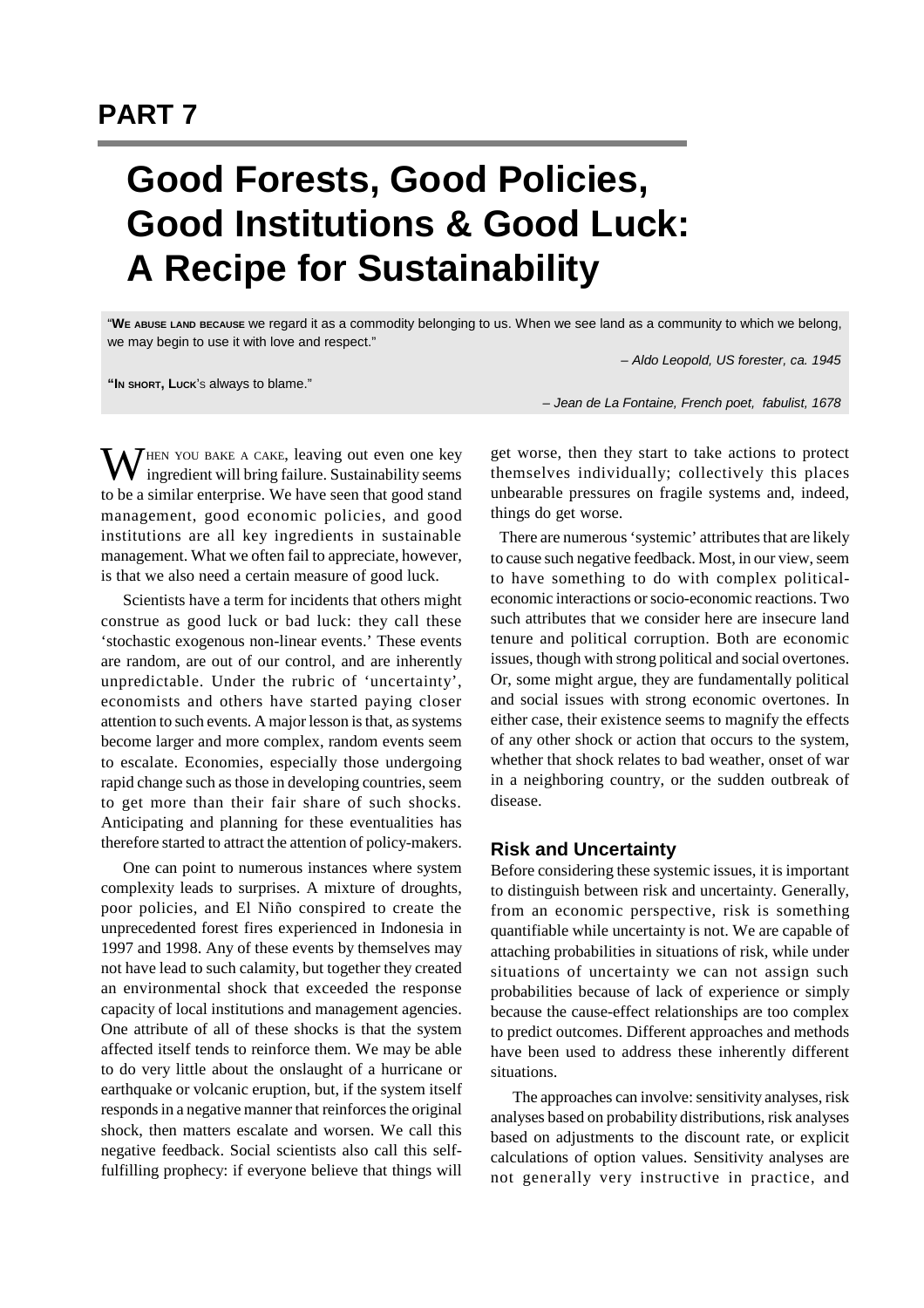probability-based analyses do not address the problems of unquantifiable uncertainty. Also, discount rate approaches have largely been discredited as an appropriate form of risk analysis for environmental problems. In principle, discount rates are used to give greater or lesser weight to future preferences. But there is no *a priori* reason for assuming that either an increase or a decrease in discount rates will be more representative of an environmentally sensitive appraisal; lower discount rates may tend to place more weight on future generations' preferences, but use of such lower discount rates also causes more investment to occur in the current period. Such increases in investment could themselves have deleterious environmental impacts. In short, most informed analysts no longer use such approaches to address risk or uncertainty.

'Option value' methods remain as a potentially applicable technique for addressing uncertainty. Essentially, these approaches place a value on 'undisclosed future information'. Actually calculating these values empirically is very complex, and usually not very helpful in and of itself. But the theoretical literature in this field confirms the intuition: where uncertainty exists, it makes sense to keep our options open.

### **Tenure**

In the next chapter we see that 'tenure' issues seem to insinuate themselves into all aspects of forest management: from stand, to institution, to policy. Governments have risen and been defeated over tenure issues. Fortunes have been won and lost. Forests have been denuded and saved. Security of tenure is cited, perhaps more than any other factor, as a prerequisite for sound forest management by concessionaires.

 But tenure security seems to be an elusive concept. There is nothing 'absolute' about it. Well-defined private property rights do not guarantee sustainable stand management, unless they are backed up by secure monitoring and enforcement institutions. Loosely defined communal property rights often seem to enhance sustainable management, largely through social traditions. But apart from such relatively vague generalizations, few unambiguous statements can be made about the equity, efficiency or sustainability impacts of different tenure regimes. All we can say is that 'insecure tenure' often leads to unsustainability.

 One part of the tenure security issue relates to the propensity of governments to maintain centralized control over land. Central governments typically overestimate their own ability to manage the forest estate and under-estimate the abilities of those traditionally dependent on the resource. Traditional users are familiar with the broad range of forest functions and sustainably harvestable products. When governments have usurped traditional use rights, forest and forest boundary communities are no longer compelled to protect the resource from over-exploitation or destructive encroachment, and governments are not equipped to do so. Negative feedback results: control becomes further centralized as local populations apparently mismanage the forest; lack of respect for central authorities, coupled with lack of monitoring, results in further encroachment. Eventually, the system breaks down.

 Scale seem to further exacerbate effects, as is characteristic of complex systems. In many areas where the government forest estate is very large, rural people simply do not recognize the central government's ownership of the forest because there is no obvious government presence. Once an area of forest has been logged by concessionaires, rural peoples often assume that the government is no longer interested in the land that they still consider to be communal property. As a result, itinerant farmers illegally finish the clearing; economic policies implicitly permit this activity. This entire scenario could be reversed if some of the negative feedbacks were dampened: practically this may mean adjusting economic policies, providing stronger institutional support, or strengthening and recognizing traditional tenure over the forest stand.

#### **Corruption**

'Corruption' is a word one does not use lightly. It takes on many forms, and one often finds disagreement about what does and does not constitute corruption. Most dictionary definitions of corruption make reference to 'bribery.' And a common definition of a bribe is, "A price, reward, gift, favor or something of value bestowed or promised with a view to pervert or corrupt conduct." At this level, corruption has a distinct 'economic' flavor to it. But corruption is a complex topic extending beyond economics.<sup>4</sup>

 Some would argue that corruption is defined differently in different cultures, and that certain types of corruption are tolerable, or even desirable. Others see corruption as an 'absolute sin.' A recent OECD convention, signed in December 1997, prohibits certain 'corrupt' activities in dealings with developing countries.

<sup>4</sup> Additional information on general effects of corruption is available through Transparency International at http:// www.transparency.de/. Earlier case studies dealing with forestry impacts within the context of economic analyses can be found in Mergen and Vincent (1987), Grut *et al.* (1990), Winterbottom (1990), Gillis (1992), Schleifer and Vishney (1993), and Manzetti (1994).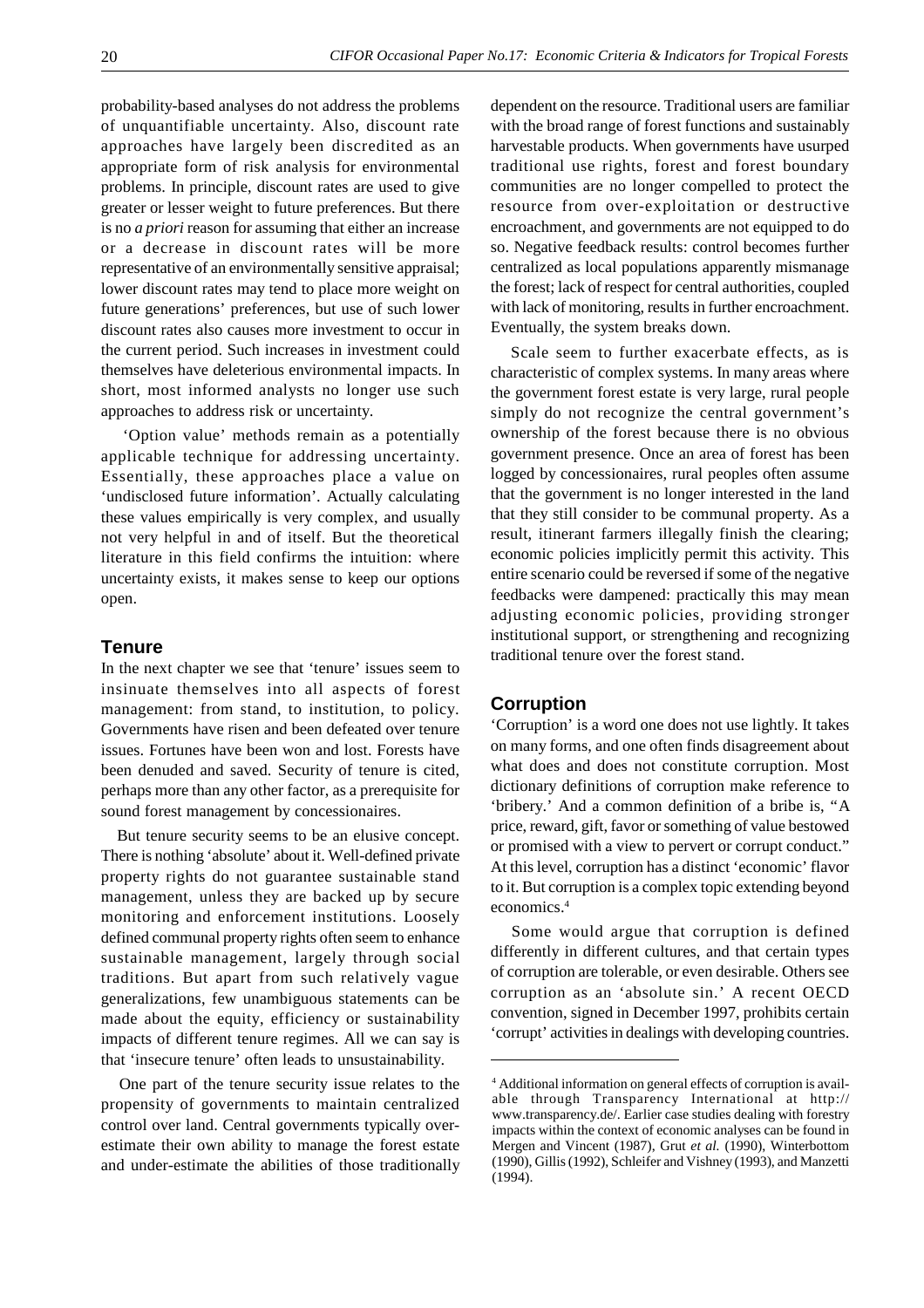In some cases, these corrupt dealings involve payment of relatively small discretionary 'fees' to expedite service; this is a common practice in many countries where civil service salaries are low and where such payments are tolerated locally. In other cases, these corrupt dealings involve substantial payments to the wealthy or to the politically well-connected. The forestry sector is no stranger to such corruption, and many accounts – both formal and informal – document the negative effects it can have on forest sector sustainability. It is, in our view, a systemic feature that contributes to unsustainability through negative feedback.

Administrative discretion has been the most common method of awarding concession rights to eligible forest operators. In the absence of clear and published decisionmaking guidelines, concession allocation by administrative discretion leaves ample opportunity for financial irregularities and collusion. Concession eligibility is usually clear and varies with country policies regarding participation by nationals. However, government criteria for awarding concessions is usually unavailable so the basis for allocation decisions is unknown. There is evidence of favoritism given to particular political groups, and sometimes to military interests.

Similarly, the criteria for renewal in concession agreements are rarely clear and as a result also tend to administrative discretion. Renewal which is based on "favorable performance" – instead of on stipulated criteria – contributes to tenure insecurity. In the absence of any certainty about renewal, concessionaires often "cut and run" because concessions become political prizes that can be expropriated without compensation, at the whim of the political leadership. As

But these events have clear impacts on sustainability. Concessionaires that cut and run inflict considerable damage on the residual stand. As they have no long term interest in the concession, they do not incur the cost of extraction damage. Also, they are unlikely to adhere to logging regulations regarding stand re-entry. Fearing the arbitrary revocation of their licenses, concessionaires will re-enter cut-over stands. Evidence shows that premature stand re-entry inflicts substantial damage to the growing stock and the residual stand is twice damaged. Also, if concessionaires do not want to be held to their reforestation obligations, they have been known to ignore and even encourage the activities of shifting cultivators.

#### **Summary**

The rationality of sustainable management has to do with more than just what we know. It also extends to managing for what we do not know. Many systems we deal with are complex, and often seem influenced by arbitrary events. As systems become more complex and larger, our ignorance of what might happen escalates as well. Acknowledging this ignorance is the first step in addressing it. The second step is acting on it: acting in a way that the systems we steward – whether entire economies or single forest stands – are resilient to the shocks that our ignorance prevented us from foreseeing.

 At a practical level, this means that we should make increasing use of flexible, precautionary policies and projects. This simple precept – the 'Precautionary Principle' – is all we need to know to address uncertainty, decrease our bad luck, and increase our good luck.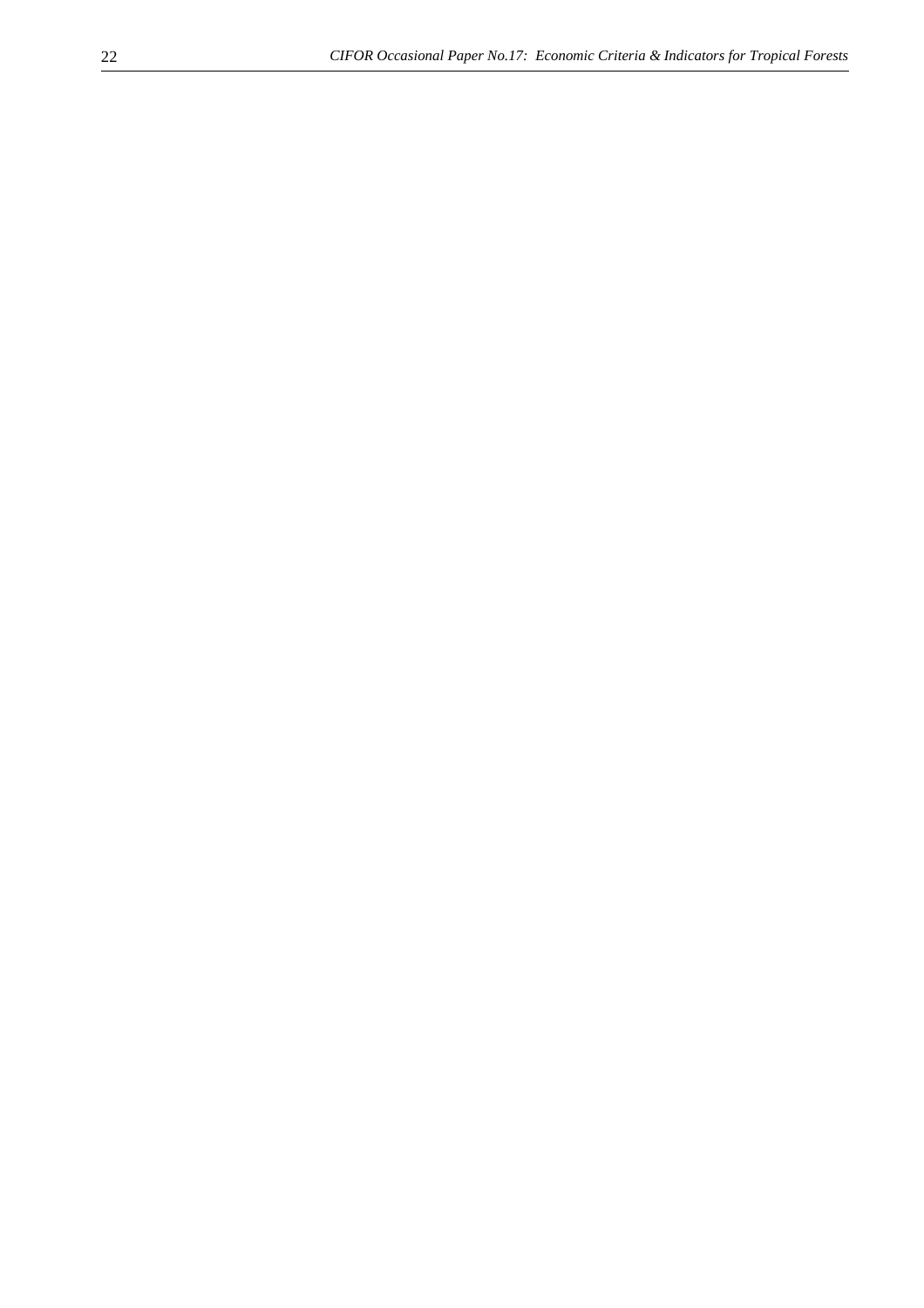# **Measure for Measure: A Review**

**"WHAT DIFFERENCE DOES IT MAKE** how much you have? What you do not have amounts to much more." *– Seneca, Roman writer, philosopher, statesman, ca. 65 AD*

**"COUNTING IS THE RELIGION** of this generation: it is its hope and its salvation."

*– Gertrude Stein, US author, 1937*

THE EFFORT EXPENDED to date in developing criteria<br>and indicators for sustainable resource management HE EFFORT EXPENDED to date in developing criteria has been phenomenal. Testimony to this are the large 'laundry lists' of indicators one finds in documents on the topic. This applies to many areas of sustainable development planning: forests, fisheries, community involvement, democratic freedoms, global climate change, and so on. By contrast, very little effort has been expended internationally trying to decide whether these indicators are, indeed, helpful in decision-making and resource assessment. Remarkably little evaluative work has been done of proposed indicator sets.

The evaluative work that has been done, however, has some poignant lessons to teach us. Many of these lessons boil down to a simple fact that, to be practical, we should be less ambitious in the complexity that we build into individual C&I, and into the set overall. In this section, we review these lessons, looking eventually at some of the C&I that CIFOR had previously developed.

#### **Lessons from Elsewhere**

We can commence our comments with reference to the handful of evaluative studies that have been done relating to economic C&I in sustainable development. Most of this evaluative work comes about after specific empirical studies were conducted to look at the effectiveness of indicators in resource planning.<sup>5</sup>

 $\blacksquare$  A single economic indicator should not be used as a diagnostic tool. This may be the single most fatal assumption we make in the use of economic indicators. A single indicator does not capture system complexity, and lacks the ability to track dynamic changes in the system. Buzz Holling, a respected ecologist, once remarked that, "In my field, you would be laughed out of court if you tried to describe a non-linear system with less than three variables. One measure, by itself, won't describe a non-linear system." Economists, and those using economic indicators, should take similar heed.

**n** Information constraints severely limit development of indicators. Environment Canada's Indicator Division recently embarked on a 2-year experiment to look at the availability of information for ecosystem-based economic evaluation. The study commenced with almost 1000 potential indicator series, and eventually audited 130 indicator series that had actually been measured within sub-units of a 23 million ha river basin consisting primarily of forest lands. The indicators were evaluated on the basis of their usefulness in common economic analysis models (econometric, input-output, and complex system models). Of those modeled, 83% were found to have fundamental statistical flaws (e.g., not independently estimated even though they may have been represented as such) that made them useless in an applied sense. In a practical sense, the work recommended that efforts concentrate on 11 economic indicators that could reasonably well represent all of the aspects of the system. Evaluative work relating to nutrient loading in the Baltic Sea region recently came to similar conclusions: most available measures are unreliable for use in decision-making.

Good time-series data are critical for economic planning. To the credit of analysts, planners, and decision-makers, creative thinking has often resulted in the design of new and innovative approaches to indicator design. Clever combinations of social, ecological and economic parameters have – in some instances – generated composite indicators that would appear to capture a host of sustainability issues. While these

<sup>&</sup>lt;sup>5</sup> In addition to the general literature cited in the References, this section relies specifically on a comprehensive review by Tognetti (1997), on case studies for Canada by Lonergan, Ruitenbeek, and Gustavson (1996), on case studies for Norway by Vatn *et al*. (1998), and on work on composite indices by Daly and Cobb (1994), Holling in Potvin (1992), and Sen (1993).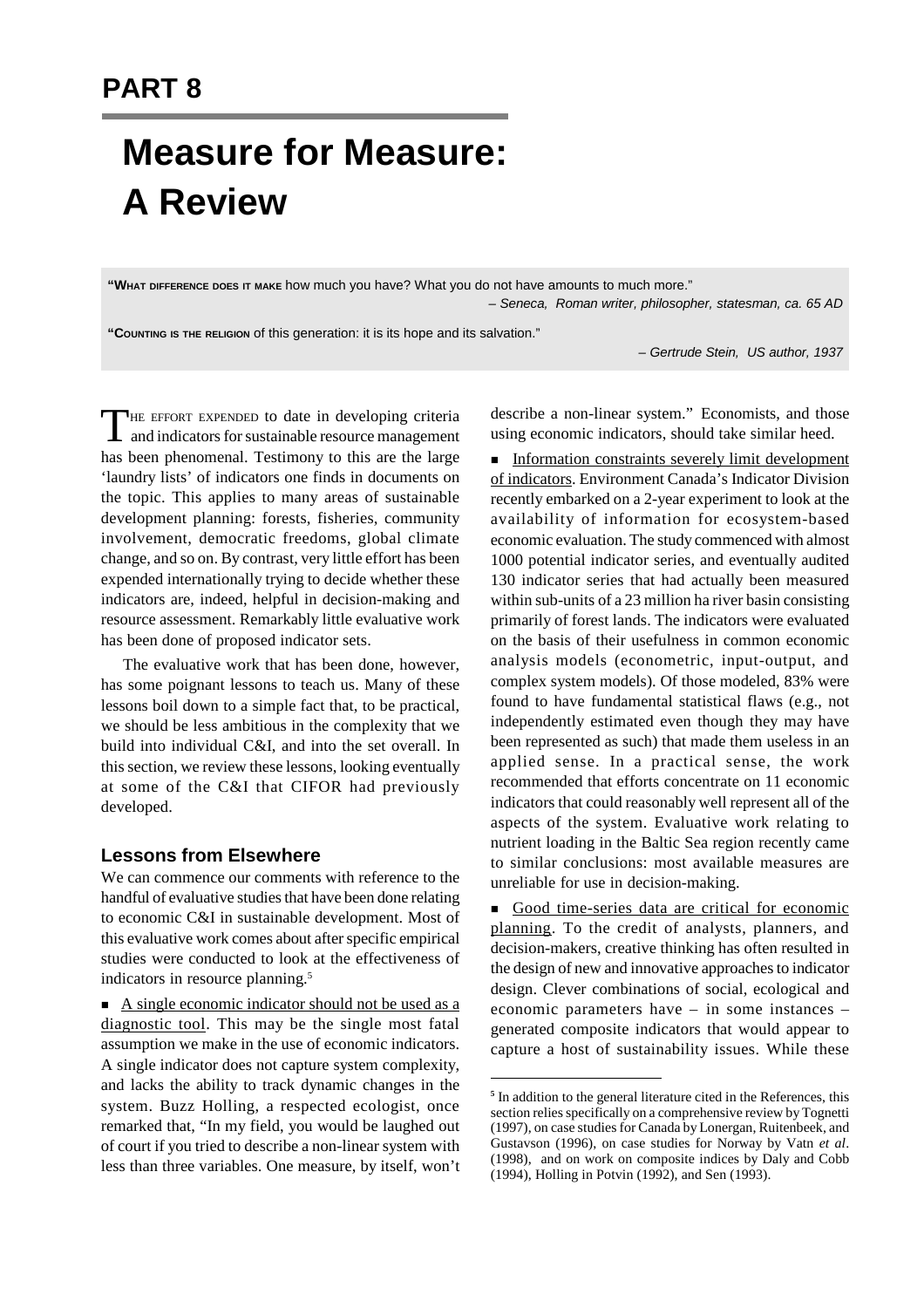indicators have theoretical merit, there is seldom a historical record that permits us to look at their progress over time. Such time series are critical in economic planning. Such new indicators may, therefore, be of some use in 20 years (and monitoring should perhaps commence now in those countries where sustainability issues are not yet that pressing), but they have little value in near-term decision-making. In the case of forestry, they would have absolutely no value in the assessment of certification guidelines.

Single indices make good communication devices. Much work has been done on deriving composite economic sustainability indices, ranging from 'Green GNPs' to the UN 'Human Development Index'. While such indices may have little value as planning or diagnostic indicators, they have proved to be valuable communication devices to draw attention to other problems such as poverty, malnutrition, or illiteracy.

Consider human health. The only area in which a composite index seems to have some diagnostic ability relates to indicators of human health: Amartya Sen, a respected economist who has for decades been observing patterns of economic development and has contributed extensively to the literature of valuation, economic development, and poverty alleviation, argues that 'human health indicators' in many instances provide a composite snapshot of economic, social, and environmental factors. An advantage to such indicators is that there are long historical records and good measurement protocols available. Considerable work is therefore now focusing on the use of such indicators as diagnostic tools.

### **Seven Sets**

Seven sets of C&I were examined to determine what their developers consider to be of an 'economic' importance, and what economists might consider to be of importance. Representative economic indicators were then described by: (i) their ability to say something about the goals of economic efficiency, equity, and sustainability; (ii) their relevance to different points of intervention (stand management, institutional, and policy levels); and (iii) their administrative applicability (national, regional, local) according to the developer.<sup>6</sup> For example, "Number of direct and indirect jobs and level of income." tells us something about equity, at the stand, and it is to be gathered at the local (FMU) level.

The indicators so collected reveal a number of features. First, indicators of stand productivity preservation (yield, AAC, extraction damage, silviculture) are not considered 'economic' indicators in spite of their economic efficiency implications.

Second, common 'economic' indicators pertain to production volumes, values and diversity; investment levels and rate of return; and employment opportunities. Third, indicators of efficiency and equity usually point to stand management intervention. Fourth, indicators of economic sustainability usually point to both stand and institutional level intervention. Finally, there are few indicators providing economic information which would point to policy intervention (stumpage rates, market prices).

#### **The CIFOR Set**

Table 4 contains the CIFOR C&I developed from the 1996 field test of some 500 C&I. For this paper, the CIFOR set was evaluated in the same way that the above seven C&I sets were evaluated. For example, "Skidding damage to trees and soil minimized" says something about economic efficiency and points to intervention at the stand management level.

If 'economic' indicators are only of the type commonly called such, as in the above seven sets, then the CIFOR set is nearly void of economic indicators, save for those pertaining to economic equity – employment benefits and opportunities, and participation in management. 7 However, not all indicators of economic importance are labeled as such. Economic efficiency is concerned with the maintenance of the productive capacity of the stand; the CIFOR set contains many indicators regarding its condition and treatment. ("Harvesting systems ... reduce impact."). As with the other sets, CIFOR's indicators of efficiency and equity point primarily to stand management intervention.

CIFOR indicators capturing aspects of economic sustainability usually point to intervention at the local level, which is not surprising given that the set was field tested specifically for application at the FMU. Nonetheless, some potential FMU conditions revealed by the indicators would be most effectively addressed at both the stand and institutional levels.

As in the other sets, indicators pointing to policy intervention are few. The "Policy, Planning and Institutional Framework" principle is concerned with land use planning policies. These are important

<sup>6</sup>Annex B contains examples from the C&I sets of the International Timber Trade Organization; the African Timber Organization; the Amazon Cooperation Treaty countries; Initiative Tropenwald, Germany; The Soil Association, UK; Rainforest Alliance, US; and Lembaga Ekolabel Indonesia.

<sup>7</sup> In addition to the C&I that resulted from the 1995 field test, CIFOR proposed additional indicators in a more recent report (CIFOR 1997). These additional indicators pertain primarily to biodiversity and economic equity.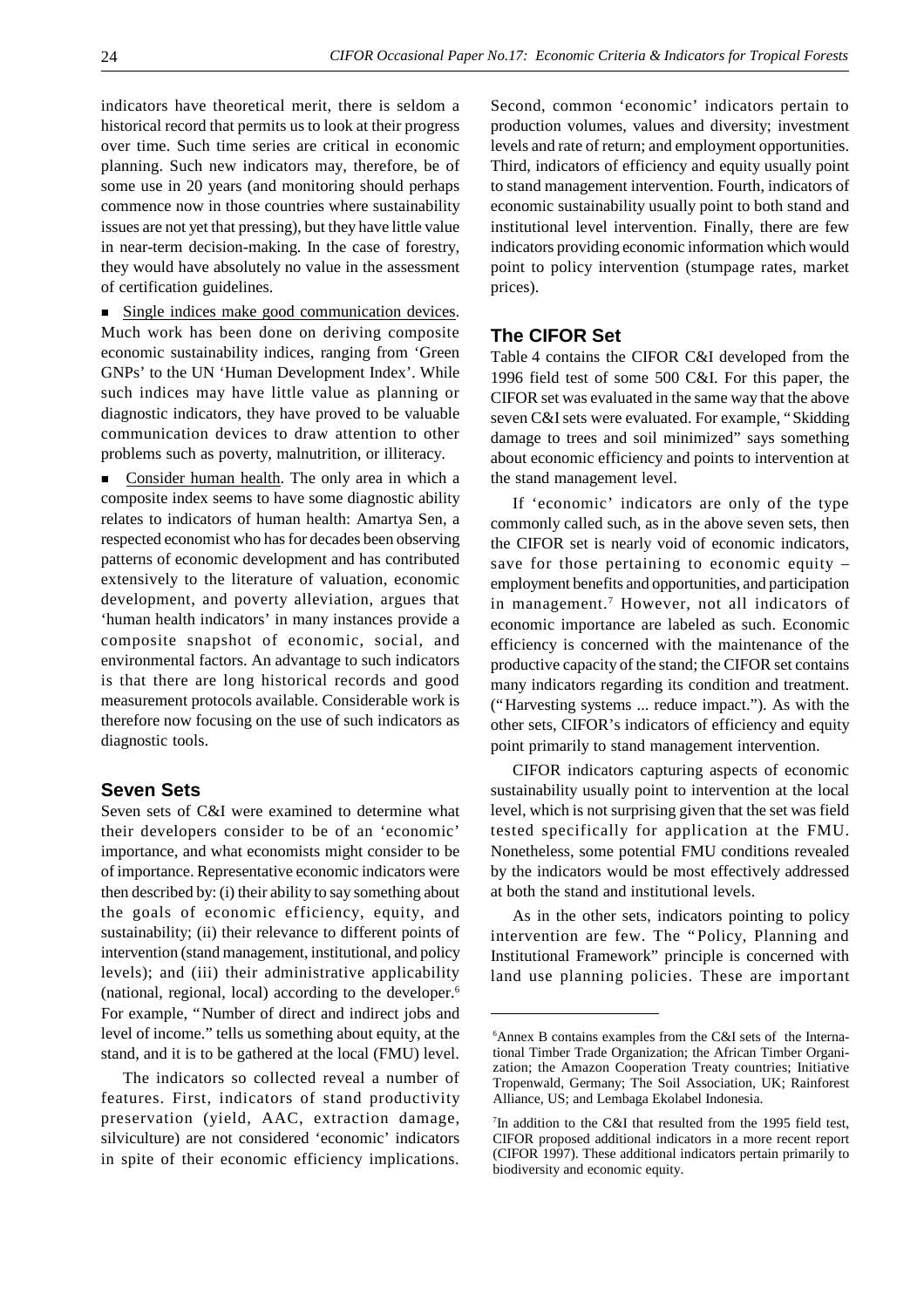indicators with far-reaching implications for economic sustainability; sector specific policies are also very important.

### **Summary**

If we take away only one lesson from all of this C&I work it should be this: be brief and keep it simple.

|  | <b>Table 4.</b> Assessment of CIFOR Criteria & Indicators |  |  |  |
|--|-----------------------------------------------------------|--|--|--|
|--|-----------------------------------------------------------|--|--|--|

|                                                                                                                                                                                                                                  |            | Goal     |                |              | <b>Intervention</b><br>Point |          |  |
|----------------------------------------------------------------------------------------------------------------------------------------------------------------------------------------------------------------------------------|------------|----------|----------------|--------------|------------------------------|----------|--|
| Principle, Criterion, Indicator                                                                                                                                                                                                  | Efficiency | Equity   | Sustainability | <b>Stand</b> | Institution                  | Policy   |  |
| Policy, Planning and Institutional Framework are Conducive to Sustainable<br><b>Forest Management</b>                                                                                                                            |            |          |                |              |                              |          |  |
| There is sustained and adequate funding for the management of forests.                                                                                                                                                           | $\star$    | $\star$  | $^\star$       |              | $\star$                      |          |  |
| Policy and planning are based on recent and accurate information.                                                                                                                                                                |            |          | $^\star$       |              | $\star$                      |          |  |
| Effective instruments for inter-sectoral co-ordination on land use and land<br>management exist.                                                                                                                                 | $\star$    |          | $^\star$       |              | $\star$                      |          |  |
| There is a permanent forest estate (PFE) adequately protected by law, which is<br>the basis for sustainable management, including both protection and production<br>forest.                                                      | $^\star$   |          | $^\star$       |              | $^\star$                     | $^\star$ |  |
| There is a regional land use plan or PFE which reflects the different forested land<br>uses, including attention to such matters as population, agricultural uses,<br>conservation, environmental, economic and cultural values. | $^\star$   | $^\star$ | $^\star$       |              | $^\star$                     | $^\star$ |  |
| <b>Yield and Quality of Forest Goods and Services Sustainable</b>                                                                                                                                                                |            |          |                |              |                              |          |  |
| Management objectives clearly and precisely described, documented, and<br>realistic.                                                                                                                                             | $\star$    | $^\star$ | $^\star$       | $^\star$     | $\star$                      |          |  |
| Objectives are clearly stated in terms of the major functions of the forest, with<br>due respect to their spatial distribution.                                                                                                  | $\star$    |          |                | $^\star$     |                              |          |  |
| A comprehensive forest management plan is available.                                                                                                                                                                             | $\star$    | $\star$  | $\star$        | $^\star$     | $\star$                      |          |  |
| Maps of resources, management, ownership and inventories available.                                                                                                                                                              | $\star$    |          |                | $^\star$     |                              |          |  |
| Silvicultural systems prescribed and appropriate to forest type and produce<br>grown.                                                                                                                                            | $\star$    |          |                | $^\star$     | $^\star$                     |          |  |
| Yield regulation by area and/or volume prescribed.                                                                                                                                                                               | $^\star$   |          |                | $^\star$     | $\star$                      |          |  |
| Harvesting systems and equipment are prescribed to match forest conditions in<br>order to reduce impact.                                                                                                                         | $\star$    |          |                | $^\star$     | $\star$                      |          |  |
| The management plan is effectively implemented.                                                                                                                                                                                  | $\star$    |          |                | $\star$      |                              |          |  |
| Pre-harvest inventory satisfactorily completed.                                                                                                                                                                                  | $^\star$   |          |                | $^\star$     |                              |          |  |
| Infrastructure is laid out prior to harvesting and in accordance with prescription.                                                                                                                                              |            |          |                | л            |                              |          |  |
| Reduced impact felling specified and implemented.                                                                                                                                                                                | $^\star$   |          |                | *            |                              |          |  |
| Skidding damage to trees and soil minimized.                                                                                                                                                                                     | $^\star$   |          |                | $^\star$     |                              |          |  |
| An effective monitoring and control system audits management's<br>conformity with planning.                                                                                                                                      | $\star$    |          | $\star$        | $\star$      | $\star$                      |          |  |
| Continuous forest inventory (CFI) plots established and measured regularly.                                                                                                                                                      | $\star$    |          |                | $^\star$     | $\star$                      |          |  |
| Documentation and records of all forest management activities are kept in a form<br>that makes it possible for monitoring to occur.                                                                                              | $^\star$   |          | $^\star$       | *            |                              |          |  |
| Worked coupes are protected (e.g., from fire, encroachment and pre-mature re-<br>entry).                                                                                                                                         | $\star$    |          | $^\star$       | $^\star$     | $^\star$                     |          |  |
| Tree marking of seed stock and potential crop trees.                                                                                                                                                                             | $^\star$   |          |                | *            |                              |          |  |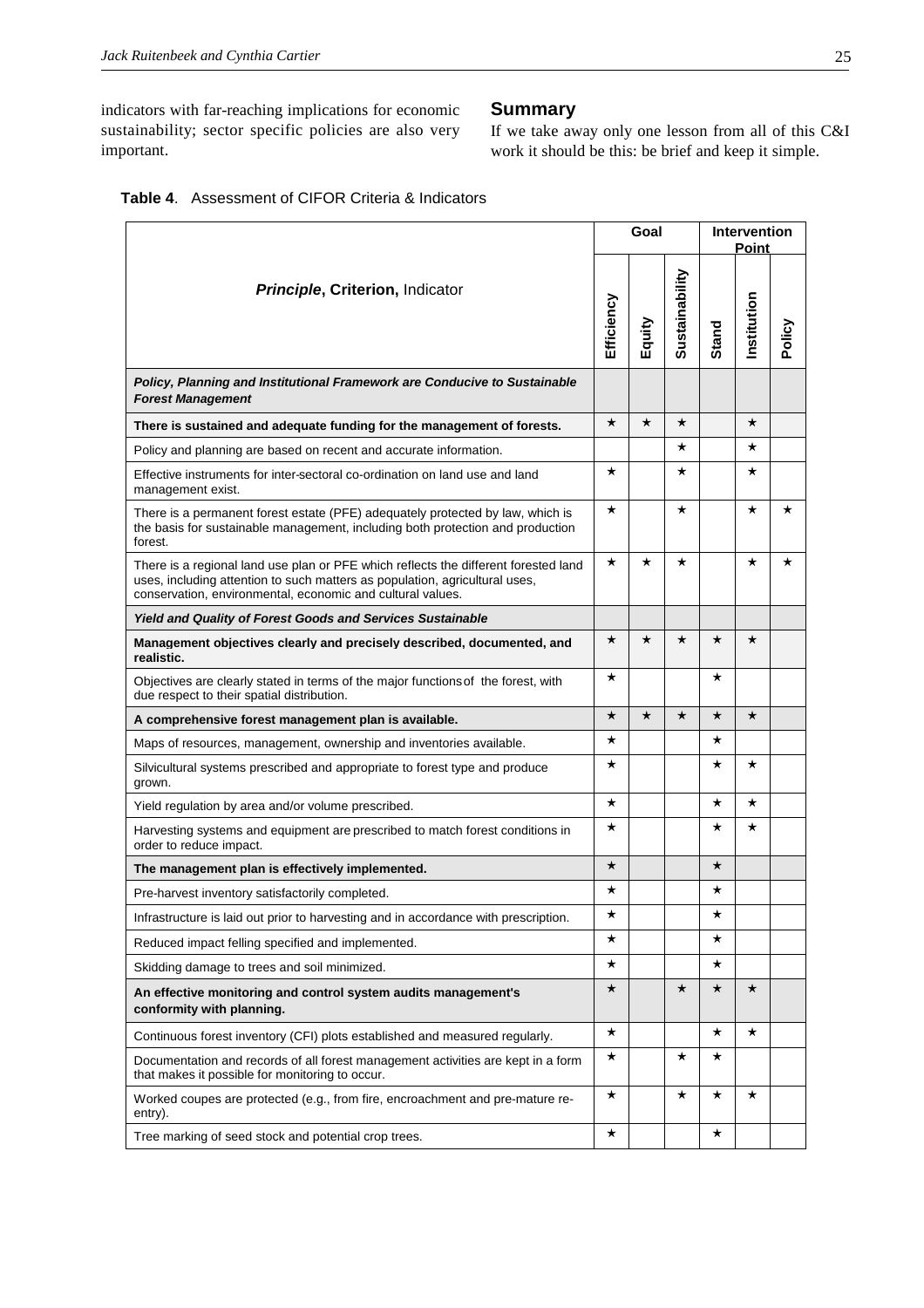# **Table 4**. (con'd) Assessment of CIFOR Criteria & Indicators

|                                                                                                                     |            | Goal     |                | <b>Intervention</b><br><b>Point</b> |             |         |  |
|---------------------------------------------------------------------------------------------------------------------|------------|----------|----------------|-------------------------------------|-------------|---------|--|
| Principle, Criterion, Indicator                                                                                     | Efficiency | Equity   | Sustainability | <b>Stand</b>                        | Institution | Policy  |  |
| <b>Maintenance of Ecosystem Integrity</b>                                                                           |            |          |                |                                     |             |         |  |
| Processes which support and maintain biodiversity of the forest ecosystem<br>are protected or enhanced.             | $\star$    |          | $^\star$       | $\star$                             | $^\star$    |         |  |
| Endangered plant and animal species are protected.                                                                  |            |          | $^\star$       | $^\star$                            | $^\star$    |         |  |
| Interventions are highly specific, selective and are confined to the barest minimum.                                | $^\star$   |          |                | $\star$                             |             |         |  |
| Canopy opening is minimized.                                                                                        | $^\star$   |          |                | $\star$                             |             |         |  |
| Enrichment planting, if carried out, should be based on indigenous, locally adapted<br>species.                     | *          |          |                | $\star$                             |             |         |  |
| The capacity of the forest to regenerate naturally is ensured.                                                      | $\star$    |          | $\star$        | $\star$                             | $\star$     |         |  |
| Representative areas, especially sites of ecological importance, are protected or<br>appropriately managed          |            |          | $^\star$       | $^\star$                            | $^\star$    |         |  |
| Corridors of unlogged forests are retained.                                                                         |            |          | $^\star$       | $^\star$                            |             |         |  |
| No chemical contamination to food chains and ecosystem.                                                             | $^\star$   |          | $^\star$       | $\star$                             |             |         |  |
| Ecologically sensitive areas, especially buffer zones along water courses are<br>protected.                         | *          |          | *              | *                                   | $^\star$    |         |  |
| No inadvertent ponding or waterlogging as a result of forest management.                                            | $^\star$   |          |                | $\star$                             |             |         |  |
| Soil erosion is minimized.                                                                                          | $^\star$   |          |                | $^\star$                            |             |         |  |
| (implied) Forest Management Maintains Fair Intergenerational Access to<br><b>Resources and Economic Benefits</b>    |            |          |                |                                     |             |         |  |
| Stakeholders'/forest actors' tenure and use rights are secure.                                                      |            | $^\star$ | $\star$        | $\star$                             | $\star$     | $\star$ |  |
| Tenure/use rights are well defined and upheld.                                                                      | $^\star$   | *        | $^\star$       | $^\star$                            | ★           | $\star$ |  |
| Forest dependent people share in economic benefits of forest utilization.                                           |            | *        | $^\star$       | $\star$                             | $^\star$    |         |  |
| Opportunities exist for local people/forest dependent people to get employment and<br>training from forest company. |            | $^\star$ | $^\star$       | $\star$                             |             |         |  |
| (implied) Stakeholders, Including Forest Actors, Have a Voice In Forest<br><b>Management.</b>                       |            |          |                |                                     |             |         |  |
| Stakeholders/local populations participate in forest management.                                                    |            | $\star$  | $\star$        | $\star$                             | $\star$     |         |  |
| Effective mechanisms exist for two way communication related to forest<br>management among stakeholders.            |            | $^\star$ | $\star$        | $\star$                             |             |         |  |
| Forest dependent people and company officials understand each other's plans and<br>interests.                       |            | $^\star$ | $^\star$       | $\star$                             |             |         |  |
| Forest dependent people/stakeholders have the right to help monitor forest<br>utilization.                          |            | $\star$  | $\star$        | $\star$                             |             |         |  |
| Conflicts are minimal or settled.                                                                                   |            | ★        | $\star$        | $\star$                             | $^\star$    |         |  |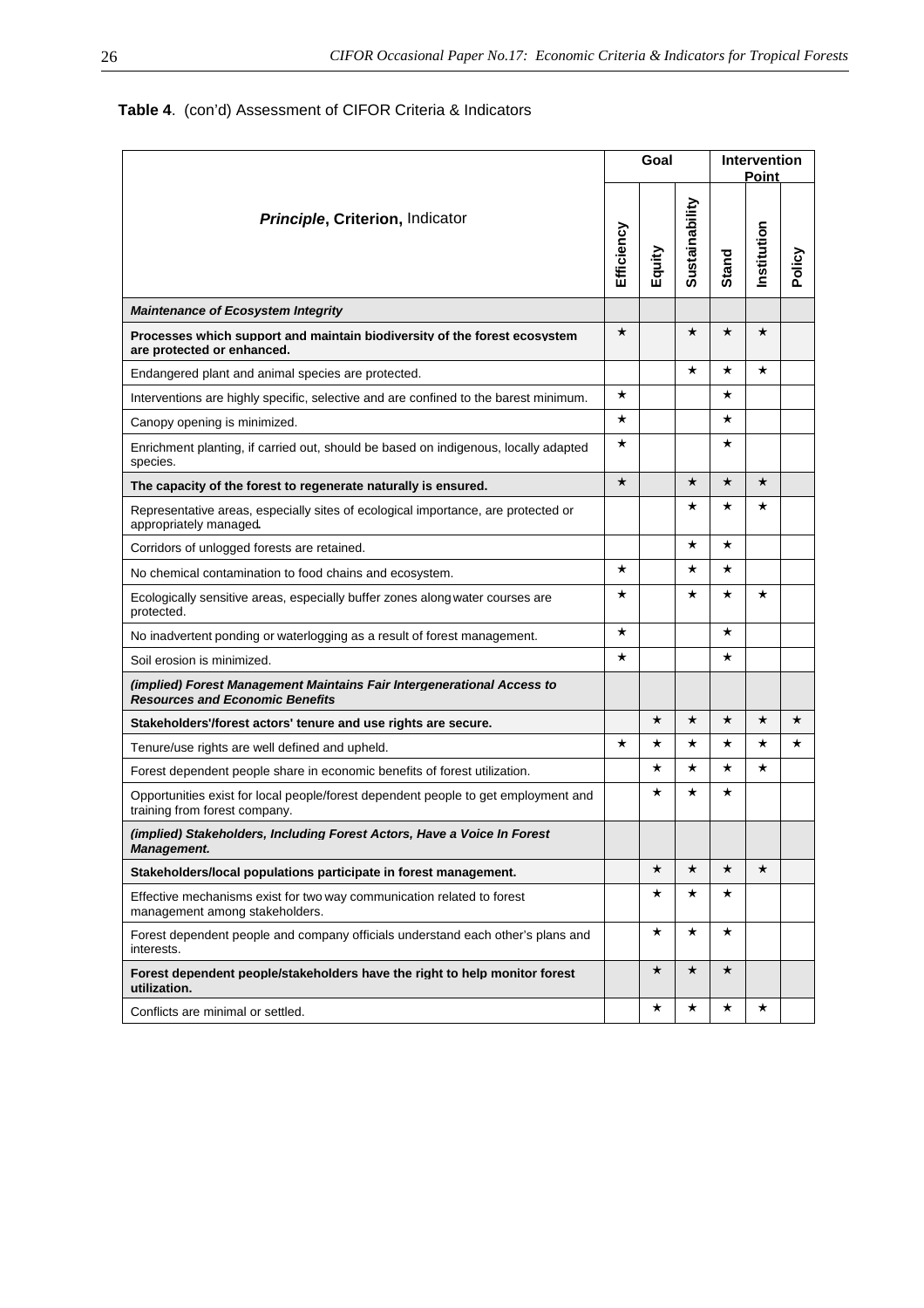# **Criteria and Indicators: A Proposal**

**"SIMPLICITY, SIMPLICITY, SIMPLICITY!** I SAY, let your affairs be as two or three, and not a hundred or a thousand; instead of a million count half a dozen, and keep your accounts on your thumb-nail."

*– Henry David Thoreau, US philosopher, author, naturalist, 1854*

"**A TREE'S A TREE**. How many more do you need to look at?"

*– Ronald Reagan, US Republican politician, president, 1965*

SOMETIMES LESS IS MORE. Rational behavior, when it comes to the design of criteria and indicators, OMETIMES LESS IS MORE. Rational behavior, when it dictates that we keep our indicator sets manageable in scale. To be useful as a diagnostic or planning tool, rationality also implies that individual indicators should, where possible, address unambiguous economic goals or intervention points.

## **A Negative List**

In operationalizing criteria and indicators, some flexibility is required. In general, analysts working at a local level find that it may be desirable to substitute one indicator for another, or one verifier for another, if the 'pro forma' recommended measures do not seem to be available. If a handbook recommends gathering information on 'years of employment', but if the best data that are locally available report 'households dependent on forestry' (which is what Vietnamese statistical agencies report), then little will be lost in substituting one indicator for another.

 In general, we acknowledge that such substitution is often necessary or desirable, and we would encourage local managers to find locally appropriate information. There is, however, a danger of writing a *carte blanche* by encouraging such substitution. We therefore feel compelled to list a few indicators that, for various reasons, should not be used, even though it has in some cases become fashionable to try to measure or otherwise estimate them. We call this our 'negative list', and it is relatively brief.

 First, *internal rate of return* should be abandoned as an indicator of anything. It does not properly account for alternative investments, it is frequently miscalculated, and it is methodologically inferior to any number of other indicators that measure profitability or feasibility. All of the data required to calculate an IRR can equally well be used to calculate, for example, rent margins, which provide a clearer picture of economic efficiency or sustainability of a firm.

 Second, one should not attempt *economic valuation* of global functions such as biodiversity maintenance or carbon sequestration, and of regional ecosystem functions such as soil fertility maintenance, watershed protection, or local climate regulation (windbreaks, shade, etc.) Such valuations are too complex to be applied accurately and regularly at a stand level; other simpler physical measures relating to stand size and integrity can provide equivalent information content that is easier and less costly to monitor. Valuation is not always necessary to understand the economic importance of a given ecological service.

 Third, we discourage the use of complex *economic distribution indices and coefficients* as indicators or verifiers of equity concerns. Measures such as the Gini coefficient or Atkinson Index provide important informational content for national level planning, but their accurate estimation at a stand level is difficult and requires special training to insure that the measures are properly represented. Again, other measures of equity, such as forest rents accruing to local populations, are easier to estimate and provide richer informational content.

## **A Positive List**

A potential 'positive list' of economic C&I has been compiled in Table 5. The list reflects the broader needs to address efficiency, equity, sustainability and a precautionary stance in FMU management. What is perhaps notable about this list is that does not necessarily involve a lot of economic calculations relating to pricing and values: many C&I that are of economic relevance can be represented through simply physical measures or verifiers.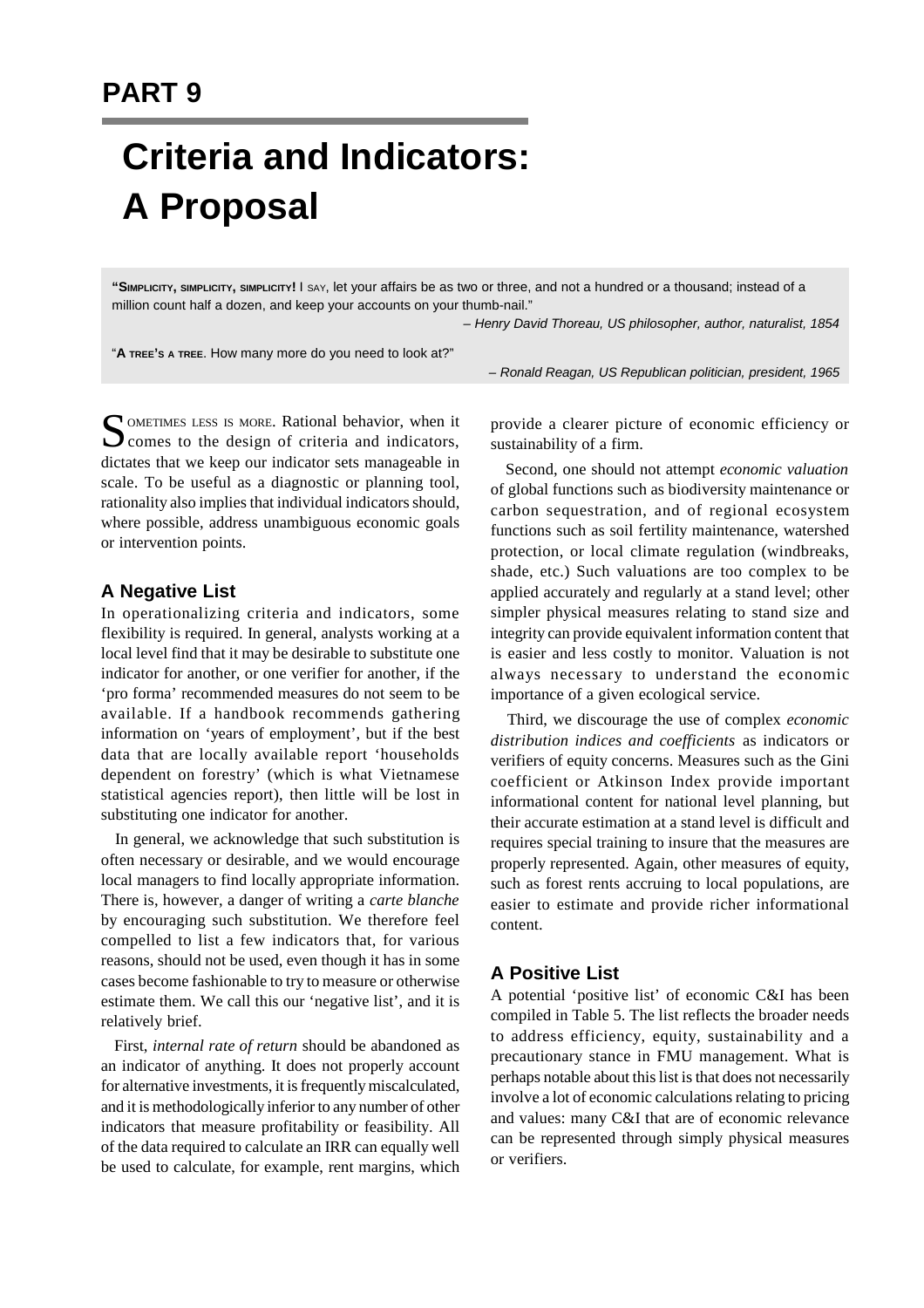This particular list of C&I was derived by examining many case studies that analyzed the causes of destructive forestry practices in various regions of the world. The cases were drawn from the published economics literature, and from official reports by international development agencies. The studies identify the economic policies – forestry and non-forestry – that have repeatedly created incentives inimical to SFM (see Annex A). The C&I indicators in Table 5 are those which would signal the existence of such policies, and would suggest the direction and intervention points for remedial actions.

Finally, examinations of unsustainable forestry typically neglect the need for mechanisms to manage the effects of unexpected shocks. The ability to adapt to changing circumstances has been found to be critical in most systems – both natural and man-made. Consequently, we have included 'resilience' indicators in our set.

Adoption of this set, or of any similar set, will still leave open a number of underlying methodological and interpretive questions. To what extent are individual indicators self-standing? To what extent does their interpretation depend on an external context potentially influenced by ideological perspectives? To what extent do they permit unambiguous analysis against given thresholds? Do they require further elaborate interpretation in a complex modeling environment? Can they inform decisions directly or do they need to be interpreted in a multi-criteria framework? Such questions are relevant to all indicator sets, not just economic indicators. It is expected that, as decisionmakers and analysts come to grips with such methodological questions, the role of C&I will become increasingly clear.

In our view, the development of C&I is itself part of a systemic process of information gathering and analysis, and subsequent trial-and-error decision-making. While C&I are often regarded as "external" monitors of a forest system, they should more correctly be viewed as an integral "internal" part of the forest system in which adaptive management is informed by existing C&I while continuously developing new C&I to meet new management challenges.

#### **Closing Remarks**

In closing, we note that we have often concluded that, from a practical perspective, criteria, indicators, and verifiers are often defined in a *negative* sense. Efficiency is elusive, so measure *inefficiency*. Equity is a noble pursuit, but only the *inequities* will be measurable. Sustainable forest management is still undefined, but we do have some inkling of what might constitute *unsustainable* management. Absolute order will never exist, so we must use precautionary measures to avoid being caught in the *chaos*. And we say all of this in the name of rational use of our forest resources.

Therein lies perhaps the greatest irony. It is our eternal curse that, as economists, we must assume rationality. Yet all of our devices allow us only to detect irrationality.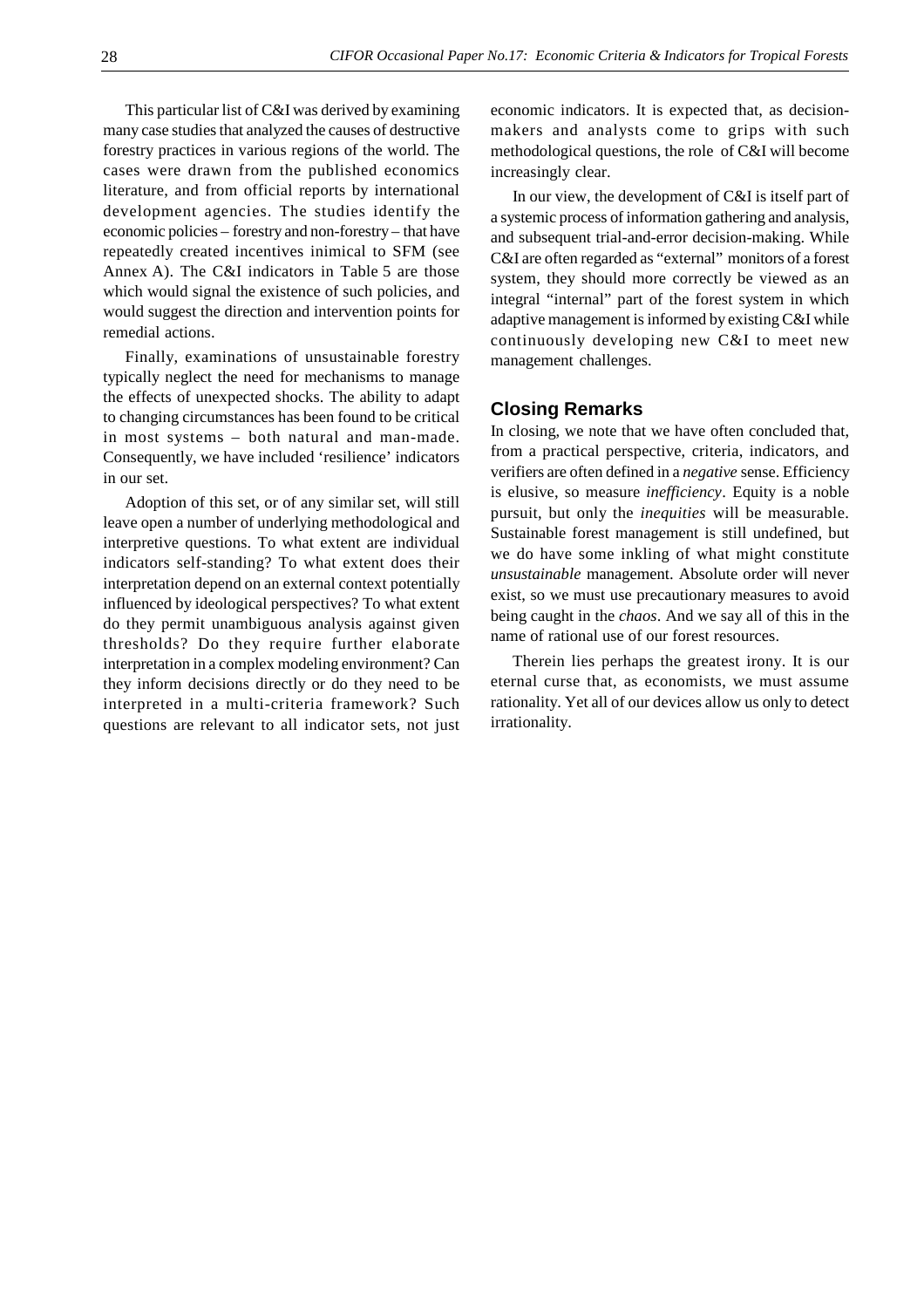| <b>Table 5.</b> Recommended Criteria & Indicators |  |  |
|---------------------------------------------------|--|--|
|                                                   |  |  |

|                  |                                                                                                 |            | Goal     |                |          | <b>Intervention</b><br><b>Point</b> |          |                  |
|------------------|-------------------------------------------------------------------------------------------------|------------|----------|----------------|----------|-------------------------------------|----------|------------------|
|                  | Principle (P), Criterion (C), Indicator                                                         | Efficiency | Equity   | Sustainability | Stand    | Institution                         | Policy   | National / Local |
| P <sub>1</sub>   | Precautionary measures promote system resilience to uncertain<br>shocks.                        |            |          |                |          |                                     |          |                  |
| C1.1             | Precautionary management structures in place.                                                   |            |          |                |          |                                     |          |                  |
|                  | Existence of broad-based adaptive management plan                                               |            |          | $\star$        | $\star$  |                                     |          | Г                |
| C <sub>1.2</sub> | Precautionary economic policies in place.                                                       |            |          |                |          |                                     |          |                  |
|                  | Reserve funds available for damage (performance bond)                                           |            |          | $^\star$       | $\star$  |                                     | $^\star$ | N, L             |
|                  | Anti-corruption provisions in place                                                             | $^\star$   | $^\star$ | $^\star$       | $^\star$ | $^\star$                            | $\star$  | N, L             |
| C <sub>1.3</sub> | Existence of a functioning buffer zone.                                                         |            |          |                |          |                                     |          |                  |
|                  | Low levels of conflict at FMU boundary                                                          |            |          | $^\star$       | $\star$  |                                     |          | L                |
|                  | Existence of economic development authority in buffer zone                                      |            |          | $\star$        |          | $^\star$                            |          | N, L             |
| P <sub>2</sub>   | Forest estate and forest use options are maintained.                                            |            |          |                |          |                                     |          |                  |
| C <sub>2.1</sub> | Legal framework protects forest resources & access.                                             |            |          |                |          |                                     |          |                  |
|                  | Security of tenure (includes status of length, exclusivity,<br>enforceability, transferability) | $^\star$   | $^\star$ | $^\star$       | $\star$  | $^\star$                            | $^\star$ | N, L             |
|                  | Existence of non-confiscatory land use policy                                                   |            |          | $^\star$       |          | $^\star$                            | $^\star$ | N                |
|                  | Existence of property rights for exploited non-timber forest products<br>(e.g. fuelwood)        | $^\star$   | $^\star$ |                |          | $^\star$                            | *        | N, L             |
|                  | Land tenurial prerequisite policy does not discriminate against forestry                        |            |          | $\star$        |          | $\star$                             | $\star$  | N, L             |
| C <sub>2.2</sub> | Forest migration pressure is minimized.                                                         |            |          |                |          |                                     |          |                  |
|                  | Land use policy recognized by local forest dwellers                                             |            |          | $^\star$       | $^\star$ | $^\star$                            | $\star$  | Г                |
|                  | Road density in forested area does not promote encroachment                                     |            |          | $^\star$       | $^\star$ | $^\star$                            |          | L                |
|                  | Agricultural research and extension stabilizes population                                       | $^\star$   |          | $^\star$       | $\star$  | $^\star$                            | $^\star$ | N, L             |
|                  | Forestry research and extension stabilizes population                                           | $\star$    |          | $^\star$       | $^\star$ | $^\star$                            | *        | N, L             |
| C <sub>2.3</sub> | Non-forestry policies do not distort forest management.                                         |            |          |                |          |                                     |          |                  |
|                  | Absence of agricultural sector incentives for production expansion                              | $^\star$   |          | $^\star$       |          |                                     | $^\star$ | Ν                |
|                  | Absence of price controls on domestic food production                                           | $^\star$   |          | $^\star$       |          |                                     | *        | N                |
|                  | Presence of alternative fuel oils in forest boundary areas                                      |            |          | $^\star$       |          | $^\star$                            | *        | N                |
|                  | Absence of price controls on fuel oils                                                          | $\star$    |          | $^\star$       |          |                                     | $^\star$ | N                |
|                  | Absence of distorting resettlement policies                                                     | $^\star$   |          | $^\star$       |          |                                     | *        | N                |
|                  | Absence of distorting exchange rate over- or under-valuation                                    | $^\star$   |          | $^\star$       |          |                                     | $\star$  | N                |
| C <sub>2.4</sub> | Demonstrated forest management capability.                                                      |            |          |                |          |                                     |          |                  |
|                  | Government enforcement of land use policy                                                       |            |          | $^\star$       | $\star$  | $^\star$                            |          | N, L             |
|                  | Local respect for FMU boundary                                                                  |            |          | $^\star$       | $\star$  |                                     |          | Г                |
|                  | Concessionaire efforts to protect FMU boundaries                                                |            |          | $^\star$       | $^\star$ |                                     |          | L                |
| C <sub>2.5</sub> | Demonstrated reinvestment in forest-use options.                                                |            |          |                |          |                                     |          |                  |
|                  | Absence of excessive capital mobility (promoting 'cut and run')                                 | $^\star$   |          | $\star$        | $^\star$ |                                     |          | L                |
| C <sub>2.6</sub> | Externalities of forestry practices are minimized.                                              |            |          |                |          |                                     |          |                  |
|                  | Absence of off-site impacts                                                                     |            |          | $^\star$       | $\star$  | $\star$                             | $\star$  | Г                |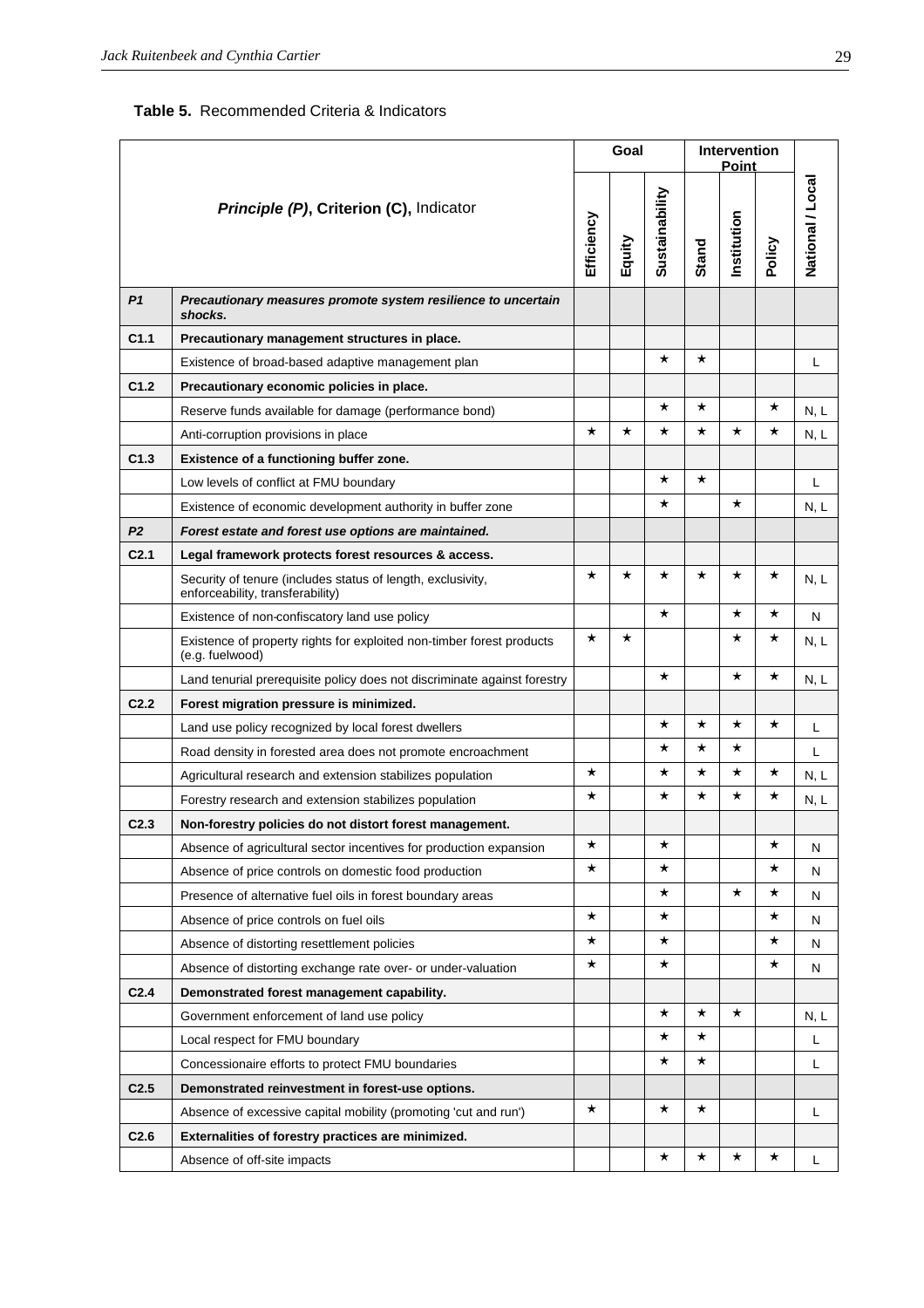|                  |                                                                                                    |            | Goal     |                |              | Intervention<br><b>Point</b> |          |                  |
|------------------|----------------------------------------------------------------------------------------------------|------------|----------|----------------|--------------|------------------------------|----------|------------------|
|                  | Principle (P), Criterion (C), Indicator                                                            | Efficiency | Equity   | Sustainability | <b>Stand</b> | Institution                  | Policy   | National / Local |
| P <sub>3</sub>   | Intragenerational equity is enhanced.                                                              |            |          |                |              |                              |          |                  |
| C <sub>3.1</sub> | Equitable access to economic values.                                                               |            |          |                |              |                              |          |                  |
|                  | Transparent system of concession allocation                                                        | $\star$    | $\star$  |                | $\star$      | $\star$                      | $\star$  | N                |
|                  | Access of small timber operators to timber concessions                                             | $^\star$   | $^\star$ |                | $^\star$     | $^\star$                     |          | N,L              |
|                  | Access of non-timber users to non-timber forest products                                           |            | $^\star$ |                | $^\star$     | $\star$                      | ★        | L                |
|                  | Employment of local population in forest management                                                |            | $\star$  | $^\star$       | $^\star$     |                              |          | L                |
| C3.2             | Equitable access to economic decision-making.                                                      |            |          |                |              |                              |          |                  |
|                  | Participation of local interest groups in management planning.                                     |            |          | $^\star$       | $^\star$     | $^\star$                     |          | L                |
| C3.3             | Equitable distribution of economic rent.                                                           |            |          |                |              |                              |          |                  |
|                  | Estimated government rent capture                                                                  | $^\star$   | $^\star$ |                | $^\star$     | $^\star$                     | $^\star$ | N,L              |
|                  | Estimated operator (manager) rent capture                                                          | $^\star$   | ★        |                | $^\star$     | ★                            | $^\star$ | L                |
|                  | Estimated local forest-dweller rent capture                                                        | $^\star$   | $^\star$ |                | $^\star$     | $\star$                      | $^\star$ | L                |
| C3.4             | Off-site negative impacts are compensated.                                                         |            |          |                |              |                              |          |                  |
|                  | Number of people affected by off-site impacts, without compensation                                | $\star$    | $^\star$ |                | $^\star$     |                              | $^\star$ | L                |
| P <sub>4</sub>   | Forest management is socially efficient.                                                           |            |          |                |              |                              |          |                  |
| C4.1             | Presence of economic rent.                                                                         |            |          |                |              |                              |          |                  |
|                  | Total harvesting revenues exceed harvesting costs                                                  | $^\star$   |          |                | $^\star$     | $^\star$                     |          | L                |
| C4.2             | Product mix is optimal and equitable.                                                              |            |          |                |              |                              |          |                  |
|                  | Diversification of total forest product utilization (products used/known<br>potential products)    | $\star$    | $^\star$ | *              | $^\star$     | $\star$                      | ★        | N,L              |
| C4.3             | Timber extraction is efficient.                                                                    |            |          |                |              |                              |          |                  |
|                  | Diversification of timber product utilization (no. of species cut/potential no.<br>of species cut) | $\star$    |          |                | $^\star$     | $\star$                      | ★        | N,L              |
|                  | Utilization of secondary and lower grade species                                                   |            |          |                |              |                              |          | N,L              |
|                  | Annual extraction as % of estimated annual growth of residual stand                                | $\star$    |          | $^\star$       | $\star$      |                              |          | L                |
|                  | Volume extracted/ha (re: logging at extensive margin)                                              | $\star$    |          |                | $\star$      |                              | $\star$  | L                |
| C4.4             | Timber processing is efficient.                                                                    |            |          |                |              |                              |          |                  |
|                  | High use rates of local wood processing capacity                                                   | $\star$    |          | $\star$        |              | $\star$                      | $\star$  | N,L              |
|                  | Obligations made to concessionaires to process their full production                               | $\star$    |          |                |              | $\star$                      | $\star$  | N,L              |
|                  | Efficient domestic market for logs and semi-processed wood                                         | $\star$    |          |                |              | $\star$                      | $\star$  | N,L              |
|                  | Low waste ratios in processing                                                                     | $\star$    |          |                |              | $\star$                      | $\star$  | N,L              |
|                  | Efficient equivalence of domestic log price/export log price                                       | $\star$    |          |                | $\star$      |                              | $\star$  | N,L              |
| C4.5             | Forest productivity is maintained                                                                  |            |          |                |              |                              |          |                  |
|                  | Low residual stand damage                                                                          | $\star$    |          |                | $\star$      |                              |          | L                |
|                  | No premature stand reentry (re: logging at intensive margin.)                                      | $\star$    |          | $\star$        | $\star$      |                              | $\star$  | L                |
| C4.6             | <b>Efficient exploitation of NTFPs.</b>                                                            |            |          |                |              |                              |          |                  |
|                  | Commercial development of NTFPs                                                                    | $\star$    |          | $\star$        | $\star$      | $\star$                      | $\star$  | L                |
|                  | Extensive local use of NTFPs                                                                       | $\star$    |          | $\star$        | $\star$      |                              |          | L                |

# **Table 5.** (con'd) Recommended Criteria & Indicators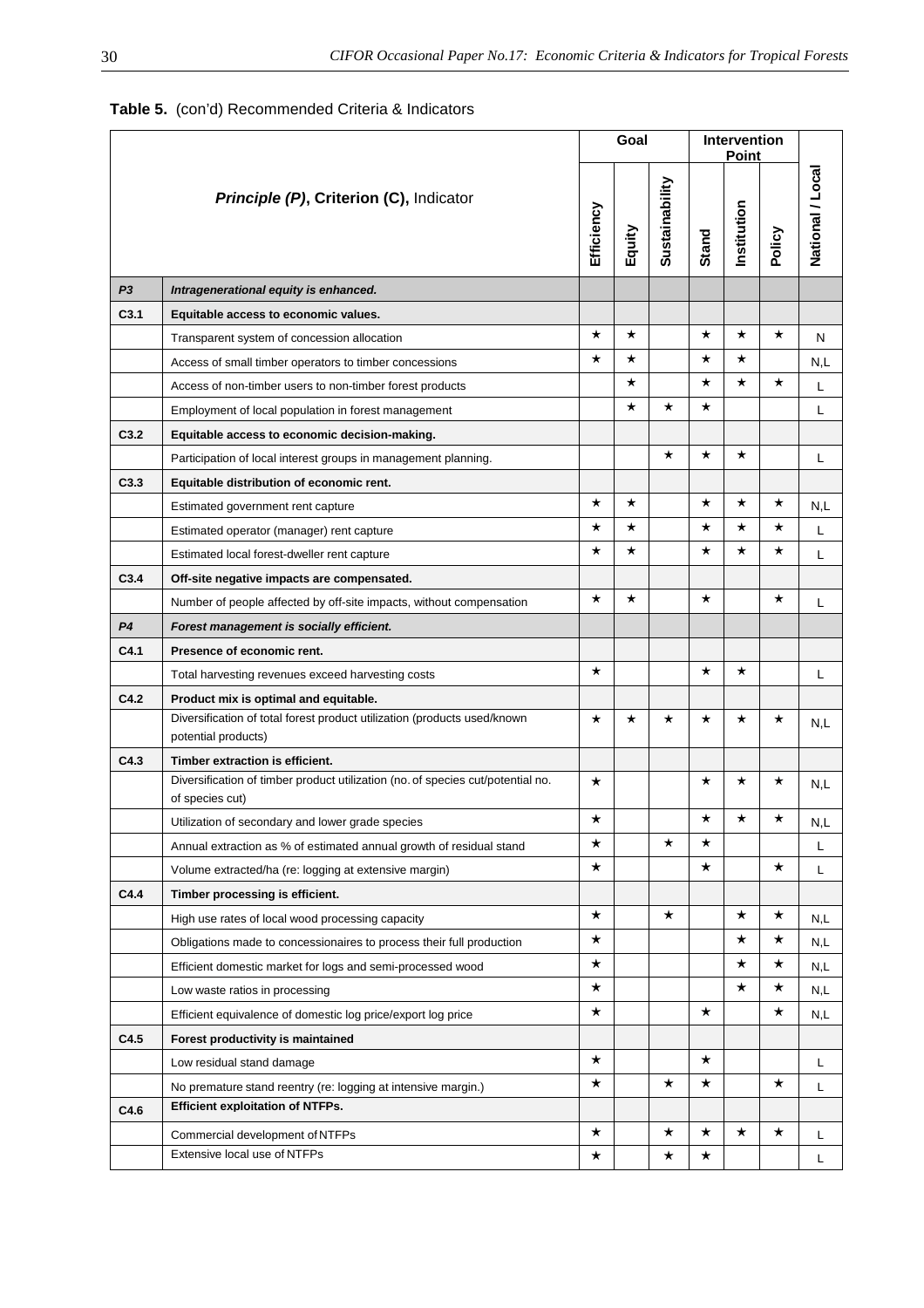# **Notes**

## **Acronyms**

| AAC          | Annual Allowable Cut                                                                        |
|--------------|---------------------------------------------------------------------------------------------|
| <b>ATO</b>   | African Timber Organization                                                                 |
| <b>BCR</b>   | <b>Benefit Cost Ratio</b>                                                                   |
| C&I          | Criteria and Indicators                                                                     |
| CBA          | Cost Benefit Analysis                                                                       |
| <b>CFI</b>   | <b>Continuous Forest Inventory</b>                                                          |
| <b>CIFOR</b> | Center for International Forestry Research                                                  |
| <b>FMU</b>   | Forest Management Unit                                                                      |
| <b>FSC</b>   | Forest Stewardship Council                                                                  |
| GNP          | <b>Gross National Product</b>                                                               |
| HRD          | Human Resource Development                                                                  |
| <b>IIED</b>  | International Institute for Environment and<br>Development                                  |
| <b>IRR</b>   | <b>Internal Rate of Return</b>                                                              |
| <b>ITTO</b>  | <b>International Tropical Timber Association</b>                                            |
| <b>ITW</b>   | Initiative Tropenwald (Initiative on Tropical<br>Forests)                                   |
| LEI          | Lembaga Ekolabel Indonesia (Indonesian<br>Ecolabeling Institute)                            |
| <b>NTFP</b>  | <b>Non Timber Forest Products</b>                                                           |
| <b>NPV</b>   | Net Present Value                                                                           |
| <b>NREA</b>  | <b>Natural Resource and Environmental</b><br>Accounting                                     |
| <b>OECD</b>  | Organisation for Economic Cooperation and<br>Development                                    |
| <b>PFE</b>   | <b>Permanent Forest Estate</b>                                                              |
| <b>SFM</b>   | <b>Sustainable Forest Management</b>                                                        |
| <b>SNA</b>   | <b>System of National Accounts</b>                                                          |
| <b>SW</b>    | SmartWood (Natural Forest Management<br>Guidelines)                                         |
| TP           | Tarapoto Proposal                                                                           |
| UNSO         | <b>United Nations Statistical Office</b>                                                    |
| WM           | <b>Woodmark (Responsible Forestry</b><br>Programme of the Soil Association, Bristol,<br>UK) |
|              |                                                                                             |

# **Citations**

- Bagehot, Walter (1826-77), English economist, critic. Physics and Politics, ch. 2, sct. 3 (1872).
- Camus, Albert (1913-60), French-Algerian philosopher, author. The Rebel, pt. 4, "Creation and Revolution" (1951; tr. 1953).
- de La Fontaine, Jean (1621-95), French poet, fabulist. Moral of fable, "La Fortune et le Jeune Enfant," in Fables, bk. 5, no. 11 (1678-79).
- Dietrich, Marlene (1904-92), German-born US film actor. Marlene Dietrich's ABC, "Earning" (1962).
- Eisenhower, Dwight D. (1890-1969), US general, Republican politician, president. One of Eisenhower's favorite maxims. Quoted by Richard Nixon in: Six Crises, "Krushchev" (1962).
- Emerson, Ralph Waldo (1803-82), US essayist, poet, philosopher. Essays, "Gifts" (Second Series, 1844).
- Franklin, Benjamin (1706-90), US statesman, writer. Letter, 13 Nov. 1789 (published in Complete Works, vol. 10, ed. by John Bigelow, 1887-88).
- Gandhi, Mohandas K. (1869-1948), Indian political, spiritual leader. Young India (14 Oct. 1926).
- Hegel, Georg (1770-1831), German philosopher. The Philosophy of History, "Introduction," sct. 3 (1837).
- Jevons, W. Stanley (1835-82), British economist, logician. Investigations in Currency and Finance, pt. 2, ch. 4 (1884).
- Keynes, John Maynard (1883-1946), British economist. Essays in Persuasion, ch. 5, "The Future," (1931).
- Lennon, John (1940-80), British rock musician. Twenty-Four Hours, 15 Dec. 1969, BBC-TV.
- Leopold, Aldo (1886-1948), US forester. Quoted in: Stewart L. Udall, The Quiet Crisis, ch. 14 (1963).
- Locke, John (1632-1704), English philosopher. Second Treatise on Civil Government, ch. 6 (written 1681; published 1690).
- Reagan, Ronald (b. 1911), US Republican politician, president. Speech, 12 Sept. 1965. Quoted in: Sacramento Bee (California, 12 March 1966). Reagan later denied having made this statement.
- Saul, John Ralston (b. 1947). The Unconscious Civilization. Anansi Press: Concord, Ontario. p. 4. (1995)
- Seneca (c. 5 B.C.-A.D. c. 65), Roman writer, philosopher, statesman. Attributed, in Noctes Atticae, bk. 12, ch. 2, sct. 13, by second-century Roman grammarian Aulus Gellius.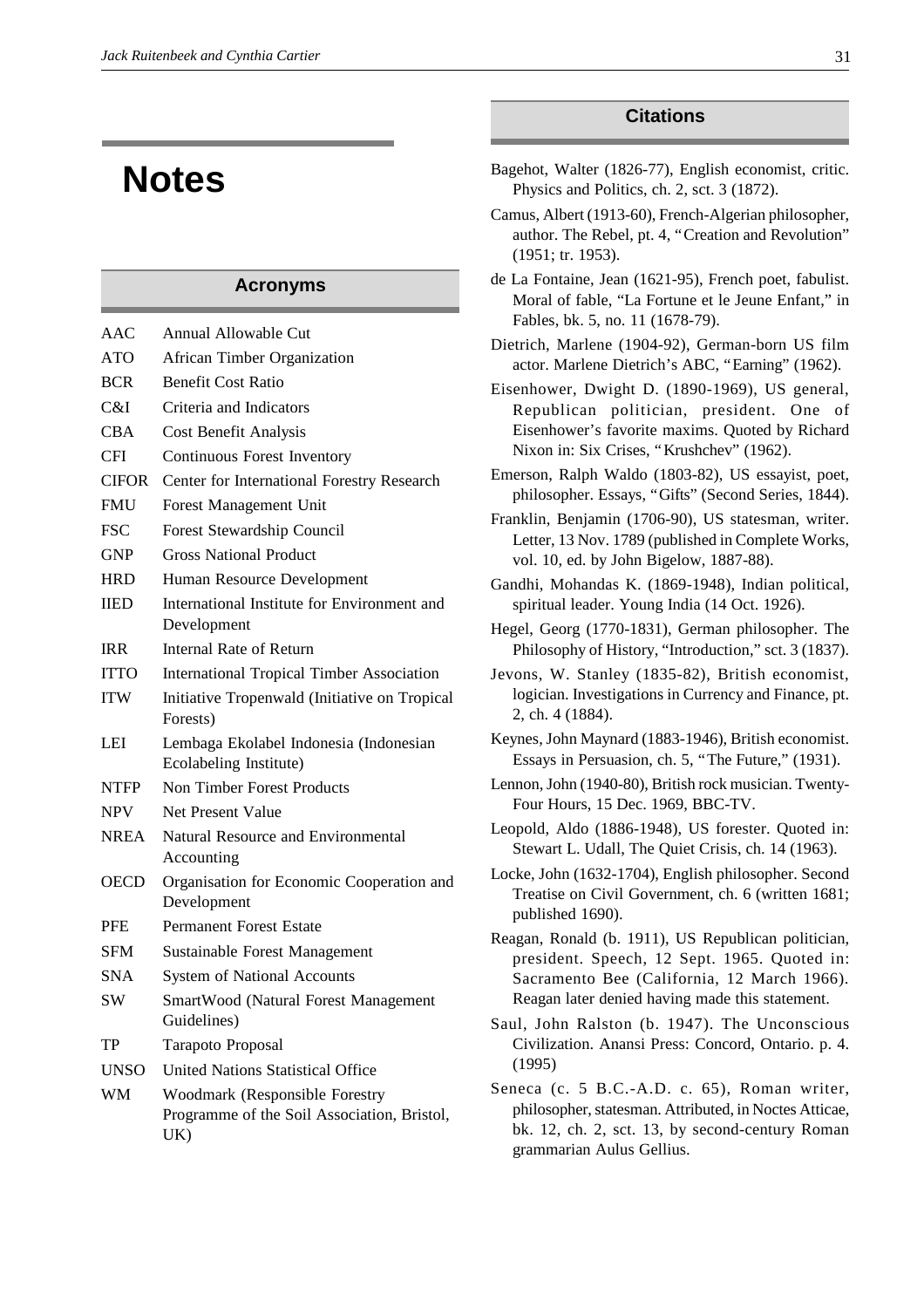- Stein, Gertrude (1874-1946), US author. Everybody's Autobiography, ch. 3 (1937).
- Sting [Gordon Matthew Sumner] (b. 1951), British rock musician. International Herald Tribune (Paris, 14 April 1989).
- Thoreau, Henry David (1817-62), US philosopher, author, naturalist. Walden, "Where I Lived, and What I Lived For" (1854).
- Weil, Simone (1909-43), French philosopher, mystic. "La Rationalisation" (written 1937; published in La Condition Ouvrière, 1951).
- Wilde, Oscar (1854-1900), Anglo-Irish playwright, author. Lord Henry Wotton, in The Picture of Dorian Gray, ch. 4 (1891). Original was: "Nowadays people know the price of everything and the value of nothing."

# **Glossary**

Words in this document are used as defined in most standard English language dictionaries. The precise meaning and local interpretation of certain phrases should be decided in the local context by forest managers. In this document, the words below are understood as follows:

- *Biological diversity*. The variability among living organisms from all sources including, inter alia, terrestrial, marine and other aquatic ecosystems and the ecological complexes of which they are a part; this includes diversity within species, between species and of ecosystems.
- *Biological diversity values*. The intrinsic, ecological, genetic, social, economic, scientific, educational, cultural, recreational and aesthetic values of biological diversity and its components.
- *Criterion*. Used in the definition of C&I by CIFOR: A principle or standard that a thing is judged by. It can be seen as a 'second order' principle that adds meaning or operationality to a principle without being a direct yardstick of performance.
- *Ecosystem*. A community of all plants and animals and their physical environment, functioning together as an interdependent unit.
- *Efficiency*. In its economic sense, a condition in which benefits less costs are maximized. Social efficiency relates to a situation where benefits and costs are those to society as a whole, in contrast to private efficiency which will reflects benefits and costs accruing only to a single individual or firm.
- *Endangered species*. Any species which is in danger of extinction throughout all or a significant portion of its range.
- *Exotic species***.** An introduced species not native or endemic to the area in question.
- Forest integrity. The ability of a forest to maintain its composition, dynamics, functions and structural attributes.
- *Forest management unit (FMU)*. A clearly demarcated area of land covered predominantly by forests, managed to a set of explicit objectives and according to a long-term management plan. An FMU can usually be expected to cover a few hundred to several hundred thousand hectares. The entire area of the FMU has to be clearly demarcated on the ground and usually also on a map. Under the broad objectives to which the entire management unit is subjected, sub-units may be managed under different and separate management regimes. The management plan will usually be written and may sometimes be published. However, neither are necessary conditions.
- *Gini coefficient*. A measure of concentration or distribution often used to represent a measure of inequality. Originally used to measure industrial concentration; currently more commonly used to measure income inequality. If all individuals in a sample have equal income, then Gini=0. If all income is concentrated in one individual, Gini=1.
- *Indicator.* Used in the definition of C&I by CIFOR: Any variable or component of the forest ecosystem or relevant management systems used to infer sustainability of resource and its utilization.
- *Indigenous lands and territories*. The total environment of the lands, air, water, sea, sea-ice, flora and fauna, and other resources which indigenous peoples have traditionally owned or otherwise occupied or used.
- *Keystone species*. A species that affects the survival and abundance of many other species in an ecosystem.
- *Landscape* . A geographical mosaic composed of interacting ecosystems resulting from the influence of geological, topographical, soil, climatic, biotic and human interactions in a given area.
- *Native species*. A species that occurs naturally in the region.
- *Natural cycles*. Biogeochemical cycling as a result of interactions between soils, water, plants, and animals in forest environments that affect the ecological productivity of a given site.
- *Natural forest***.** Forest areas where most of the principal characteristics and key elements of native ecosystems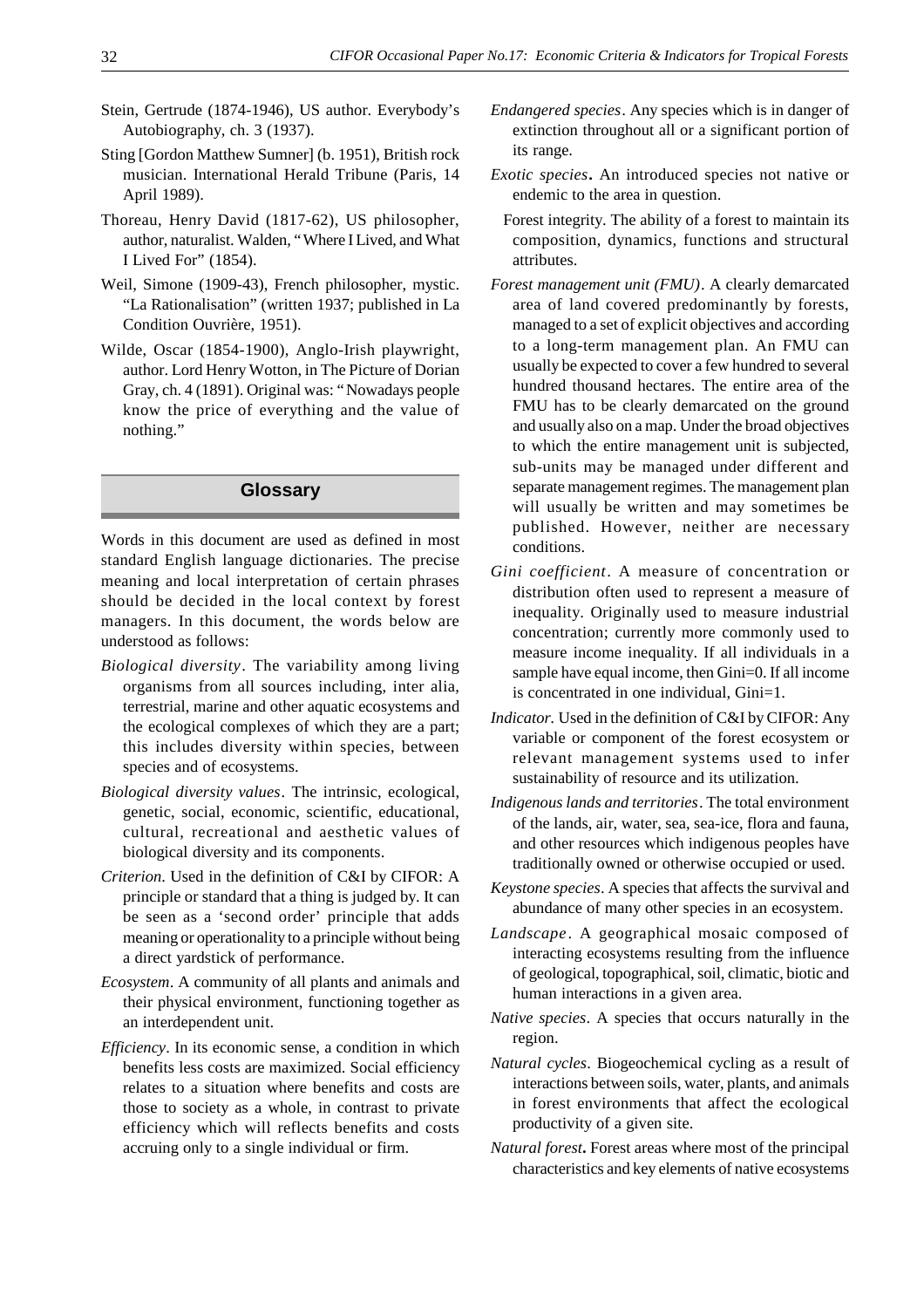such as complexity, structure and diversity are present

- *Non-timber forest products*. All forest products except timber, including other materials obtained from trees such as resins and leaves, as well as any other plant and animal products.
- *Primary forest.* An ecosystem characterized by an abundance of mature trees, relatively undisturbed by human activity. Human impacts in such forest areas have normally been limited to low levels of hunting, fishing and harvesting of forest products, and, in some cases, to low density, shifting agriculture with prolonged fallow periods. Such ecosystems are also referred to as "mature," "old-growth" or "virgin" forests.
- *Principle*. Used in the definition of C&I by CIFOR: A fundamental truth or law as the basis of reasoning or action. Principles in the context of sustainable forest management are seen as providing the primary framework for managing forests in a sustainable fashion.
- *Residual Forest*. Group of trees remaining after the primary (or secondary) forest is logged. Trees in the residual forest include seed trees (for formation of the next stand), crop trees (for the next production period), overmature trees (those without economic value but possibly with high ecological value), and protected tree species (designated as such by national law or international agreement).
- *Secondary forest*. The ecosystems that regenerate from a substantial disturbance (flood, fire, land clearing or extensive and intensive logging) characterized by a scarcity of mature trees and an abundance of pioneer species and a dense understorey of saplings and herbaceous plants. Although secondary forests frequently peak in terms of biomass accumulation well-within one felling cycle, the transition to primary forests usually requires several rotation lengths, depending upon the severity of the original disturbance. Irreversible transformation of the underlying soil and nutrient cycle brought about by chronic or intense use may render it impossible for the original, primary forest type to return.
- *Silviculture*. The science and art of managing a forest by manipulating its establishment, composition and growth to best fulfill the objectives of the owner. This may, or may not, include timber production.
- *Succession*. Progressive changes in species composition and forest community structure caused by ecological processes over time.
- *Tenure*. Socially defined agreements held by individuals or groups, recognized by legal statutes or customary

practice, regarding the "bundle of rights and duties" of ownership, holding, access and/or usage of a particular land unit or the associated resources there within (such as individual trees, plant species, water and minerals).

- *Use rights*. Rights for the use of forest resources that can be defined by local custom, mutual agreements, or prescribed by other entities holding access rights. These rights may restrict the use of particular resources to specific levels of consumption or particular harvesting techniques.
- *Verifier*. Used in the definition of C&I by CIFOR: Data or information that enhances the specificity or the ease of assessment of an indicator. This can take the form of a tolerance level or performance threshold (relating to some guideline), or the means of verification, which is often linked to a verification procedure.

### **References**

- Amacher, Gregory S. 1997. The Design of Forest Taxation: A Synthesis of New Directions. Silva Fennica 31(1): 101-119.
- Andersen, Lykke E. 1997. A Cost-Benefit Analysis of Deforestation in the Brazilian Amazon. Institute for Applied Economic Research. Rio de Janeiro: Brazil.
- Andersen, Lykke E. 1997. Modelling the Relationship Between Government Policy, Economic Growth, and Deforestation in the Brazilian Amazon. Working Paper No. 1997-2. University of Aarhus: Denmark.
- Andersen, Lykke E., Clive W. J. Granger, Ling-Ling Huang, Eustaquio J. Reis, and Diana Weinhold 1996. Report on Amazon Deforestation. Discussion Paper No. 96-40. University of California: San Diego.
- Bennet, C. P. A. and R.N. Byron 1997. Draft. Valuing Resource Valuation: Exploring the Role of Quantitative Valuation of Indonesia's Forest Resources. Paper prepared for Center for International Forestry Research (CIFOR) Workshop: Valuing Resource Valuation. December 1997.
- Blackwood, D.L. and Lynch, R.G. 1994. The measurement of inequality and poverty: a policy maker's guide to the literature. World Development 22(4): 811-822.
- Boado, Eufresina L. 1988. Incentive policies and forest use in the Philippines. In: Public Policies and the Misuse of Forest Resources. Edited by: Robert Repetto and Malcolm Gillis. World Resources Institute: Washington.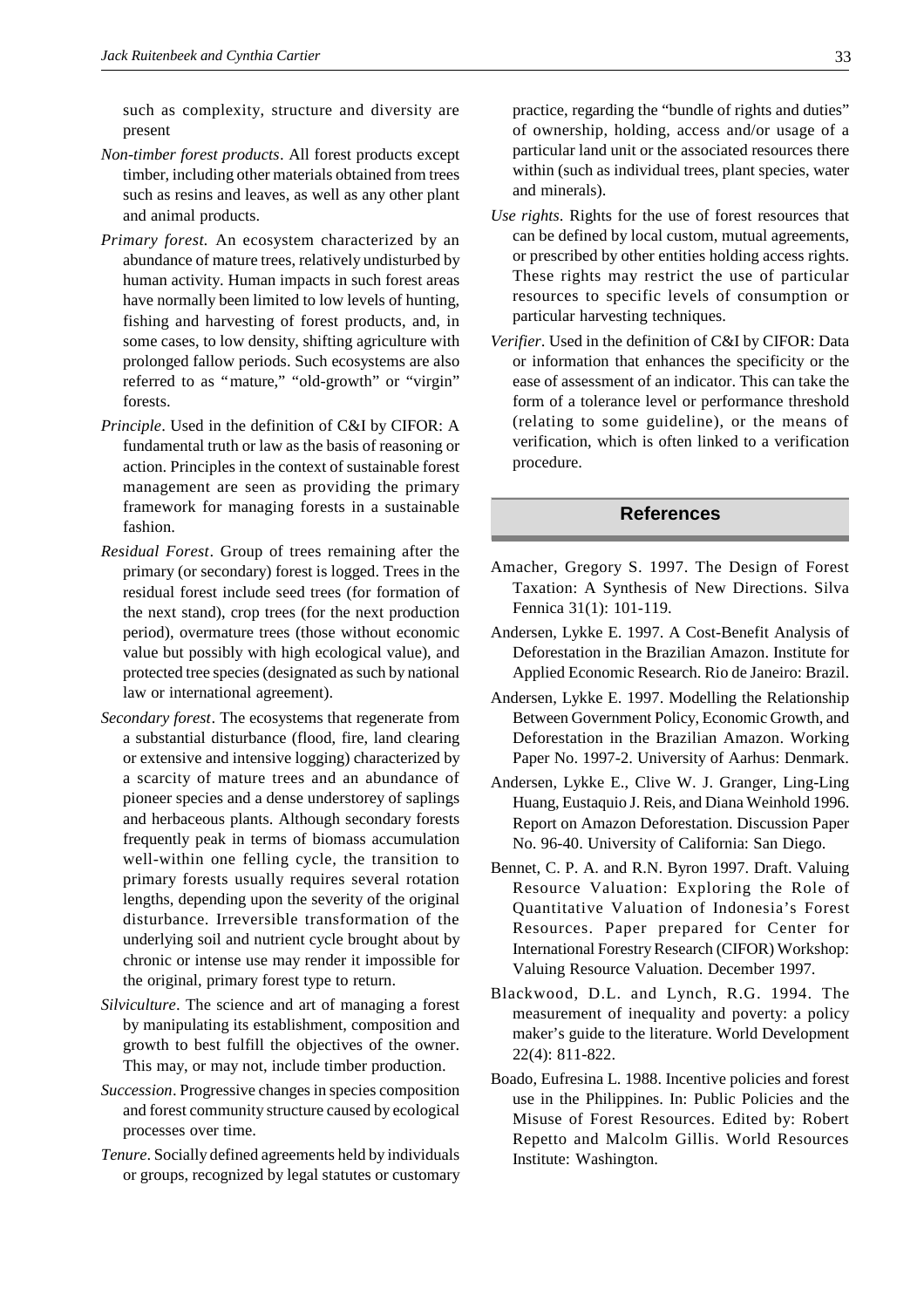- Bogahawatte, C. 1997. Non Timber Forest Products and Rural Economy in Conservation of Wet Zone Forests in Sri Lanka. Department of Agricultural Economics, University of Peradeniya: Sri Lanka.
- Costanza, R., d'Arge, R., de Groot, R., Farber, S., Grasso, M., Hannon, B., Limburg, K., Naeem, S., O'Neill, R.V., Paruelo, J., Raskin, R.G., Sutton, P., van den Belt, M. 1997. The value of the world's ecosystem services and natural capital. Nature 387: 253.
- Cruz, Wilfrido, Herminia Francisco, and Gregory Amacher. 1997. Poverty, migration, and deforestation in the Philippines. In: The Greening of Economic Policy Reform, Volume II Case Studies. Edited by: Wilfrido Cruz, Mohan Munasinghe and Jeremy J. Warford. World Bank: Washington.
- Daly, H. and J. Cobb Jr. 1994, For the Common Good. Beacon Press: Boston.
- Drengson, A. and D. Taylor. Eds. 1997. Ecoforestry: The Art and Science of Sustainable Forest use. New Society Publishers: Gabriola Island, BC and Stony Creek, CT.
- Drepper, F.R., and Månsson, B.Å. 1993. Intertemporal valuation in an unpredictable environment. Ecological Economics, 7.
- Faucheux, S. and G. Froger. 1995. Decision-making under environmental uncertainty. Ecological Economics 15:29-42.
- Gillis, Malcolm. 1988. Indonesia: Public policies, resource management, and the tropical forest. In: Public Policies and the Misuse of Forest Resources. Edited by: Robert Repetto and Malcolm Gillis. World Resources Institute: Washington.
- Gillis, Malcolm. 1992. Forest concession management and revenue policies. In Managing the World's Forests. Edited by Narendra P. Sharma. World Bank, Washington.
- Goodland, Robert and Herman Daly. 1996. If tropical log export bans are so perverse, why are there so many? Ecological Economics 18, 189-196.
- Green, T.L. 1998. Accounting for Natural Capital in British Columbia: Forestry and Conflict in the Slocan Valley. Master's Thesis, University of Victoria: Victoria.
- Grut, Mikael, Nicolas Egli, and John A. Gray. 1990. Forest Revenue Systems and Concession Management Policies for West and Central Africa Moist Forests. Unpublished Working Paper. World Bank: Washington.
- Gustavson, K., S. Lonergan and J. Ruitenbeek. 1998. Selection and modeling of sustainability

development indicators: A case study of the Fraser River Basin, British Columbia. Ecological Economics [in press].

- Haley, David and Martin Luckert. 1995. Policy instruments for sustainable development in the British Columbia forestry sector. In Managing Natural Resources in British Columbia. Edited by Anthony Scott, John Robinson, David Cohen. University of British Columbia Press: Vancouver.
- Hamilton, Clive. 1997. The sustainability of logging in Indonesia's tropical forests: A dynamic input-output analysis. Ecological Eonomics 21 (1997) 183-195.
- Hammond , H., S. Hammond and T. Bradley. 1994. Ecosystem-based planning to protect biodiversity, domestic watersheds and the economy in the Slocan Valley of British Columbia, Canada. Paper presented to the Thirds International Conferences of Ecological Economics, 24-28 October, San José, Costa Rica.
- Hicks, John. 1946. Value and Capital: An Inquiry into Some Fundamental Principles of Economic Theory. Clarendon Press: Oxford.
- Huber, Richard, Jack Ruitenbeek and Ronaldo Seroa da Motta. 1996. Market Based Instruments for Environmental Policymaking in Latin America and the Caribbean: Lessons from Eleven Countries. World Bank: Washington.
- Kellenberg, John. 1995. Accounting for Natural Resources: Ecuador 1971-1990. Doctoral Dissertation. The John Hopkins University Press: Baltimore, Maryland.
- Kellenberg, John. 1997. Draft. Addressing Global Externalities in Forests and Forestry. Global Overlays Program. World Bank: Washington
- Lonergan, S., Ruitenbeek, J., and Gustavson, K. 1996. Selection and Modeling of Indicators for the Fraser River Basin. Occasional Paper Series 8, State of the Environment Directorate, Environment Canada/ State of the Environment Reporting, BC Ministry of Environment, Lands and Parks. Ottawa/Victoria.
- Lopez, Ramon. 1997. Evaluating economywide policies in the presence of agricultural environmental externalities: The case of Ghana. In The Greening of Economic Policy Reform. Volume II: Case Studies. Edited by Wilfrido Cruz, Mohan Munasinghe and Jeremy Warford. World Bank: Washington.
- Manzetti, Luigi. 1994. Economic Reform and Corruption in Latin America. North-South Issues, North-South Center, University of Miami, 3:1–6.
- Markandya, A., and Pearce, D. 1988. Environmental Considerations and the Choice of Discount Rates in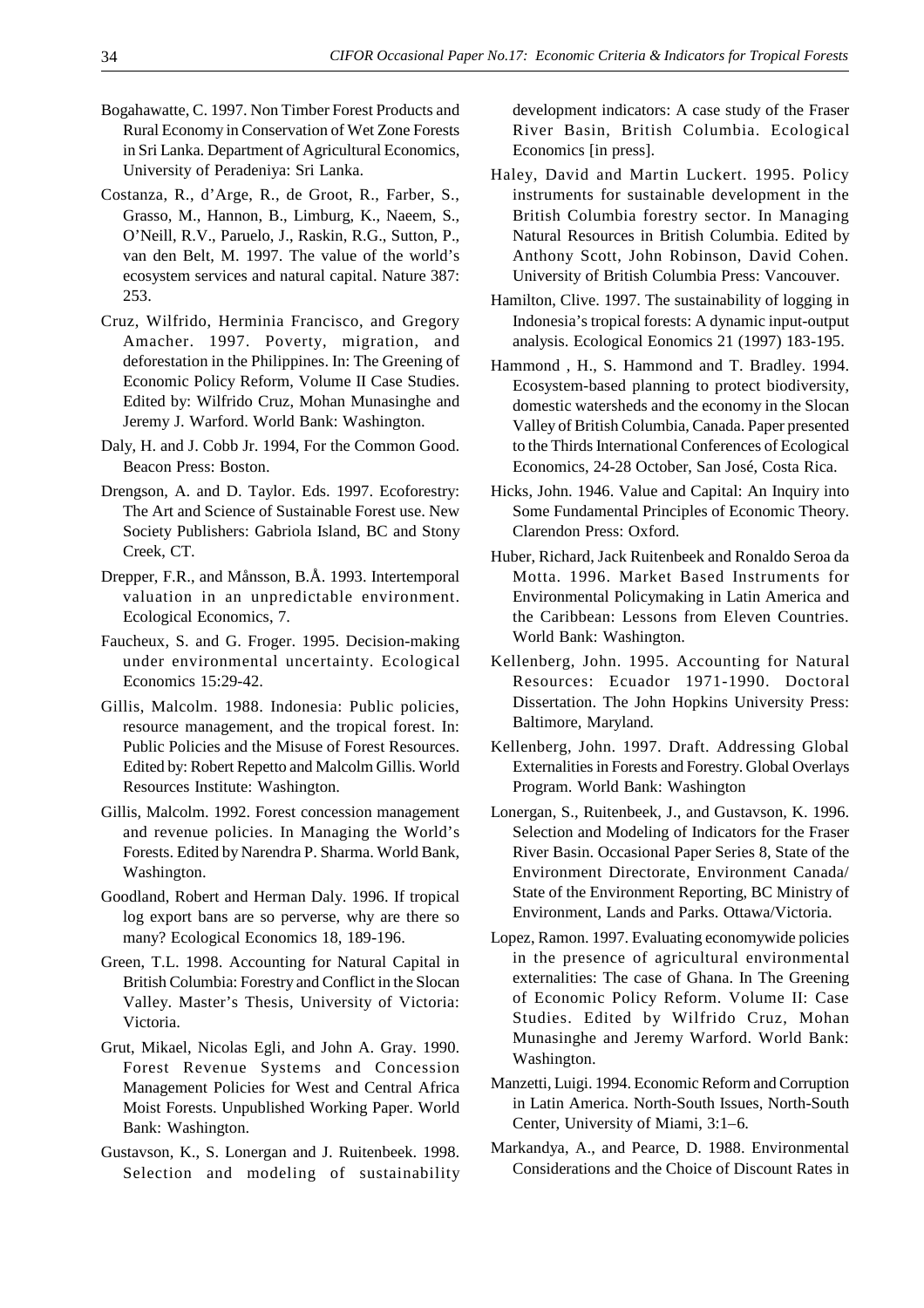Developing Countries. Environment Department Working Paper No. 3, World Bank: Washington, DC.

- Mercer, D. Evan and John Soussan. 1992. Fuelwood problems and solutions. In Managing the World's Forests. Edited by Narendra P. Sharma. International Band for Reconstruction and Development, 1992.
- Munasinghe, Mohan and Wilfrido Cruz. 1995. Economywide Policies and the Environment: Lessons from Experience. World Bank Environment Paper Number 10. World Bank: Washington.
- Munasinghe, Mohan. 1993. Environmental Economics and Sustainable Development. World Bank Environment Paper Number 3. World Bank: Washington.
- Norgaard, R.B., and Howarth, R.B. 1991 Sustainability and discounting the future, in Costanza, R. ed. Ecological Economics: The Science and Management of Sustainability. Columbia University Press: New York.
- OECD. 1997. "Convention on Combating Bribery of Foreign Public Officials in International Business Transactions," OECD: Paris, 18 December.
- Perrings, C. 1991. Reserved rationality and the precautionary principle: Technological change, time and uncertainty in environmental decision-making, in Costanza, R. ed. Ecological Economics: The Science and Management of Sustainability. Columbia University Press: New York.
- Persson, Annika and Mohan Munasinghe. 1997. Natural resource management and economywide policies in Costa Rica: A computable general equilibrium (GE) modeling approach. In The Greening of Economic Policy Reform. Volume II: Case Studies. Edited by Wilfrido Cruz, Mohan Munasinghe and Jeremy Warford. World Bank: Washington.
- Potvin, J. 1992. Indicators of Ecologically Sustainable Development: Synthesized Workshop Proceedings. Canadian Environmental Advisory Council: Ottawa.
- Prahbu, Ravi, Carol J. P. Colfer and Richard G. Dudley. 1997. Draft. Guidelines for Developing, Testing & Selecting Criteria and Indicators for Sustainable Forest Management. Center for International Forestry Research (CIFOR).
- Repetto, Robert and Malcolm Gillis. Eds. 1988. Public Policies and the Misuse of Forest Resources. World Resources Institute.
- Repetto, Robert. 1988. The Forest for the Trees? Government Policies and the Misuse of Forest Resources. World Resources Institute. 1988.
- Ruitenbeek, H.J. 1991. Indicators of Ecologically Sustainable Development: Towards New

Fundamentals. Canadian Environmental Advisory Council, Ottawa.

- Ruitenbeek, H.J. 1993. Infrastructure and the Environment: Lessons and Directions. World Bank, Washington, D.C.
- Ruitenbeek, H.J. 1996. Valuation and distribution of ecological entitlements in the forest zone of Cameroon: Implications for economic and environmental security. Ecological Economics 17: 49-64.
- Sadoff, Claudia. 1993. Natural Resource Accounting: A Case Study of Thailand's Forest Management. Doctoral Dissertation. University of California: Berkeley.
- Schleifer, A. and Vishney, R.W. 1993. Corruption. Quarterly Journal of Economics 108:599–617.
- Sen, A. 1992. Inequality Reexamined. Clarendon Press, Oxford.
- Sen, A. 1993. The economics of life and death. Scientific American May, 40-47.
- Serrao, Emmanuel A. S., Daniel Nepstad, and Robert Walker. 1996. Upland Agriculture and Forestry Development in the Amazon: Sustainability, Criticality and Resilience. Ecological Economics 18 (1996) 3-13.
- Southgate, Douglas. 1992. Policies contributing to agricultural colonization of Latin America's tropical forests. In Managing the World's Forests. Edited by Narendra P. Sharma. World Bank, Washington.
- Tacconi, L. 1997. An ecological economic approach to forest and biodiversity conservation: The case of Vanuatu. World Development 25:1995-2008.
- Tognetti, Sylvia S., R. Costanza, L. Arizpe, C. Cleveland, H. Daly, A., Gupta, J. Martinez-Alier, P.H. May, M. Ritchie, H.J. Ruitenbeek and O. Segura. 1995. Poverty and the Environment: Reconciling Short-Term Needs with Long-Term Sustainability Goals. United Nations Environment Programme: Nairobi.
- Tognetti, Sylvia S. 1997. Integrated Ecological and Economic Models and Indicators for Sustainable Development – A Preliminary Literature Review. Prepared for SCOPE/UNEP Project on Adaptive Ecological Modeling and Assessment.
- United Nations. 1990. SNA Handbook on Integrated Environmental and Economic Accounting. Part I: General Concepts. United Nations: New York.
- Vatn, A., L. Bakken, P. Botterweg, and E. Romstad. 1998. Eco-Eco Modelling from Theory to Practice, draft.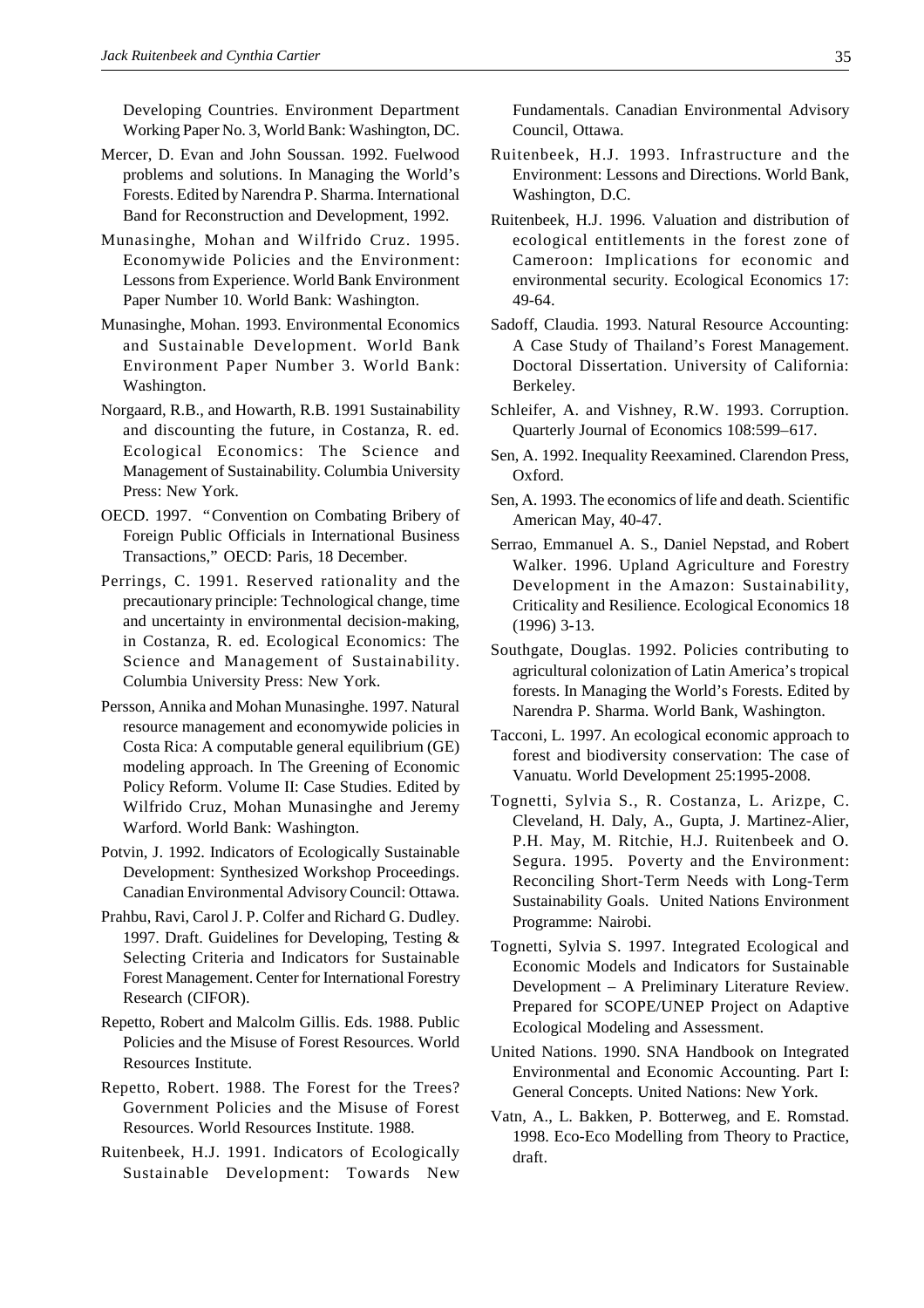- Vincent, J. R. and Clark S. Binkley. 1992. Forest based industrialization: A dynamic perspective. In Managing the World's Forests. Edited by Narendra P. Sharma. World Bank, Washington.
- Vincent, Jeffrey R. and Francois Mergen. Eds. 1987. Natural Management of Tropical Moist Forests: Silvicultural Management Prospects for Sustained Utilization.
- Ward, B. and R. Dubois. 1972. Only one Earth: The Care and Maintenance of a Small Planet. Deutsch: London.
- Winterbottom, I. 1990. Taking Stock: The Tropical Forestry Action Plan After Five Years. World Resources Institute: Washington.
- World Bank, UNDP and FAO. 1996. Forest Policy Assessment: Cambodia. World Bank: Washington.
- World Bank. 1997. Performance Indicators for The Pilot Program to Conserve the Brazilian Rain Forest. Discussion Paper Manaus Participants Meeting. Rain Forest Unit, World Bank: Brasilia.
- World Development Report. 1992. Development and the Environment. World Bank: Washington.

## **C&I Source Documents**

African Timber Organization. 1996. Principles, Criteria and Indicators for the Sustainable Management of African Tropical Forests. Libreville, Gabon. ATO

- Carazo, Victor R. 1997. Analysis and Prospects of the Tarapoto Proposal: Criteria and Indicators for the Sustainability of the Amazonian Forest. Proceedings of the XI World Forestry Congress. Antalya, Turkey, October 1997. Volume 6, Topic 37.3. TP
- Hahn-Schilling, B., J. Heuveldop, and J. Palmer. 1993. Criteria for an Evaluation of Sustainable Management of Tropical Forests. In: A Comparative Study of Evaluation Systems for Sustainable Forestry Management. J. Heuveldop. Arbeitsbericht, Bundesforschungsanstalt fur Forst-und Holzwirtschaft: Hamburg. ITW
- International Timber Trade Organization. 1997. Report on the ITTO Expert Panel on Criteria and Indicators. Appendix 4: Criteria and Indicators for the Measurement of Sustainable Management of Natural Tropical Forests. September. [Reprinted in Prabhu, et al., 1997]. ITTO
- Lembaga Ekolabel Indonesia. No date. Principles and Criteria of Sustainable Forestry Management. Obtained December 1997 from the web-page of LEI at http://www.iscom.com/~ekolabel/buku1.doc. LEI
- Rainforest Alliance. No date. SmartWood General Guidelines for Assessing Natural Forest Management. New York. Obtained December 1997 from the web-page of Rainforest Alliance at http:// www.rainforest-alliance.org/swr3.html. SmartWood
- Soil Association Marketing Company Ltd. 1994. Woodmark. The Soil Association's Certificate of Responsible Forestry: Bristol. Woodmark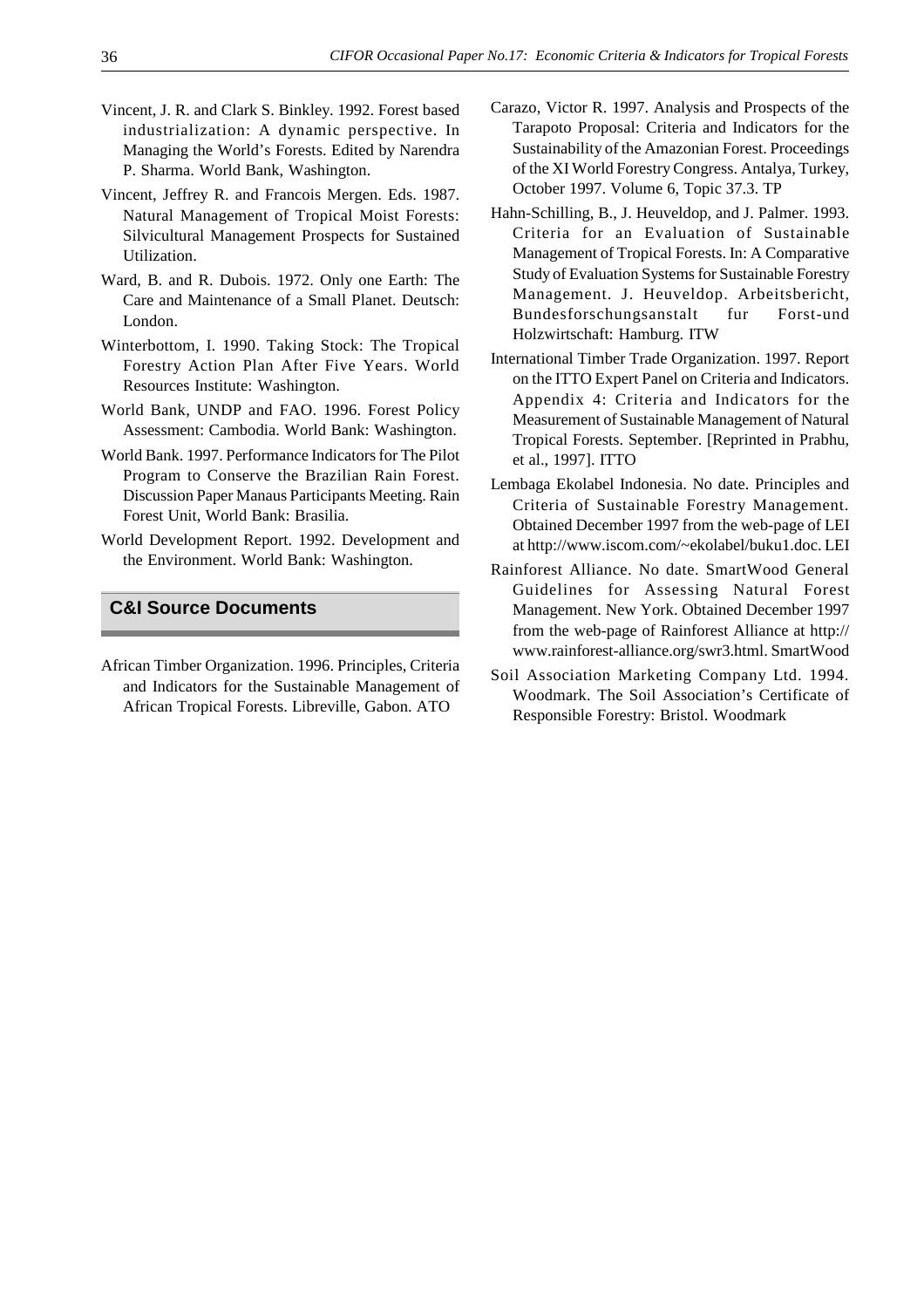# **Annex A:**

# **Policy Links**

Tables A.1 and A.2 contain examples of forestry sector and non-forestry sector policy distortions which affect economic efficiency, equity, and sustainability, at the forest stand. Specific policies are linked to forest resource users in terms of the incentive structures these policies create, and the consequent economic behavior they prompt. The effects of that behavior at the stand level are described in terms of their implications for economic efficiency, equity, and sustainability.

In most cases, a specific policy distortion occurs in conjunction with others but, for clarity, Tables A.1 and A.2 individually describe the linkages and effects of each specific policy. They also account for the governing policy environment in which sectoral policies operate. "Pervasive" or governing policies determine the legal and administrative framework in which forestry and non-forestry policies play-out. When this framework is distorted – as is the case with insecure tenure and weak forestry management institutions – the perverse incentives created by specific policy distortions – such as under-priced timber – are exacerbated.

A quick glance at Tables A.1 and A.2 reveals that the effects of distorted forestry sector policies pertain primarily to issues of equity and economic efficiency. The effects of non-forestry sector policies, which often affect land use allocation, pertain primarily to issues of equity and economic sustainability.

# **Pervasive Policy Distortions**

#### **Insecure Land Tenure**

Insecure forest land tenure exacerbates nearly every policy distortion. Forest lands are managed primarily for timber production. Without secure tenure, timber operations are typically economically inefficient due to extraction damage, wastage in both timber harvesting and processing, sub-optimal silviculture, and lack of NTFP development.

Most industrial wood is harvested under concession agreements between private logging companies and central or regional governments. Concession periods range from 5 to 20 years, but are tending to shorter periods of 5 to 10 years. A limited number of countries allow the transfer of concessions rights, or guarantee compensation should tenure rights be expropriated. Typically, the agreement states the rules and regulations associated with the concession, but renewal or revocation is subject to a vague criterion of "satisfactory performance." As a result, concessionaires are faced with short insecure tenures which provide them with no incentive to maintain the long-term productivity of the resource. Silviculture activities are either not undertaken or minimally undertaken to meet regulated requirements. Extraction damage to the residual stand is often severe.

Problems of insecure tenure are often compounded by, or caused by, inadequate attention to other longstanding traditional tenurial arrangements. Such conflicts further weaken tenure systems, while decreasing incentives for local populations to manage other components of the resource base (e.g., NTFPs) sustainably.

#### **Weak Forest Management Institutions**

Weak forest management institutions reinforce the problems associated with insecure land tenure and other specific policy distortions because they fail to mitigate the perverse incentives created by each. Arguably, if management institutions were strong and capable, policy distortions, especially those from the forestry sector, would be fewer in the first place. However, even in the face of distortionary policies, if management is strong, extraction damage could be reduced, silviculture could be improved, NTFP production could be increased, information would be more complete. Perhaps most important in terms of sustainability, forest estate boundaries could be enforced if there were stronger forest management institutions.

## **Specific Distortions – Forestry Sector Policies**

#### **Forest Pricing**

Economic rent accrues to a resource which has scarcity attributes – its supply is fixed in the short or long-term. Rent is, in general, the difference between the social value of the resource and its social costs of extraction. Ideally, economic rent is captured by society. Using proper mechanisms, the level of resource extraction is socially optimal: the marginal opportunity cost of consumption equals the marginal benefits of consumption. If some of the economic rent is not captured by government mechanisms, then that portion of the rent becomes excess profit available to the logging industry: the market price to the private producer in effect exceeds the average total cost of extraction. Furthermore, the existence of excess profit – in the form of a share of the economic rent – often motivates the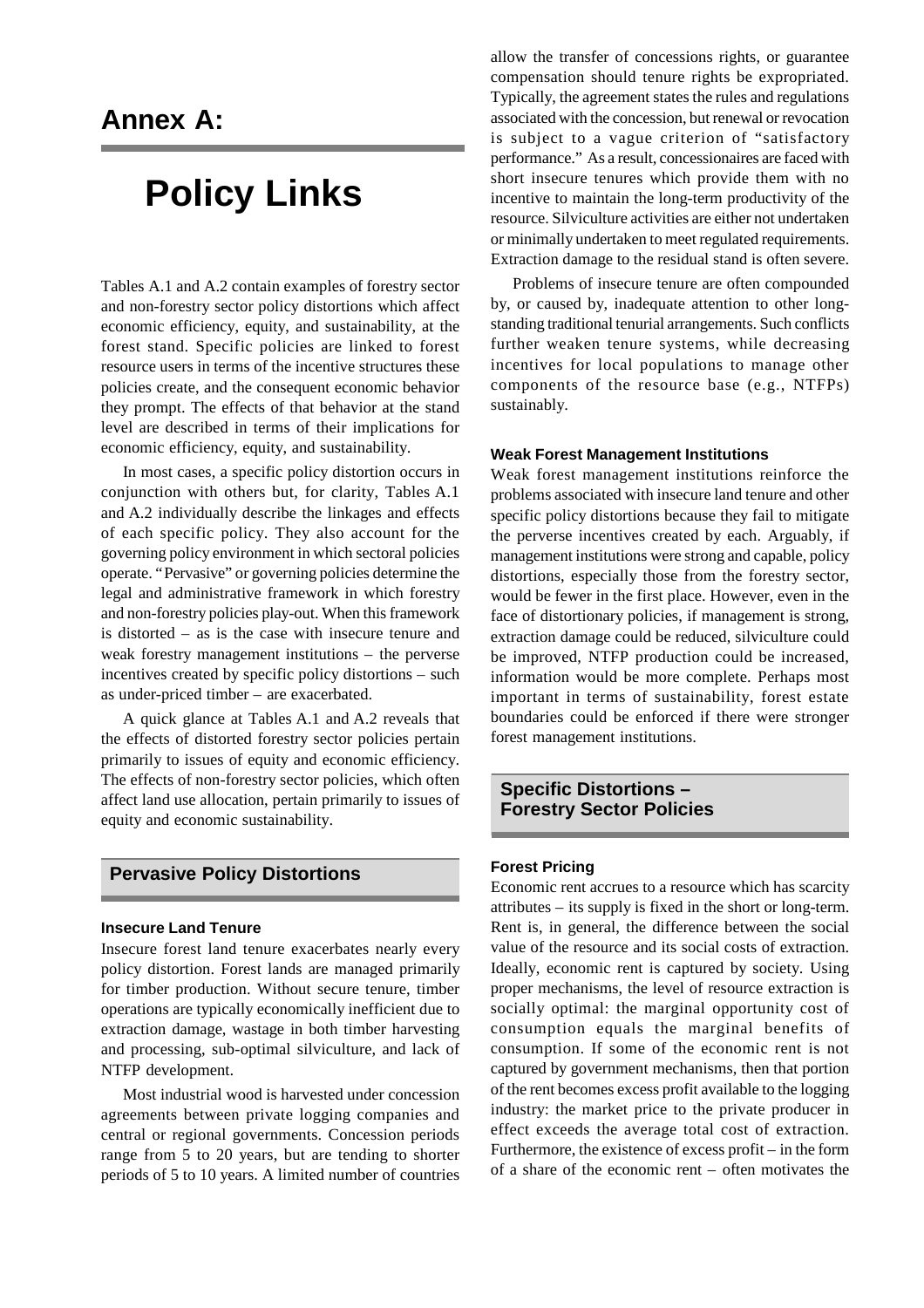industry to expand its output past the point which would be socially optimal, unless the combination of policies and institutional interventions prevent such excess harvesting.

When economic rent is not captured by the resource owner, the forestry resource is underpriced. Because it is underpriced, the resource is used inefficiently: residual stands are severely damaged by extraction activities, thereby reducing the productive potential of the stand; and processing methods are inefficient with considerable wood wastage. Potential economic rent is squandered, while realized rent accrues as excess profits to concessionaires and processors.

Royalties, fees, and taxes are levied by governments to capture the economic rent associated with the forestry resource. Unfortunately, in most cases the fees and taxes are too low to fully capture the rent, and rent seeking behavior by concessionaires is unabated while revenue generation is too low to finance proper forestry management. Fees and taxes are typically inadequate for several reasons: they are not adjusted for inflation; collection systems are complicated or suffer from a shortage of forestry officials; or rent-seeking behavior is simply accommodated.

#### **Royalty Structures and High-Grading**

Fee structures that underprice forest resources not only encourage over-extraction, they can also encourage "high-grading" – a forest practice which under-utilizes the timber resources of the forest. High-grading involves the cutting of only the most valuable stems in forest. It also involves extensive cutting because depending on stand density a greater area of forest is needed to secure a given volume of timber, than would be the case if loggers did not high-grade.

Low-intensity cutting, high-grading, implies low yields from harvested stands as many commercial trees are left uncut. This reduces the current productivity of the stand and it also reduces the future productivity of the stand. In Southeast Asia, dipterocarp saplings and other immature trees require canopy openings for optimal growth. High-grading means that lower grade mature trees will be bypassed and the canopy may not be opened, impeding the health and productivity of the growing stock. Extensive cutting for high-grading also means that virgin forests are depleted more rapidly and extraction damage is spread over a larger area.

Commonly imposed royalties fall into three categories: specific royalties, ad valorem royalties, and per-tree royalties. All three are typically based on actual log harvests rather than the potential yield of a stand. Specific royalties are applied to the estimated extracted

volume; per-tree royalties are simply applied to the number of stems cut; and *ad valorem* royalties are applied to value.

Specific royalties fall into two categories: uniform and differentiated. With uniform (i.e., undifferentiated) specific royalties, the same royalty is applied to every cubic meter of extracted timber, regardless of the market value and extraction costs of the individual stems. The royalty causes high-grading at its worst. Secondary species and lower grade stems of primary species will be bypassed because their extraction cost plus the royalty exceeds the final market value of the stem.

Specific royalties differentiated by species and location reduce the incentive to high-grade, depending upon the degree of differentiation. The greater the degree of differentiation by species, grade, and location the lesser will be the incentive to high-grade. However, given the information and administrative requirements of such a system, the degree of differentiation is usually insufficient to stop high-grading or to approximate the outcome of the ad valorem royalty system. The greater the degree of differentiation, the greater the difficulty in administering the royalty; uniform specific royalties have been the most commonly used because of their administrative simplicity.

*Ad valorem* royalties severely reduce the incentive to high-grade. In some countries the royalty is differentiated by species; rarely is the royalty differentiated to reflect extraction costs or world market conditions. Consequently, high-grading is not totally eliminated because the values of different stems – after tax and extraction costs – will still differ.

Per-tree royalties are used in West Africa. The system is simple to administer because it requires no grading or scaling: either stems or stumps are counted. Per-tree royalty systems tend to be highly differentiated according to species and location. Per-tree royalties do not provide a high-grading incentive. Since it is based on stems cut and not volume extracted, loggers are more likely to harvest the larger trees while leaving the younger ones which are not yet worthwhile to harvest. Providing that the royalty is assessed on all trees killed, whether used or not, the royalty should encourage efficient use of all trees cut.

#### **Royalties on Processed Wood Products**

Royalties on processed wood as a means of rent capture are becoming more widely used because they are argued to be administratively simpler: there are fewer processing plants than log dumps. However, if royalties previously applied to roundwood are transferred to processed wood (sawn wood or plywood) by means of an average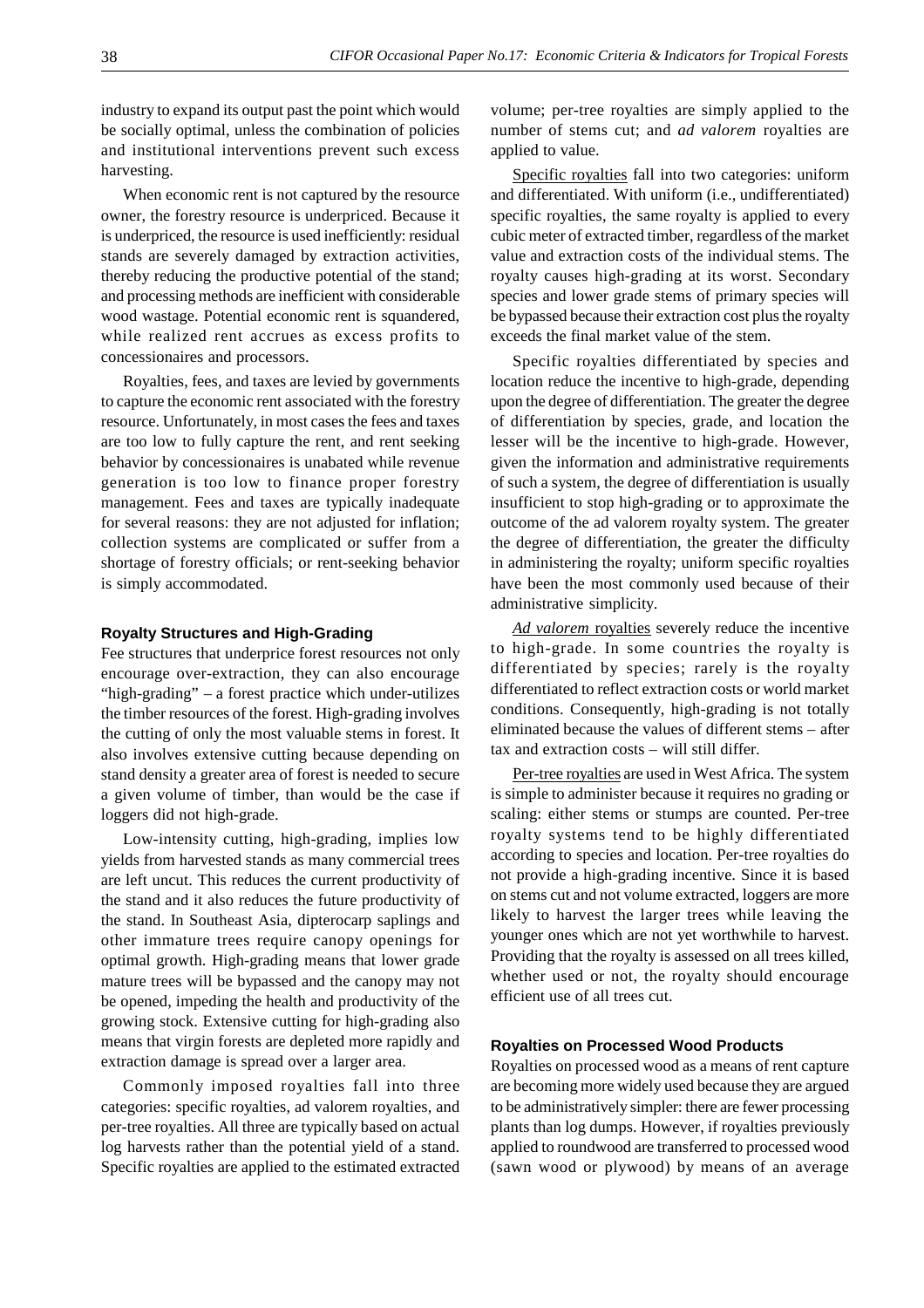conversion factor, there is a considerable reduction in the log equivalent of the royalty, and there is no incentive to improve processing efficiency. Firms which are vertically integrated benefit from this royalty system applied to processed wood. Unlike firms solely engaged in logging, integrated firms can postpone the payment of royalties until the wood is processed or sold.

#### **Harvesting Rules**

Research is on-going as to the appropriateness of different harvesting regimes in different parts of the world. Depending on the region, there are advocates for clear felling, selective cutting, and gap creation; with varying degrees of silviculture management. Each regime carries implications for the future productivity of the stand. In all regimes, extraction damage is severe when coupled with insecure land tenure arrangements and weak management institutions. Selective logging as a harvesting regime has been widely used in the face of insecure tenure arrangements and poor management institutions and its negative impacts on the stand are well documented.

A "selective logging" harvesting regime involves high extraction damage. Selective logging means the harvest of only those stems above a designated diameter. It causes the high-grading of stands and the disturbance of a larger number of forest parcels to secure a given volume of wood. Selective logging is particularly damaging to residual stands when concessionaires reenter the stand pre-maturely thereby further damaging the growing stock. Stand productivity is also reduced when low-intensity cutting fails to open the canopy enough for shade intolerant commercial species.

#### **Export Taxes, Log Export Bans, and Import Duties on Wood Products**

All of these trade policies have been used to foster domestic wood processing. All three measures shield domestic production from the pressures of international competition, thereby accommodating domestic inefficiencies in processing. Log export bans and export taxes effectively reduce the cost of raw material inputs (logs) to domestic processing industries. Import duties increase the domestic price of foreign produced wood products which would otherwise compete successfully with the domestic substitutes.

Log export bans, export taxes and import duties on competing products, through their effects on input costs or domestic market prices, increase the domestic valueadded of the processed product. The value-added is the difference between the price of the finished good and its raw material inputs. The value added is then dissipated by wages, rent, interest on capital, and profits. The greater the value added, the greater can be the production costs and profits.

Log export bans and export taxes are the most commonly used projectionist trade policies for wood processing. Log export bans now being the most prevalent. By increasing the domestic supply of logs, log export restrictions depress domestic log prices, and domestic processing sports a high rate of return. In effect, resource rents are not being split between concessionaires and the processing mills. The high rate of return in processing attracts investment and countries which have used projectionist policies to foster domestic production now suffer from excess processing capacity due to over-investment. In some areas, domestic processing capacity now exceeds the estimated sustainable yield of the countries' forest estates (Vincent and Binkley 1992).

When the price of logs is artificially low, the scarcity signaling role of price is disabled, and log supplies appear abundant. At the harvesting end, there is no incentive to protect or invest in forests; extraction damage is severe and the estate is simply liquidated. At the processing end, under-priced log inputs foster inefficiencies from low processing recovery rates and forests are liquidated more rapidly than would be the case were processing efficient.

#### **Vertical Integration**

Firms engaged in capital intensive activities have incentives to gain control over resources in order to avoid price instability and supply uncertainty. Companies holding long term licensing arrangements can limit stumpage and log markets. Vertically integrated firms have narrow management goals determined by the most appropriate timber supply profiles for their processing plants. A smaller scale forest industry with many producers is more likely to harvest a broader spectrum of forest products, and consequently would be more diverse in its management practices.

Low license fees encourage stockpiling or hoarding of concessions to keep valuable timber off market and out of the hands of competitors. It would appear that vertical integration coupled with a system of low license fees is a strong recipe for market inefficiencies.

#### **NTFP – Market Failure**

Most governments in charge of public forests neglect NTFPs (rattan, nuts, resins, fuelwood, fruit, honey, silk, meat, etc.) Most do not collect any information on the type and volume of NTFPs. As a result, there is incomplete information about the economic potential of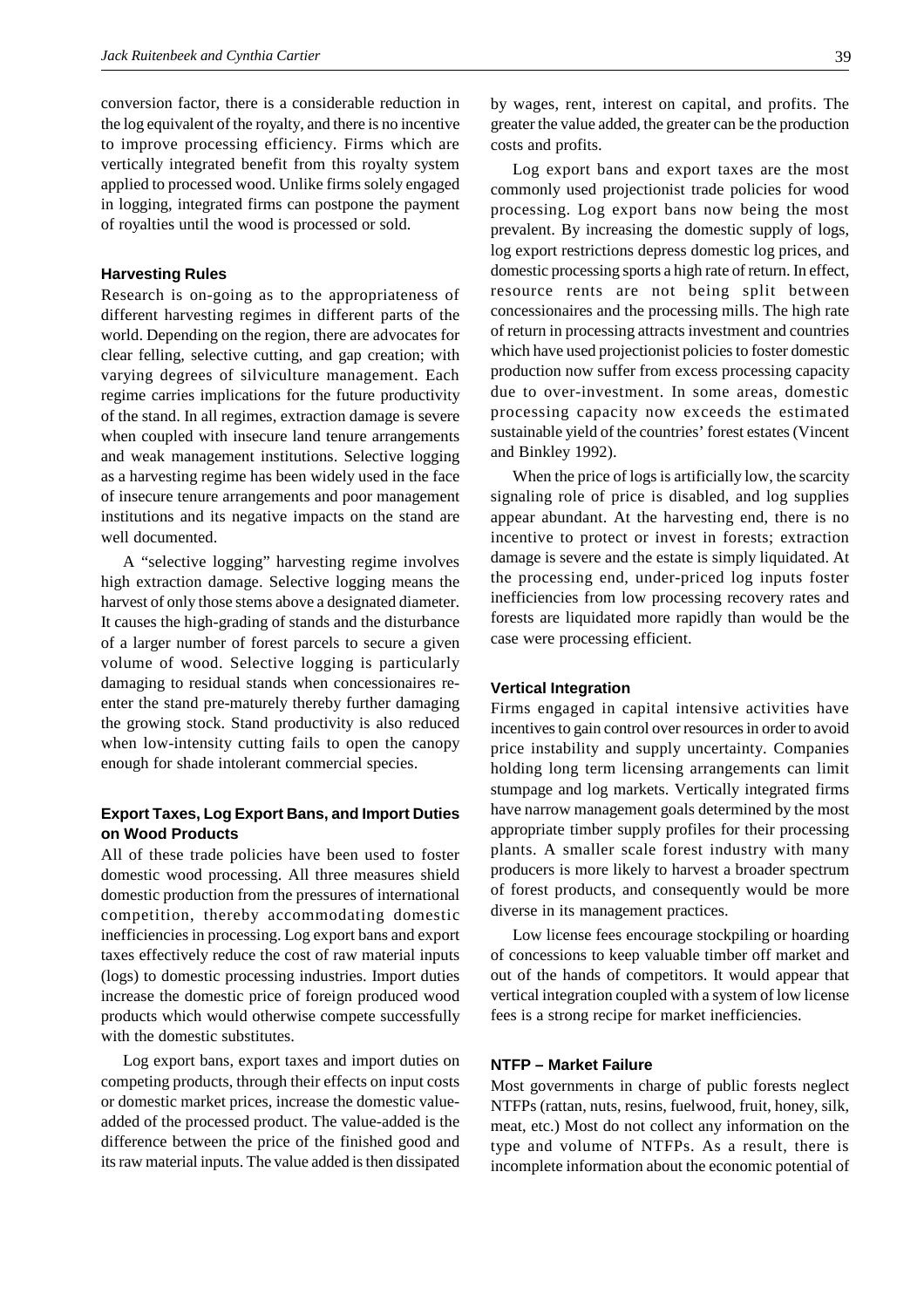NTFPs. Property rights to NTFP are unclear, rendering those products open access resources. In some cases, NTFP extractors have been forced by timber concessionaires to surrender traditional use rights.

 All research and indicator development for SFM calls for diversity in forest production. However, forest exploitation for timber production alone remains the main concern of governments and forest managers. As a result, forest economic efficiency and equity are compromised, as is forest sustainability. Research on using a tenure system for multiple forest product management is on-going.

## **Specific Distortions – Non - Forestry Sector Policies**

## **Forest Accessibility: Land Use Policy and Infrastructure**

All analyses of country forestry sector problems include first and foremost land use policy distortions. *If* a land use policy exists and explicitly protects the forest estate, adequate management capacity is necessary to protect forest boundaries, which are not often recognized as such by migrant populations. More often, existing land use policy is primarily concerned with agricultural use. Governments typically undervalue forestry as a land use and consequently allow the forest estate to accommodate agricultural expansion and thereby ease, for a time, population and poverty pressures.

The lack of an enforced land use policy to protect the forest estate provides institutional accessibility to forests for itinerant farmers and small scale logging operations, both of whom move into the forest once it becomes physically accessible. Various country studies have shown that forest in-migration follows road construction. The consequences of forest accessibility are severe for sustainability because the forest is converted and forestry options are closed.

#### **Agriculture Policies**

Agricultural policies coupled with distorted land use policies have severely compromised the sustainability of forests. Well documented are many cases in South America and Africa where agricultural policies to promote crop or ranch expansion led to conversion of the forest estate. Such policies usually include subsidized inputs, increasing the profitability of agriculture investment. Differential farm land taxes can affect agricultural expansion by prompting farmers to migrate to lower-taxed areas at the forest frontier. Price controls on food crops also prompt expansion as farmers need to bring more land into cultivation in order to survive.

 Also well documented are the effects of out-dated land tenurial policies which are frequently remnants of a colonial period. These policies bestow land ownership once a parcel has been "improved". "Improvement" typically involves clearing a certain percentage of it; converting it for agricultural use. In the face of advancing agriculturists, forest dwellers have even been known to clear land in order to obtain official title to it.

#### **Incomplete Information**

In spite of promotional agricultural policies, in many cases, the benefits of forest conversion for agriculture are short-lived because forest soil fertility does not support agricultural use, or appropriate farming practices are unknown. The best use of the land may be forestry, or some combination of forestry, intensive agriculture, and NTFP harvesting. But information is incomplete and the opportunity cost of conversion is unknown. Governments are often unaware of the economic potential of SFM and as a result, land use planning is economically inefficient, and forestry is unsustainable. If governments realize the economic potential of the forest, this information must be communicated to those dwelling on or near forest boundaries. As well, those people need to be capable of benefiting from that information by way of proper property right incentives.

#### **Energy Policies**

Energy policies have been known to affect forest use through a number of avenues. First, fuel is an input into the forestry industry. When it is subsidized, the private cost of deforestation decreases. In Ecuador when fuel prices were subsidized there was an increase in the purchase of chainsaws. Energy policy also affects the forest because wood energy for household use is a substitute for fuel. When fuel is not available to households because of price or infrastructure, the forest will be exploited for fuelwood.

When NTFP property rights are absent, a market failure occurs and fuelwood is often extracted as an open access resource. It does not usually threaten forest sustainability on the forest frontier where it is used for rural households and the forest estate is vast. However, where it is extracted commercially for urban use (regions in Brazil, Somalia and India), it has devastated local woodlots (Mercer and Soussan 1992).

#### **Exchange Rate Policies**

Exchange rate policies affect the domestic currency price of exported products which, in turn, affects production and land use allocation decisions. An undervalued exchange rate means that the price paid for exports – of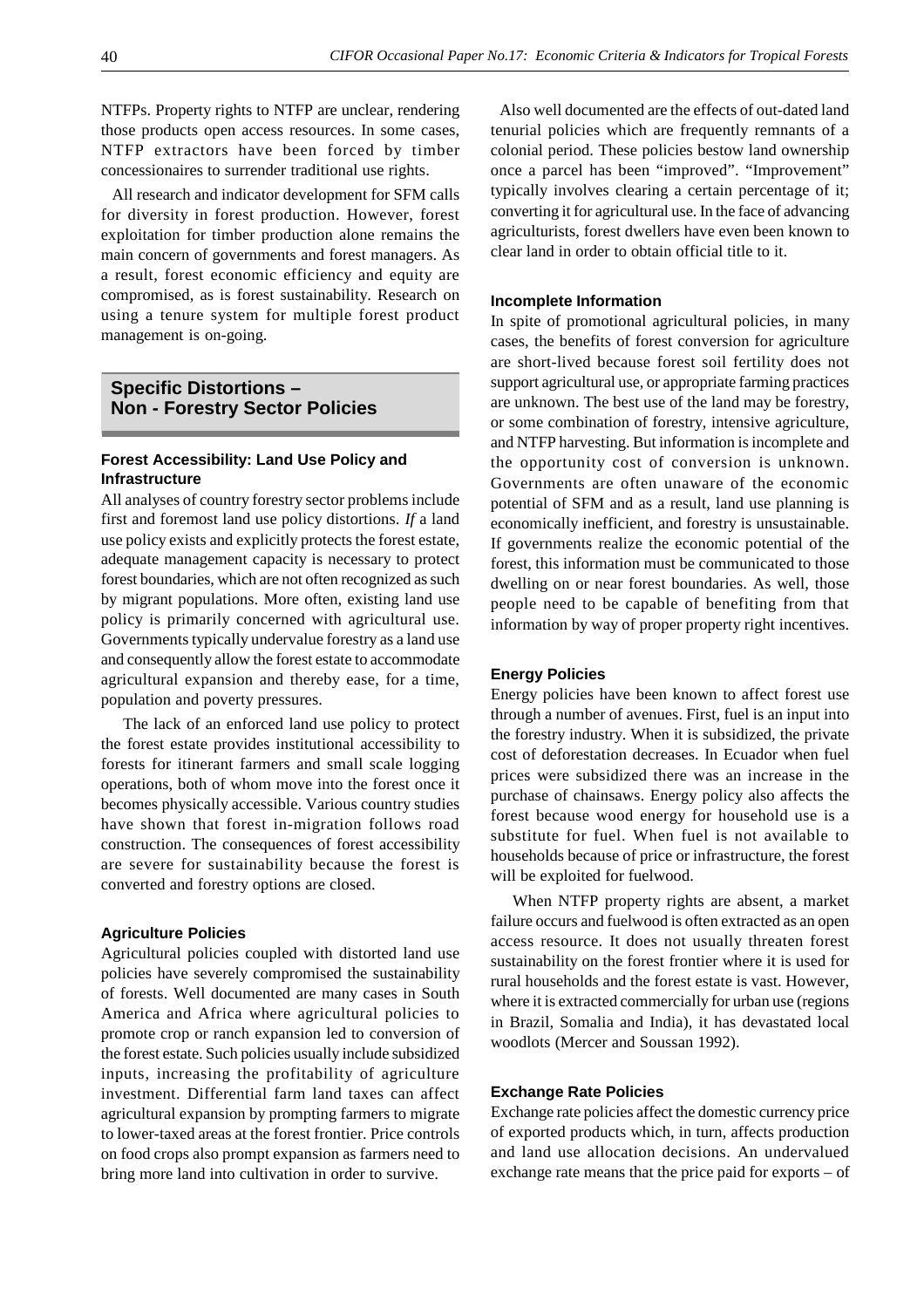any kind – is high in terms of the domestic currency. The pressure on forestry is two-fold: the availability of greater profits from forest product exports encourages over-cutting; and the greater profitability of export crops prompts forest land conversion for expanded export crop cultivation.

The net effects of an overvalued exchange rate are difficult to gauge. An overvalued exchange rate reduces domestic currency price of exports, which reduces pressure on the exploitation of forests for export production. Generally, production investment shifts from tradables (timber, rattan, etc.) to non-tradables (fuelwood, and locally consumed NTFP). The net effect on the forest depends on the extent to which decreased timber extraction and its associated degradation is replaced by increased NTFP production and its associated environment and equity impacts. However, a currency over-valuation may in fact more severely discourage NTFP production than timber production. Timber production typically realizes substantial excess profit (rents); whereas NTFP production entails large domestic labour costs. The reduced domestic currency price of exported NTFP reduces the margin available to pay for labour. The reduced domestic currency price of exported timber products will reduce an already extraordinarily high rate of return on capital.

Exchange rate overvaluation can also affect the forest by increasing poverty in the agricultural sector. Overvaluation reduces the profitability of agricultural export crops, and as a result may mean that more land is brought under cultivation in order to maintain farm income levels.

# **Development Policies – Population Relocation**

To relieve population pressures in developed areas, governments have resorted to population resettlement programs which have opened-up undeveloped forest frontier areas. Indonesia's "Transmigration Policy" is a case in point. Primarily due to incomplete information and poor planning, the resettlement policy has had severe consequences for the economic sustainability of the forest estate. In many cases, the settlements were poorly sited: the soils beneath cleared forests were not suitable for agriculture. As a result, fertility declined soon after forest areas were cleared necessitating the clearance of additional forest land to meet agricultural needs. In successful settlements, forests were put under further unplanned pressure because they attracted additional migrants.

#### **Tourism Policy**

Timber harvesting is seldom regarded as a tourist attraction. Domestic and international tourism market opportunities depend upon the ability of the forest estate to support NTFPs such as wildlife for viewing and hunting, and other products for local craft industries. The lack of an enforced tourism/recreation policy forecloses the potential profitability and increased income distribution which would be associated, for example, with the preservation and enhancement of forest amenity value for hiking, or of the management of forest animals for hunting. The result is a sub-optimal mix and use of forest products, the possible exclusion of non-timber product users, and less overall protection for the forest estate.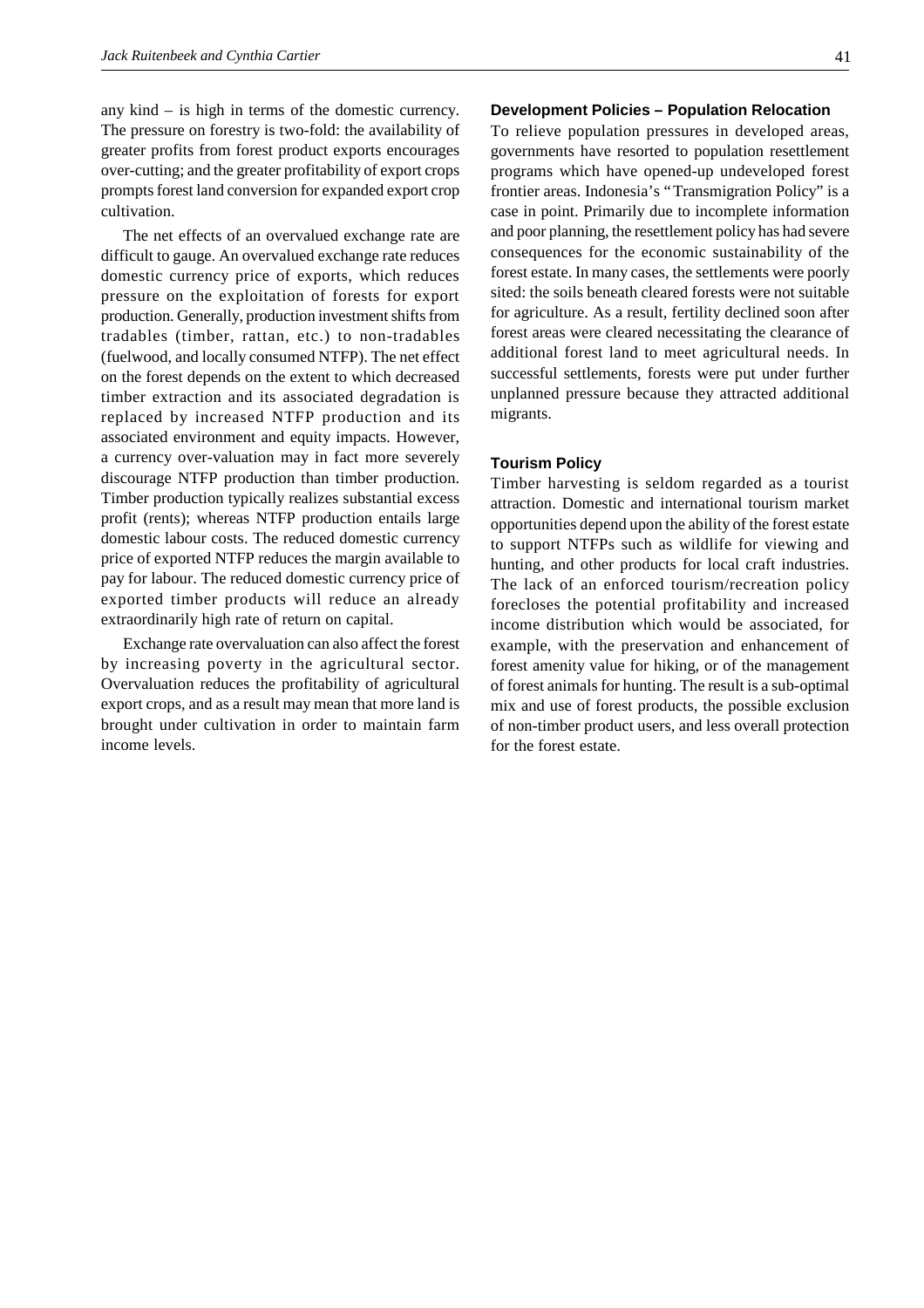|  |  | Table A.1. Economic Policy Links to Forest Management - Forest Sector Policies |  |
|--|--|--------------------------------------------------------------------------------|--|
|--|--|--------------------------------------------------------------------------------|--|

| Specific<br>Distortion                                                        | Insecure Land Tenure | <b>Weak Management</b><br>nstitutions | Linkage                                                                                                                                                                                                                           | <b>Effect at Stand</b><br>Level                                                                                                                                                                                     | Efficiency              | Equity       | Sustainability | Examples                                                                                                                                                                                                                                    |
|-------------------------------------------------------------------------------|----------------------|---------------------------------------|-----------------------------------------------------------------------------------------------------------------------------------------------------------------------------------------------------------------------------------|---------------------------------------------------------------------------------------------------------------------------------------------------------------------------------------------------------------------|-------------------------|--------------|----------------|---------------------------------------------------------------------------------------------------------------------------------------------------------------------------------------------------------------------------------------------|
| Underpriced<br>Timber                                                         | $\star$              | $\star$                               | signal of timber<br>abundance prompts<br>waste in both<br>harvesting and<br>processing practices;<br>scarcity value (rent) of<br>the resource captured<br>by loggers (not forest<br>owner); excess profits<br>prompt over-cutting | extraction rate<br>above social<br>optimum; extraction<br>damage in residual<br>stand; sub-optimal<br>silviculture; low<br>recovery rate in<br>processing                                                           | $\star\star$<br>$\star$ | $\star\star$ |                | Philippines (Boado<br>1988; Cruz et al.,<br>1997); Indonesia &<br>Liberia (Gillis 1988);<br>Peninsular Malaysia &<br>Ghana (Vincent &<br>Binkley 1992); Ivory<br>Coast & Sarawak<br>(Repetto 1988);<br>Cambodia (World Bank<br>et al. 1996) |
| Insufficient<br>Price<br>Differentiation<br>by Species,<br>Grade and<br>Value | $\star$              | $\star$                               | stem after-tax values<br>prompt removal of<br>only most valuable<br>stems of primary<br>species                                                                                                                                   | high-grading;<br>extensive logging;<br>extraction damage<br>and wastage; sub-<br>optimal silviculture                                                                                                               | $\star\star$<br>$\star$ |              |                | Indonesia & Liberia<br>(Gillis 1988); Sabah &<br>Ivory Coast (Repetto<br>1988); Philippines<br>(Boado 1988; Cruz et<br>al., 1997); Ghana<br>(Vincent & Binkley<br>1992)                                                                     |
| Harvesting<br>Rules:<br>Selective Cut                                         | $^\star$             | $^\star$                              | limited cutting options<br>prompt removal of<br>only most valuable<br>stems and premature<br>stand reentry for<br>those stems ineligible<br>for cutting during first<br>log over                                                  | high-grading;<br>wastage; severe<br>extraction damage<br>due to premature<br>stand reentry; sub-<br>optimal silviculture                                                                                            | ★★<br>$\star$           | **           |                | Indonesia (Gillis 1988);<br>Philippines (Boado<br>1988); Ghana (Vincent<br>& Binkley 1992)                                                                                                                                                  |
| Taxation of<br>Log Exports<br>(To foster<br>domestic<br>processing)           | $\star$              | $\star$                               | low domestic log input<br>prices leads to excess<br>profits prompting<br>over-investment in<br>processing; signal of<br>timber abundance<br>prompts waste in both<br>harvesting and<br>processing                                 | extraction rate<br>above social<br>optimum; stand<br>wastage; excess<br>processing<br>capacity and poor<br>recovery rate in<br>processing; sub-<br>optimal silviculture                                             | $\star\star$<br>$\star$ | $\star\star$ |                | Indonesia (Gillis 1988);<br>Peninsular Malaysia<br>(Vincent & Binkley)<br>1992); Ecuador<br>(Southgate 1992); Ivory<br>Coast, Ghana & Brazil<br>(Repetto 1988)                                                                              |
| Log Export<br>Bans (To<br>foster<br>domestic<br>processing)                   | $\star$              | $\star$                               | low domestic log input<br>prices leads to excess<br>profits prompting<br>over-investment in<br>processing; signal of<br>timber abundance<br>prompts waste in both<br>harvesting and<br>processing                                 | extraction rate<br>above social<br>optimum; stand<br>wastage; excess<br>processing<br>capacity and poor<br>recovery rate in<br>processing; sub-<br>optimal silviculture;<br>illegal cutting for<br>export smuggling | **                      | $\star\star$ |                | Indonesia (Gillis 1988);<br>Peninsular Malaysia &<br>Ghana (Vincent &<br>Binkley 1992); Ecuador<br>(Southgate, 1992);<br>Philippines & Ghana<br>(Repetto 1988);<br>Cambodia (World Bank<br>et al. 1996); Thailand<br>(Sadoff 1993)          |
| Vertical<br>Integration of<br>Forestry<br>Industry                            | $\star$              | $\star$                               | excess profits prompt<br>inefficient processing;<br>timber supply needs<br>of industry prompt<br>narrow management<br>goals                                                                                                       | timber wastage;<br>sub-optimal<br>silviculture; sub-<br>optimal use and<br>damage to NTFPs                                                                                                                          | $\star\star$<br>$\star$ | $\star$      | $\star\star$   | Philippines, Brazil &<br>Ivory Coast (Repetto<br>1988); Ghana,<br>Indonesia & Malaysia<br>(Gillis 1988)                                                                                                                                     |
| Lack of<br>Property<br>Rights on<br>NTFPs-<br><b>Market Failure</b>           | $\star$              | $\star$                               | emphasis on timber<br>only prompts neglect<br>and degradation of<br>non-timber resources                                                                                                                                          | sub-optimal use<br>and damage to<br>NTFPs; possible<br>exclusion of NTFP<br>users; reduced<br>forest protection                                                                                                     | $\star\star$            | $\star\star$ | ★★<br>$\star$  | Sri Lanka<br>(Bogahawatte 1997);<br>Costa Rica (Persson &<br>Munasinghe 1997);<br>Indonesia, Sabah &<br>Sarawak (Repetto<br>1988); Ghana (Gillis<br>1988)                                                                                   |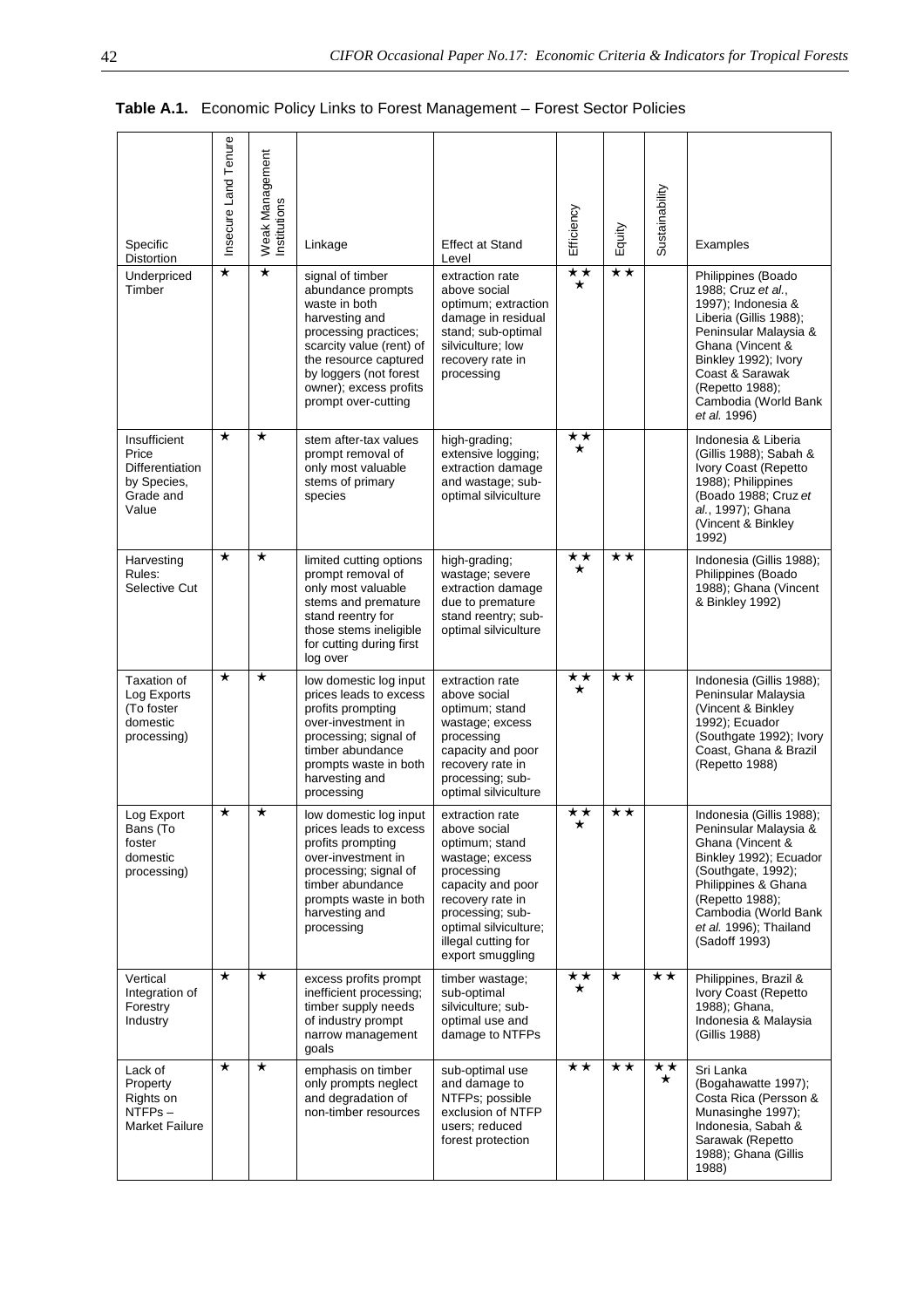| Table A.2. Economic Policy Links to Forest Management - Non-Forest Sector Policies |
|------------------------------------------------------------------------------------|
|                                                                                    |

| Specific<br>Distortion                                                                        | Insecure Land Tenure | Weak Management<br>Institutions | Linkage                                                                                                                                                | <b>Effect at Stand</b><br>Level                                                                                                                     | Efficiency | Equity       | Sustainability          | Examples                                                                                                                                                                                                                                                 |
|-----------------------------------------------------------------------------------------------|----------------------|---------------------------------|--------------------------------------------------------------------------------------------------------------------------------------------------------|-----------------------------------------------------------------------------------------------------------------------------------------------------|------------|--------------|-------------------------|----------------------------------------------------------------------------------------------------------------------------------------------------------------------------------------------------------------------------------------------------------|
| Lack of<br>Enforced<br>Land Use<br>Policy                                                     | $\star$              | $\star$                         | institutional<br>accessibility prompts<br>the in-migration of<br>itinerant farmers and<br>small-scale timber<br>operators                              | forest conversion<br>due to in-migration;<br>use of forest<br>products lost to<br>traditional users;<br>stand damage by<br>premature re-<br>logging | $\star$    | $\star\star$ | $\star\star$<br>$\star$ | Philippines (Cruz et<br>al. 1997); Brazil &<br>Ecuador (Southgate<br>1992); Costa Rica<br>(Persson &<br>Munasinghe 1997);<br>Thailand (Sadoff<br>1993)                                                                                                   |
| Infrastructure<br>Development<br>in Forest<br>Areas                                           | $\star$              | $\star$                         | physical accessibility<br>prompts in-migration of<br>itinerant farmers and<br>small scale timber<br>operators                                          | forest conversion<br>due to in-migration;<br>loss of all forest<br>products; stand<br>damage due to<br>premature logging<br>re-entry                | $\star$    | $\star$      | **<br>$\star$           | Philippines (Cruz et<br>al. 1997); Brazil &<br>Ecuador (Southgate,<br>1992); Liberia, Ivory<br>Coast, Ghana,<br>Sabah, Sarawak &<br>Indonesia (Gillis<br>1988); Sri Lanka<br>(Bogahawatte 1997);<br>Thailand (Sadoff<br>1993); Brazil<br>(Andersen 1997) |
| Agricultural<br>Incentives<br>(For Export<br>Crop<br>Promotion or<br>Domestic<br>Food Supply) |                      | $\star$                         | profitability of ranching,<br>tree crops, agricultural<br>crops, or fish ponds<br>prompts expanded<br>production in forest<br>frontier                 | forest conversion<br>due to in-migration;<br>loss of all forest<br>products                                                                         | $\star$    | **           | * *<br>$\star$          | <b>Brazil (Southgate</b><br>1992); Costa Rica<br>(Persson &<br>Munasinghe 1997);<br>Liberia, Ghana, Ivory<br>Coast & Peninsular<br>Malaysia (Gillis<br>1988)                                                                                             |
| Agriculture<br><b>Land Tenurial</b><br>Policy                                                 |                      | $\star$                         | "improvement" for<br>formal land tenure<br>prompts forest<br>clearance                                                                                 | forest conversion<br>by migrant farmers<br>and forest dwellers                                                                                      | $\star$    | $\star\star$ | $\star\star$<br>$\star$ | Ivory Coast (Gillis<br>1988); Brazil &<br>Ecuador (Southgate,<br>1992); Costa Rica<br>(Persson &<br>Munasinghe, 1997);<br>Sabah (Repetto<br>1988)                                                                                                        |
| Agricultural<br><b>Price Controls</b>                                                         |                      |                                 | low prices on food<br>crops prompt<br>expanded cultivation                                                                                             | forest conversion<br>by farmers                                                                                                                     | $\star$    | $\star\star$ | **<br>$\star$           | Ghana (Gillis 1988)                                                                                                                                                                                                                                      |
| Incomplete<br>Information                                                                     | $\star$              | $\star$                         | opportunity cost of<br>forest clearance<br>unknown to migrant<br>farmers; or, suitable<br>cropping patterns<br>unknown, prompting<br>further clearance | forest conversion<br>by migrants                                                                                                                    | $\star$    | $\star\star$ | ★★<br>$\star$           | Brazil & Ecuador<br>(Southgate 1992);<br>Brazil (Andersen et<br>al. 1996)                                                                                                                                                                                |
| Subsidized<br>Fuel Oil                                                                        | $\star$              |                                 | cheap fuel reduces<br>cost of deforestation<br>(chainsaws cheaper to<br>operate)                                                                       | forest conversion<br>by farmers; low<br>recovery rate from<br>"on-site"<br>processing                                                               | $\star$    |              | **<br>$\star$           | Ecuador (Southgate<br>1992); Kellenberg<br>1995)                                                                                                                                                                                                         |
| Unaddressed<br>Fuelwood<br><b>Market Failure</b>                                              | $\star$              | $\star$                         | open-access and zero-<br>priced fuelwood and/or<br>lack of energy options<br>prompts deforestation<br>to meet both urban and<br>rural energy needs     | deforestation for<br>fuelwood                                                                                                                       | $\star$    |              | **<br>$\star$           | Ghana & Indonesia<br>(Gillis, 1988);<br>various regions<br>(Mercer & Soussan,<br>1992); Sri Lanka<br>(Bogahawatte 1997)                                                                                                                                  |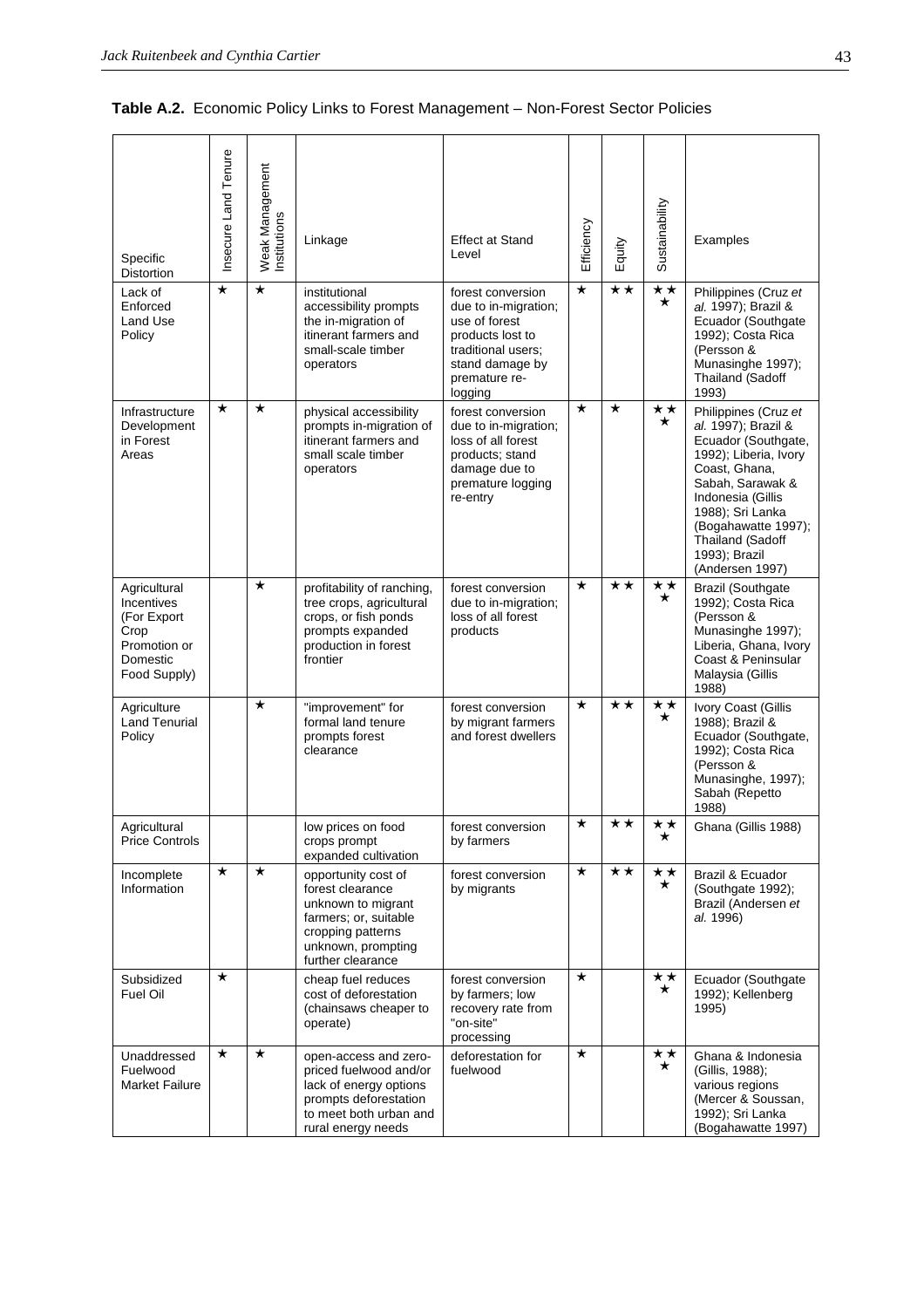| Specific<br><b>Distortion</b>      | nsecure Land Tenure | Weak Management<br>Institutions | Linkage                                                                                                                                                                              | <b>Effect at Stand Level</b>                                                                                                                                                    | Efficiency              | Equity       | Sustainability          | Examples                                                                                                                  |
|------------------------------------|---------------------|---------------------------------|--------------------------------------------------------------------------------------------------------------------------------------------------------------------------------------|---------------------------------------------------------------------------------------------------------------------------------------------------------------------------------|-------------------------|--------------|-------------------------|---------------------------------------------------------------------------------------------------------------------------|
| Overvalued<br>Exchange<br>Rate     |                     | $\star$                         | low domestic currency<br>export prices affect: 1)<br>the relative profitability<br>of timber and non-<br>timber products; and 2)<br>farmers receive less for<br>agricultural exports | reduction in<br>production of non-<br>wood products<br>(Indonesia); illegal<br>cutting for export<br>(Ghana); forest<br>conversion for<br>expanded agriculture<br>(Philippines) | $\star$                 | $\star\star$ | $\star\star$<br>$\star$ | Ghana (Gillis 1988);<br>Indonesia (Gillis<br>1988); Philippines<br>(Cruz et al. 1997)                                     |
| Undervalued<br>Exchange<br>Rate    |                     | $\star$                         | high domestic currency<br>export prices prompts<br>overcutting by loggers<br>and expansion of<br>export crops                                                                        | excessive timber<br>extraction; forest<br>conversion for export<br>crops                                                                                                        | $\star$                 | $\star\star$ | ★★<br>$\star$           | Malaysia (Gillis<br>1988)                                                                                                 |
| Population<br>Relocation<br>Policy |                     | $\star$                         | soil fertility quickly<br>declines in poorly sited<br>settlements prompting<br>settlers to clear<br>additional acreage in<br>forest frontier                                         | forest conversion by<br>resettled population<br>and other migrants to<br>resettled area                                                                                         | $\star$                 | $\star\star$ | $\star\star$<br>$\star$ | Indonesia (Repetto<br>1988)                                                                                               |
| Lack of<br>Recreation<br>Policy    |                     | $\star$                         | reduced profitability of<br>NTFP development<br>prompts forest use for<br>timber extraction only                                                                                     | sub-optimal use of<br>and damage to<br>NTFP; exclusion of<br>NTFP users; reduced<br>forest protection                                                                           | $\star\star$<br>$\star$ | $\star\star$ | $\star\star$            | Kenya (1997)<br>commenced co-<br>Tourism/<br>management of<br>forestry, wildlife &<br>parks estate; Turkey<br>(Bann 1998) |

# **Table A.2.** (con'd) Economic Policy Links to Forest Management – Non-Forest Sector Policies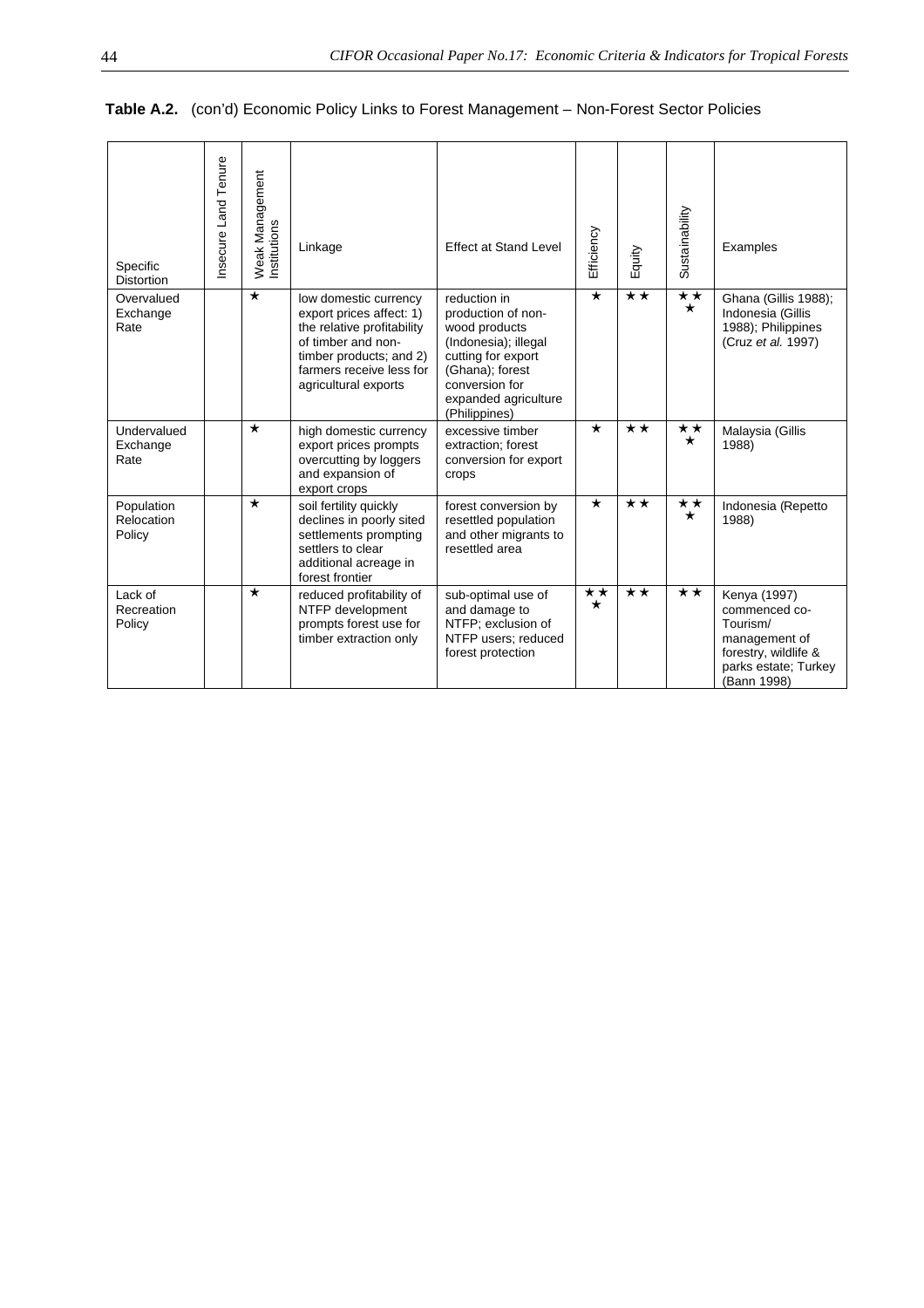# **Review of Economic Criteria & Indicators**

## **Representative Criteria & Indicators**

Tables B.1 to B.7 provide examples of criteria and indicators used to gauge the economic dimension of SFM. Representative economic indicators were described by: (i) their ability to say something about the goals of economic efficiency, equity, and sustainability; (ii) their relevance to different points of intervention (stand management, institutional, and policy levels); and (iii) their administrative applicability (national, regional, local) according to the developer.

Few of the indicators pertain to the environmental impacts of logging on the stand. Despite the multitude of these indicators, and their implications for economic efficiency (in terms of stand productivity maintenance), they are not usually considered part of the economic dimension of SFM.

The C&I were drawn from the sets of seven organizations involved in the promotion of sustainable forest management (SFM). Three of the organizations are developers of "general guidelines" for SFM: the International Tropical Timber Organization, the African Timber Organization, and the Amazon Cooperation Treaty signatories. The other four organizations – Initiative Tropenwald, the Soil Association (Woodmark), Rainforest Alliance (SmartWood), and Lembaga Ekolabel Indonesia – are certification bodies that currently undertake or intend to undertake evaluation/certification of sustainable forest management.

# **International Tropical Timber Organization**

ITTO's C&I form the basis on which most other standards for SFM have been and are being developed; they are not meant to be operationalized. The set includes C&I for both the national and local (FMU) levels, but most of the indicators are relevant to both levels. Under "Legal Framework", the ITTO set includes only one economic policy indicator which is a yes/no question as to the existence of a forest policy "ensuring

a balanced use of the forest resources of the country." The "Economic Framework" indicators are essentially indicators of institutional capacity. The set covers forest security, ecosystem condition and biological diversity, production and environmental impact management, and community participation. The category of "Economic Effects" includes: total investment and employment indicators; timber and NTFP production; and one indicator of "efficiency of utilization".

Most of the indicators would require quantitative answers, some would require yes/no responses, and a few would involve qualitative explanation. Also, in contrast to the indicator sets of the certification bodies (described below), a number of ITTO's indicators require data to be expressed in a time series. "Total investment", for example, is to be expressed in a time series.

# **African Timber Organization**

The ATO has drafted a set of C&I in response to its members' declining production levels and international market shares. The C&I set is not detailed and is composed of (indicator) statements that would be assessed by a yes/no response or an agreement ranking. The economic dimension is addressed only in a requirement that the management plan include an "economic and financial evaluation". Although not individually specified, some of the indicators are clearly national in nature while others apply to the FMU. Interestingly, the first principle of the set states that: "Sustainability of the forest and its multiple functions is a high political priority."

# **The Tarapoto Proposal**

The Tarapoto Proposal C&I set is being developed by the members of the Amazon Cooperation Treaty. The set is large, containing both national and local levels, as well as a few for the global level. It is not operational. In contrast to the other sets examined here, this set includes more indicators of the socio-economic dimension, than of the legal and institutional capacity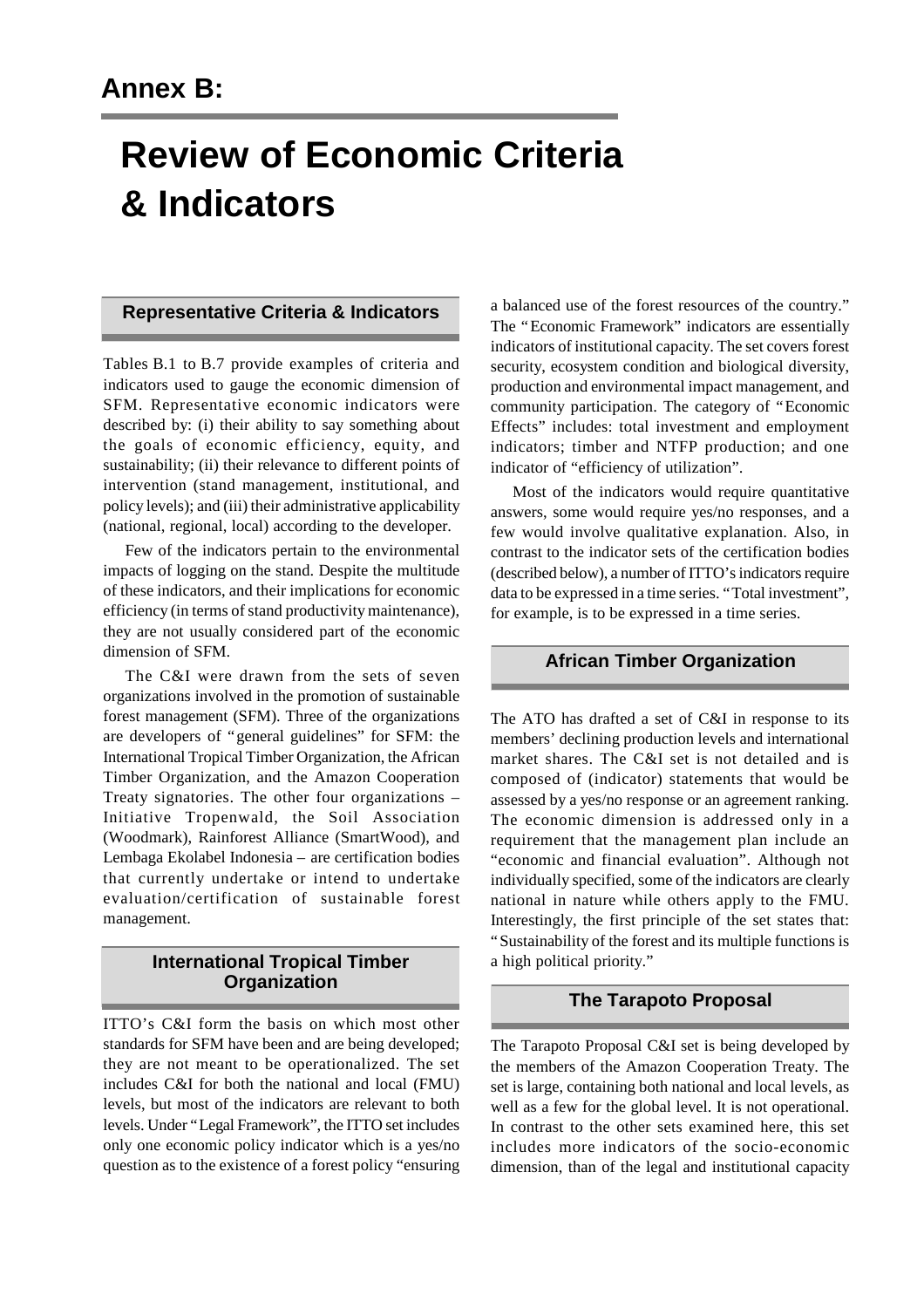dimensions. There is a sizable number of indicators to capture the economic dimension of forestry, at both the national and local levels. For example, the "efficiency and competitiveness" of production and processing systems is a national level indicator; as is the "economic profitability" of the forest use. Investment and rates of return are also national level indicators. Economic policies are mentioned only in terms of zoning.

## **Initiative Tropenwald**

ITW developed a very detailed set of C&I. It contains C&I for three administrative levels: national, regional and local. All C&I are couched in terms either of the institutional framework of the forestry sector (at the national level); or of the management capability and capacity of the forestry service (at the regional and local levels). The indicators for each criterion are evaluated on a yes/no basis where "yes" implies agreement with the (indicator) statement. A category "other" is allowed for qualifying notes.

 At the national level, policy issues are addressed very briefly in terms of whether a land use policy and a forest policy exists. Substantial coverage is given to the legal framework within which forestry operates, and the extent to which forestry research is undertaken. An explicit "economic" dimension is not included at any indicator level, but at the national and regional levels there is a large number of indicators of *research* into economic issues – product development, processing, profitability evaluation, marketing, etc.

 At the regional level, emphasis is on the rights of local people and the legal and administrative capacity of regional authorities to gather basic data, conduct research and control activities affecting the regional forest (boundary control, infrastructure development). The local level criteria revolve around the quality of planning for *timber* production (availability of data, staff training, recognizable methods); and the management capacity to implement a plan that controls for the environmental impacts of logging.

## **Woodmark and SmartWood**

The C&I of Woodmark and SmartWood have both been developed for application at the local level. As such, neither addresses the national policy issues that would affect the forestry environment. Both have criteria to judge local management capabilities but Woodmark is by far the more detailed in its requirements of the "management plan." Woodmark emphasizes the application of the "precautionary principle" in the management approach. Woodmark's certification program is for application to UK forests; SmartWood proposes the adaptation of its set to various forest regions of the world. The Woodmark indicators are to be assessed qualitatively; SmartWood has a ranking system wherein the assessor ranks the (indicator) statement on a scale ranging between "favourable" and "unfavourable".

 As with ITW, the Woodmark and SmartWood sets contain criteria to judge environmental impacts, sustainable yield, property rights, community benefits; but, as is not the case with ITW, they also include an explicit "economic" dimension. Criteria exist in both for judging whether the economic potential of the (local) forest is being realized (NTFPs and secondary species). SmartWood also has a category "Economic Viability" with three criteria which judge the ability of stumpage rates and rent to encourage SFM. Regarding equity, both of these sets contain indicators of the right of workers to unionize and to negotiate working conditions. Woodmark also contains a large number of C&I to judge the efficiency of timber processing.

#### **Lembaga Ekolabel Indonesia**

The LEI C&I have been developed to evaluate the FMU. Its first criterion captures one of the main difficulties in SFM: the security and certainty of the forest estate from the viewpoint of both the community and the forest manager. LEI directly addresses issues of efficiency. "Efficiency in exploiting the forest" involves efficiency in wood exploitation, the production of NTFP, and the minimization of negative environmental and social impacts. LEI also addresses "Business Profitability" which includes criteria for long-term certainty of investment.

 Many of the LEI indicators are quantitative indicators – ratios, frequencies, numbers of this or that. This is in contrast to those from a number of the other C&I initiatives that rely heavily on "statements" to be verified with a simple yes/no, ranked on a scale of agreement, or answered prosaically.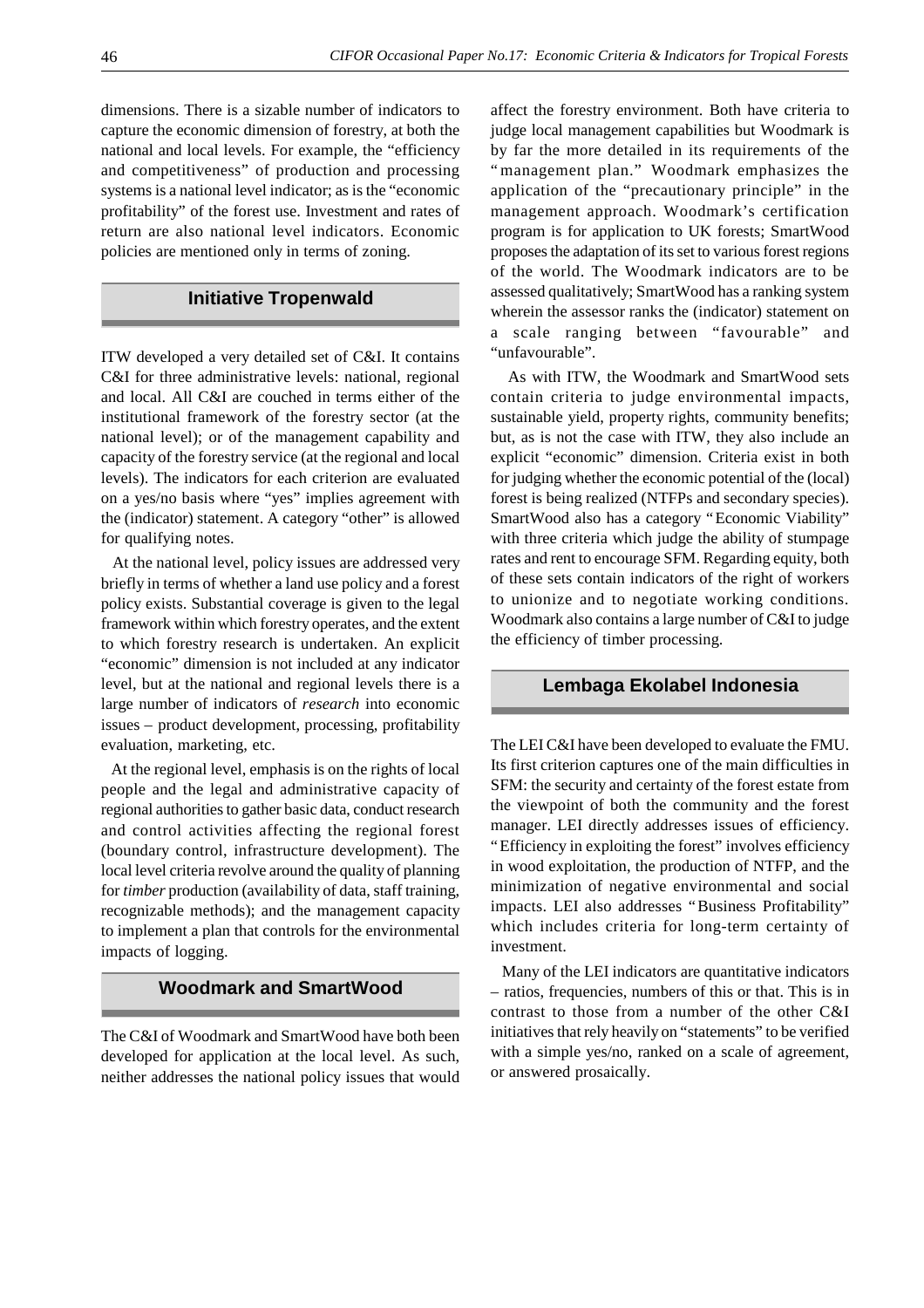**Table B.1.** Economic Dimensions of C&I Set – ITTO

|                  |                                                                                                                                                                                                                            |            | Goal    |                |          | Intervention<br>Point |         |                             |
|------------------|----------------------------------------------------------------------------------------------------------------------------------------------------------------------------------------------------------------------------|------------|---------|----------------|----------|-----------------------|---------|-----------------------------|
| Source           | Criterion or Indicator                                                                                                                                                                                                     | Efficiency | Equity  | Sustainability | Stand    | Institution           | Policy  | Regional/Local<br>National/ |
| <b>ITTO 1.3</b>  | Availability of financial resources (budget) for necessary<br>expenditure, and for investment and reinvestment in forest<br>management, administration, research and human resource<br>development from [various sources]. |            |         | $\star$        | $^\star$ | $^\star$              |         | N,L                         |
| ITTO 1.4         | Adequate institutional structure to support sustainable forest<br>management.                                                                                                                                              |            |         | $^\star$       | $^\star$ | $\star$               |         | N,L                         |
| <b>ITTO 1.5</b>  | Number and adequacy of trained professional and technical<br>personal at all levels to perform the necessary tasks to ensure<br>sustainable forest management.                                                             |            |         | $\star$        | $^\star$ | $\star$               |         | N,L                         |
| ITTO 1.6         | Number of professional personnel to support the various<br>aspects of sustainable forest management: research and<br>extension.                                                                                            |            |         | $\star$        | $\star$  | $\star$               |         | N,L                         |
| <b>ITTO 1.7</b>  | Existence of adequate technology to practice sustainable<br>forest management and the efficient conversion of forest<br>produce                                                                                            |            |         | $\star$        | $^\star$ | $\star$               |         | N,L                         |
| <b>ITTO 1.8</b>  | Existence of internal checking mechanisms and capacity for<br>periodical monitoring, evaluation and feed-back on progress<br>towards sustainable forest management.                                                        |            |         | $\star$        | $^\star$ | $\star$               |         | N,L                         |
| ITTO 1.9         | Degree of public participation at various levels of forest<br>management, such as planning, decision making and<br>monitoring of progress towards sustainable forest<br>management.                                        |            |         | $\star$        | $\star$  | $\star$               |         | N,L                         |
| <b>ITTO 1.10</b> | Adequate and timely information to increase public awareness<br>about forest policies, legislation an sustainable forest<br>practices.                                                                                     |            |         | $\star$        | $\star$  | $\star$               |         | N,L                         |
| <b>ITTO 2.1</b>  | Extent and percentage of total area, and expressed as a time<br>series, under: natural forest, plantation forest, and permanent<br>forest estate secured by legislation.                                                   |            |         | $\star$        | $\star$  | $\star$               |         | N,L                         |
| <b>ITTO 2.2</b>  | Extent and percentage of external boundaries of the<br>permanent forest estate demarcated or clearly defined.                                                                                                              |            |         | $^\star$       | $^\star$ | $\star$               |         | N,L                         |
| ITTO 2.3         | The extent and nature of: illegal exploitation, encroachment,<br>re-entry, slash and burn, illegal hunting, etc.                                                                                                           |            |         | $\star$        | $^\star$ | $\star$               |         | N,L                         |
| <b>ITTO 7.1</b>  | Total investment in the forestry and related sectors, and<br>expressed in time series.                                                                                                                                     |            |         | $^\star$       | $^\star$ | $\star$               |         | N,L                         |
| <b>ITTO 7.2</b>  | Amount of direct and indirect employment in the forestry and<br>related sectors as percentages of total employment, and<br>expressed in a time series.                                                                     |            | $\star$ |                | $\star$  |                       |         | N,L                         |
| <b>ITTO 7.3</b>  | Volume and value of wood and non-wood products traded in:<br>a) domestic markets, and b) international market; expressed<br>in time series.                                                                                | $^\star$   |         |                | $\star$  |                       |         | N,L                         |
| <b>ITTO 7.4</b>  | Volume and value of wood and non-wood forest products,<br>including fuelwood for subsistence use.                                                                                                                          | $^\star$   |         |                | $^\star$ |                       |         | N,L                         |
| <b>ITTO 7.5</b>  | Existence of mechanism for the efficient distribution of<br>incentive and the fair and equitable sharing of costs and<br>benefits by the parties involved.                                                                 |            | $\star$ |                | $^\star$ | $\star$               |         | N,L                         |
| <b>ITTO 7.7</b>  | Efficiency of utilization: a) percentage of utilisable volume left<br>in the forest harvesting, and b) recovery rates of wood<br>processing mills.                                                                         | $^\star$   |         |                | $^\star$ |                       | $\star$ | N,L                         |
| <b>ITTO 7.9</b>  | Number of people dependent on forests for traditional and<br>customary lifestyles.                                                                                                                                         |            | $\star$ |                | $\star$  |                       |         | N,L                         |
| <b>ITTO 7.10</b> | Number of forest recreation sites established and available for<br>use by the general public and the number of visitors to these<br>sites.                                                                                 | $^\star$   |         | $\star$        | $^\star$ | $\star$               |         | N,L                         |
| <b>ITTO 7.12</b> | Areas of forest fruit trees and other tree species managed for<br>direct use and benefit of local communities, an expressed in a<br>time series.                                                                           |            | $\star$ | $\star$        | $\star$  |                       |         | N,L                         |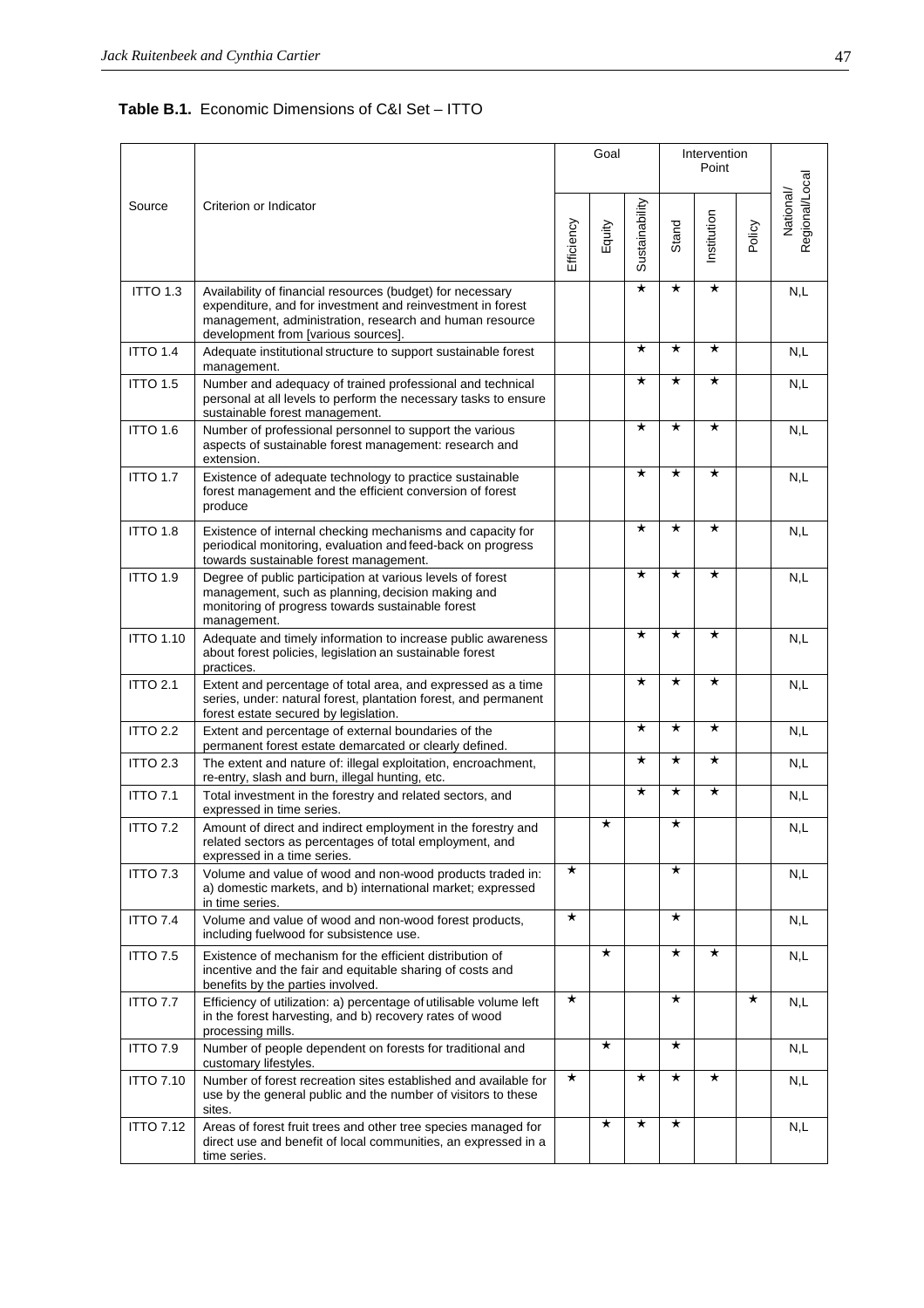|                    |                                                                                                                                                                                                                                                                     |            | Goal     |                |          | Intervention<br>Point |        |                           |
|--------------------|---------------------------------------------------------------------------------------------------------------------------------------------------------------------------------------------------------------------------------------------------------------------|------------|----------|----------------|----------|-----------------------|--------|---------------------------|
| Source             | Criterion or Indicator                                                                                                                                                                                                                                              | Efficiency | Equity   | Sustainability | Stand    | Institution           | Policy | Regional/Loca<br>National |
| ATO 0.1            | The Government has clear forest development objectives and<br>a realistic plan to meet them.                                                                                                                                                                        |            |          | $^\star$       |          | $^\star$              |        | N                         |
| ATO 0.2            | The Government allocates adequate means for sustainable<br>management of forests.                                                                                                                                                                                   |            |          | $^\star$       |          | $\star$               |        | N                         |
| ATO 0.3            | Actions are taken by the Government to reduce all types of<br>pressure on the forest.                                                                                                                                                                               |            |          | $^\star$       | $^\star$ | $\star$               |        | N                         |
| <b>ATO I.1</b>     | Areas devoted to forestry activities or the permanent forest<br>estate are clearly delimited and their boundaries have been<br>well established.                                                                                                                    |            |          | $^\star$       | $^\star$ | $\star$               |        | N                         |
| ATO 1.2.3          | There is collaboration between the forestry service,<br>agricultural service, public order authorities and other public<br>services concerned in forest management.                                                                                                 |            |          | $^\star$       |          | $\star$               |        | N                         |
| ATO I.3.1          | There is a direct, sustainable, efficient system to interest<br>various stakeholders in protecting the forest against clearing,<br>fires and poaching.                                                                                                              |            |          | $^\star$       | $^\star$ | $\star$               |        | N,L                       |
| <b>ATO II.1</b>    | A management plan has been established for the sustainable<br>management of the forest taking into account all its<br>components and functions such as timber production, other<br>forest products, contribution to the well-being of the local<br>people, ecology. |            |          | $^\star$       | $^\star$ | $\star$               |        | L                         |
| ATO II.1.3         | Management is effectively implemented.                                                                                                                                                                                                                              |            |          | $^\star$       | $^\star$ | $\star$               |        | L                         |
| <b>ATO II.2</b>    | Forestry service and other stakeholders of the sector have<br>enough capacity to properly develop and manage the forest<br>for all its roles (timber production, other forest products,<br>ecology, farmer-forest relationship.                                     |            |          | $^\star$       | $\star$  | $\star$               |        | N,L                       |
| ATO IIA.1          | Standards for silvicultural and other activities, adapted to the<br>specific ecology of the forest and ensuring sustainable<br>management, have been developed and are operational.                                                                                 | $^\star$   |          | $^\star$       | $^\star$ | $^\star$              |        | L                         |
| <b>ATO IIA.1.3</b> | In the area of harvesting, the standards are explicit on (inter<br>alia) the maximum number of tress to be harvested                                                                                                                                                | $^\star$   |          |                | $^\star$ | $\star$               |        | L                         |
| ATO IIA.2.3        | Calculations of allowable cut and rotation period are clearly<br>detailed in the management plan  and considered<br>compatible with sustainable production of the forest.                                                                                           | $^\star$   |          |                | $^\star$ | $\star$               |        | L                         |
| ATO IIA.2.9        | The application of provisions of the contract agreement is to<br>be assessed periodically. Non-compliance is penalized.                                                                                                                                             |            |          | $^\star$       | $^\star$ | $\star$               |        | N,L                       |
| ATO IIB.4          | Guidelines for harvesting of non-timber forest products are<br>monitored, evaluated and can be corrected if necessary.                                                                                                                                              | $\star$    |          | $^\star$       | $^\star$ | $^\star$              |        | N,L                       |
| ATO IV.1           | All stakeholders have their user or property rights well defined<br>and secure.                                                                                                                                                                                     | $^\star$   | $\star$  | $^\star$       | $\star$  | $^\star$              |        | N,L                       |
| ATO IV.2           | All stakeholders participate in forest resources                                                                                                                                                                                                                    |            | $^\star$ | $^\star$       | $^\star$ | $\star$               |        | N,L                       |
| <b>ATO IV.5.2</b>  | Wages and other benefits conform to national standards.                                                                                                                                                                                                             |            | $\star$  |                | $^\star$ |                       |        | N,L                       |
| ATO IV.5.3         | Forest-dependent people have opportunity to be employed<br>and trained by forest companies.                                                                                                                                                                         |            | $\star$  |                | $^\star$ |                       |        | L                         |

# **Table B.2.** Economic Dimensions of C&I Set – African Timber Organization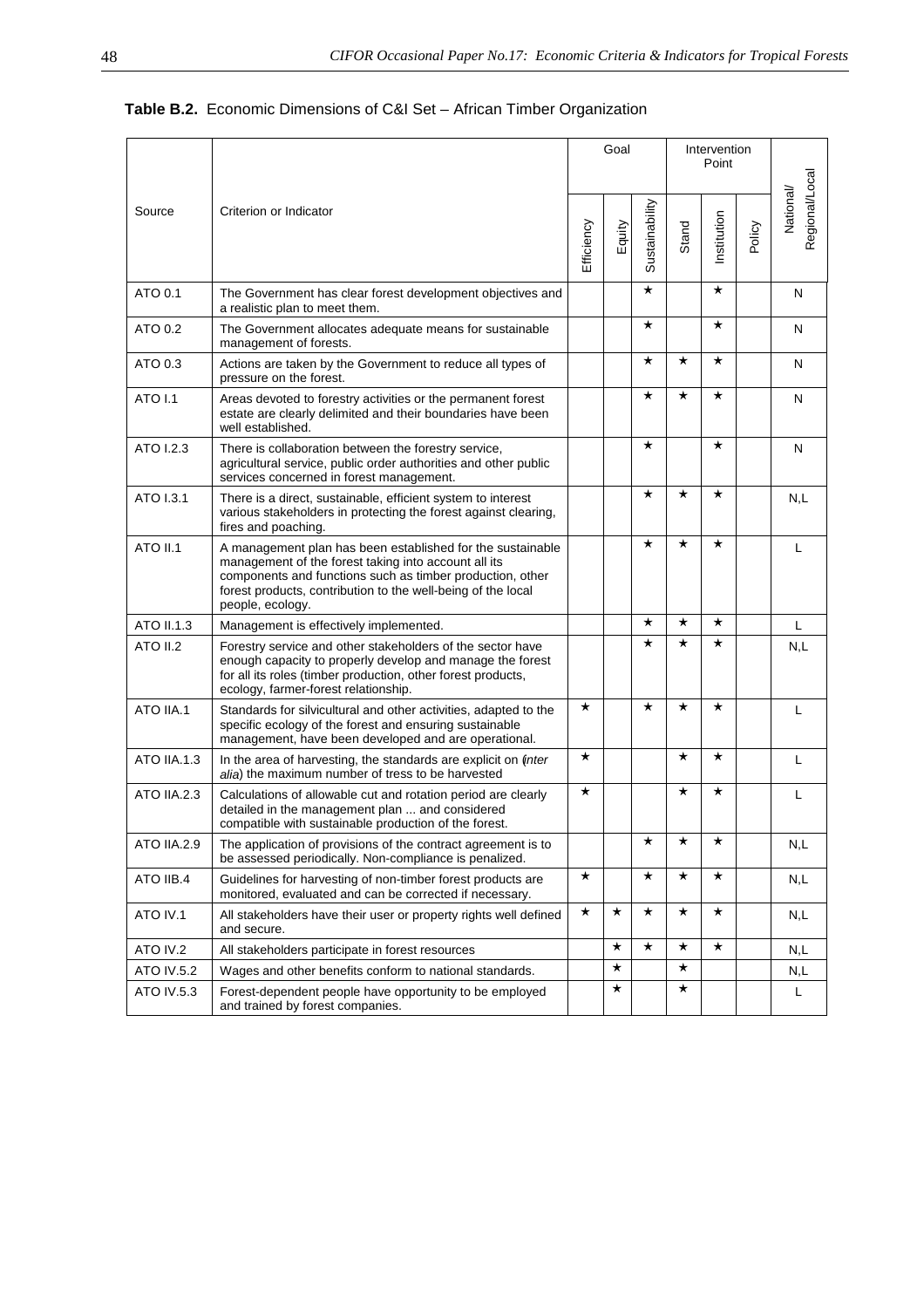| Table B.3. Economic Dimensions of C&I Set - Tarapoto Proposal |  |
|---------------------------------------------------------------|--|
|---------------------------------------------------------------|--|

|                |                                                                                                                                                                    |            | Goal    |                |          | Intervention<br>Point |         |                             |
|----------------|--------------------------------------------------------------------------------------------------------------------------------------------------------------------|------------|---------|----------------|----------|-----------------------|---------|-----------------------------|
| Source         | Criterion or Indicator                                                                                                                                             | Efficiency | Equity  | Sustainability | Stand    | Institution           | Policy  | Regional/Local<br>National/ |
| <b>TP 8.c</b>  | Legal framework which guarantees the stability of forest<br>investments in the long term.                                                                          |            |         | $^\star$       | $^\star$ | $\star$               |         | L                           |
| <b>TP 9.a</b>  | Annual extraction of timber and non-timber forest products<br>compatible with the sustainable capacity of the resource base.                                       | $\star$    |         | $\star$        | $\star$  |                       |         | L                           |
| <b>TP 9.b</b>  | Area and percentage of forest soils affected by significant<br>alterations in physical-chemical properties and erosion.                                            | $\star$    |         | $\star$        | $\star$  |                       |         | L                           |
| <b>TP 9.c</b>  | Effectiveness of systems of administration and control.                                                                                                            |            |         | $^\star$       |          | $\star$               |         | L                           |
| <b>TP 9.d</b>  | Degree of diversification of production.                                                                                                                           | $\star$    |         | $\star$        | $\star$  |                       |         | L                           |
| <b>TP 9.e</b>  | Degree of utilization of environmentally friendly technologies.                                                                                                    | $\star$    |         |                | $\star$  |                       |         | L                           |
| TP 11.a        | Quality of life of local populations.                                                                                                                              |            | $\star$ | $\star$        | $\star$  |                       |         | L                           |
| <b>TP 11.b</b> | Profitability and rates of return of forest management.                                                                                                            | $\star$    |         |                | $\star$  |                       |         | L                           |
| <b>TP 11.c</b> | Efficiency of the systems for the production and processing of<br>forest products.                                                                                 | $\star$    |         |                | $\star$  |                       | $\star$ | L                           |
| TP 11.d        | Impact of the economic exploitation of forests on the<br>availability of forest resources of importance to local<br>populations.                                   |            | $\star$ |                | $\star$  |                       |         | L                           |
| TP 11.e        | Number of direct and indirect jobs and level of income.                                                                                                            |            | $\star$ |                | $\star$  |                       |         | L                           |
| TP 11.f        | Nature and quantity of forest benefits derived from forest<br>management                                                                                           | $\star$    |         | $\star$        | $\star$  |                       |         | L                           |
| TP 11.g        | Annual quantity of products extracted per ha.                                                                                                                      | $\star$    |         | $\star$        | $\star$  |                       |         | L                           |
| <b>TP 11.h</b> | Aggregate value of production.                                                                                                                                     | $\star$    |         |                | $\star$  |                       |         | L                           |
| <b>TP 11.i</b> | Mechanisms for the consultation and effective participation of<br>local communities in the management of forest resources<br>depending on the scale of management. |            | $\star$ | $^\star$       | $^\star$ | $\star$               |         | L                           |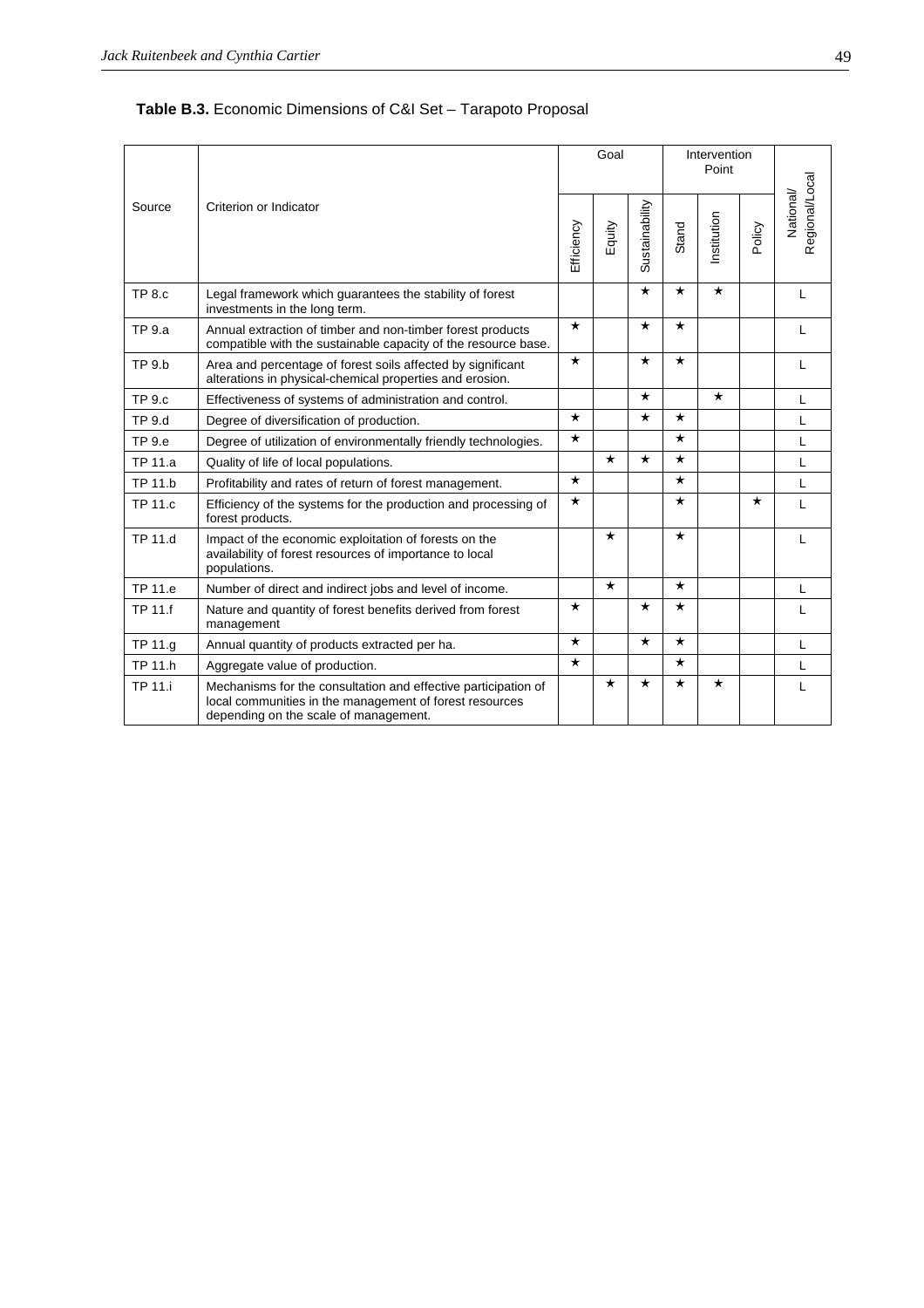|                                       |                                                                                                                                                                                                                                                                        |            | Goal                |                     |                     | Intervention<br>Point |          |                             |
|---------------------------------------|------------------------------------------------------------------------------------------------------------------------------------------------------------------------------------------------------------------------------------------------------------------------|------------|---------------------|---------------------|---------------------|-----------------------|----------|-----------------------------|
| Source                                | Criterion or Indicator                                                                                                                                                                                                                                                 | Efficiency | Equity              | Sustainability      | Stand               | Institution           | Policy   | Regional/Local<br>National/ |
| <b>ITW A.1.1</b>                      | A legally enforceable land use plan exits which includes<br>decisions about the size and location of the permanent<br>forest estate, divided into permanent protection and<br>production areas, and other forest areas.                                                |            |                     | $\star$             | $^\star$            | $\star$               | $\star$  | N                           |
| <b>ITW A.1.2</b>                      | A legally gazetted forest policy defines the nationally<br>accepted values of the forest and their functions within<br>the framework of national development policy.                                                                                                   |            |                     | $\star$             | $\star$             | $^\star$              | $\star$  | N                           |
| <b>ITW A.1.3</b>                      | A forest law exists which is in harmony with the goal of<br>sustainable forest management.                                                                                                                                                                             |            |                     | $\star$             | $^\star$            | $^\star$              |          | N                           |
| <b>ITW A.3.1.1</b>                    | Laws directly linked to forest management [include]:<br>2.1 definition of different kinds of statutory forest<br>ownership.                                                                                                                                            | $\star$    | $\star$             | $\star$             | $^\star$            | $\star$               |          | N                           |
| <b>ITW A.3.1.1</b>                    | Laws directly linked to forest management [include]:<br>2.5 allocation of rights to use the forest.                                                                                                                                                                    | $\star$    | $\star$             | $\star$             | $^\star$            | $^\star$              |          | N                           |
| <b>ITW A.3.1.2</b>                    | Laws indirectly linked to forest management [include]:<br>1.1 accident compensation; 1.3 provision of health care;<br>1.5 rights to organize labour                                                                                                                    |            | $^\star$            | $\star$             | $\star$             | $\star$               |          | N                           |
| <b>ITW A.3.2</b>                      | Forest authority [includes]: 4. Authority exists to<br>implement and control forest management at all levels<br>with powers and responsibilities legally defined at the<br>national level.                                                                             |            |                     | $\star$             | $\star$             | $\star$               |          | N                           |
| <b>ITW A.4.1</b>                      | Forest administration [includes]: 1. Forest management<br>planning is an integral part of the general land use<br>planning.                                                                                                                                            |            |                     | $\star$             | $\star$             | $^\star$              |          | N                           |
| <b>ITW</b><br>A.4.2.3.1               | Research priorities [include]: 4. Management of buffer<br>zones at the interface of agriculture and forestry.                                                                                                                                                          |            |                     | $\star$             | $^\star$            | $^\star$              |          | N                           |
| <b>ITW</b><br>A.4.2.3.2               | Research priorities [include]: 3. Research to maximize the<br>utilization potential of forest products. 4. Research into<br>utilization of currently non-commercial tree species.                                                                                      | $\star$    |                     |                     | $^\star$            |                       |          | N                           |
| <b>ITW</b><br>A.4.2.3.5               | Research priorities [include]: 1. Methodologies to<br>evaluate the profitability of different forest management<br>systems. 2. Rationalization of management processes at<br>the local level with regard to harvesting, processing, and<br>pricing of forest products. | $\star$    |                     |                     | $^\star$            |                       |          | N,L                         |
| <b>ITW</b><br>A.4.2.3.5               | Research priorities [include]: 3. Improvement of marketing<br>strategies for forest products (especially timber).<br>6. Cradle to grave environmental evaluation of the<br>processing of forest products, including energy consumed<br>in processing.                  | $\star$    |                     | $\star$             | $\star$             |                       |          | N                           |
| <b>ITW B.3.1</b>                      | Legally documented rights of settlement.                                                                                                                                                                                                                               | $\star$    |                     | $\star$             | $^\star$            | $^\star$              |          | R                           |
| <b>ITW B.3.1</b>                      | Legally documented rights of access to and harvesting of<br>forest products.                                                                                                                                                                                           | $\star$    | $\star$<br>$^\star$ | $\star$<br>$^\star$ | $\star$<br>$^\star$ | $\star$               |          | R                           |
| <b>ITW B.3.1</b><br><b>ITW B.3.10</b> | Participation in forest management through employment.<br>Regional forest administration capability exits for                                                                                                                                                          |            |                     | $\star$             | $^\star$            | $^\star$              |          | R<br>R                      |
|                                       | (1.1) boundary enforcement.                                                                                                                                                                                                                                            |            |                     |                     |                     |                       |          |                             |
| <b>ITW B.3.11</b>                     | Incentives for sustainable forest management include:<br>1. Penalties apply in case of breach of contract.                                                                                                                                                             |            |                     | $\star$             | $\star$             | $\star$               |          | R                           |
| <b>ITW C.1.2</b>                      | The contract period is long enough to justify commercial<br>investment in SFM.                                                                                                                                                                                         | $\star$    |                     | $\star$             | $^\star$            |                       | $^\star$ | L                           |
| <b>ITW C.1.9</b>                      | Data are available for the whole management unit on<br>timber growing stock and timber harvest volume.                                                                                                                                                                 | $^\star$   |                     |                     | $\star$             | $^\star$              |          | L                           |
| <b>ITW C.2.3</b>                      | Data about volume increment in harvested areas by:<br>compartment, species, diameter class.                                                                                                                                                                            | $\star$    |                     | $\star$             | $^\star$            | $^\star$              |          | L                           |
| <b>ITW C.2.4</b>                      | Planning of AAC. The calculation of AAC is correct and<br>easily verifiable.                                                                                                                                                                                           | $\star$    |                     | $\star$             | $\star$             | $\star$               |          | L                           |

# **Table B.4.** Economic Dimensions of C&I Set – Iniative Tropenwald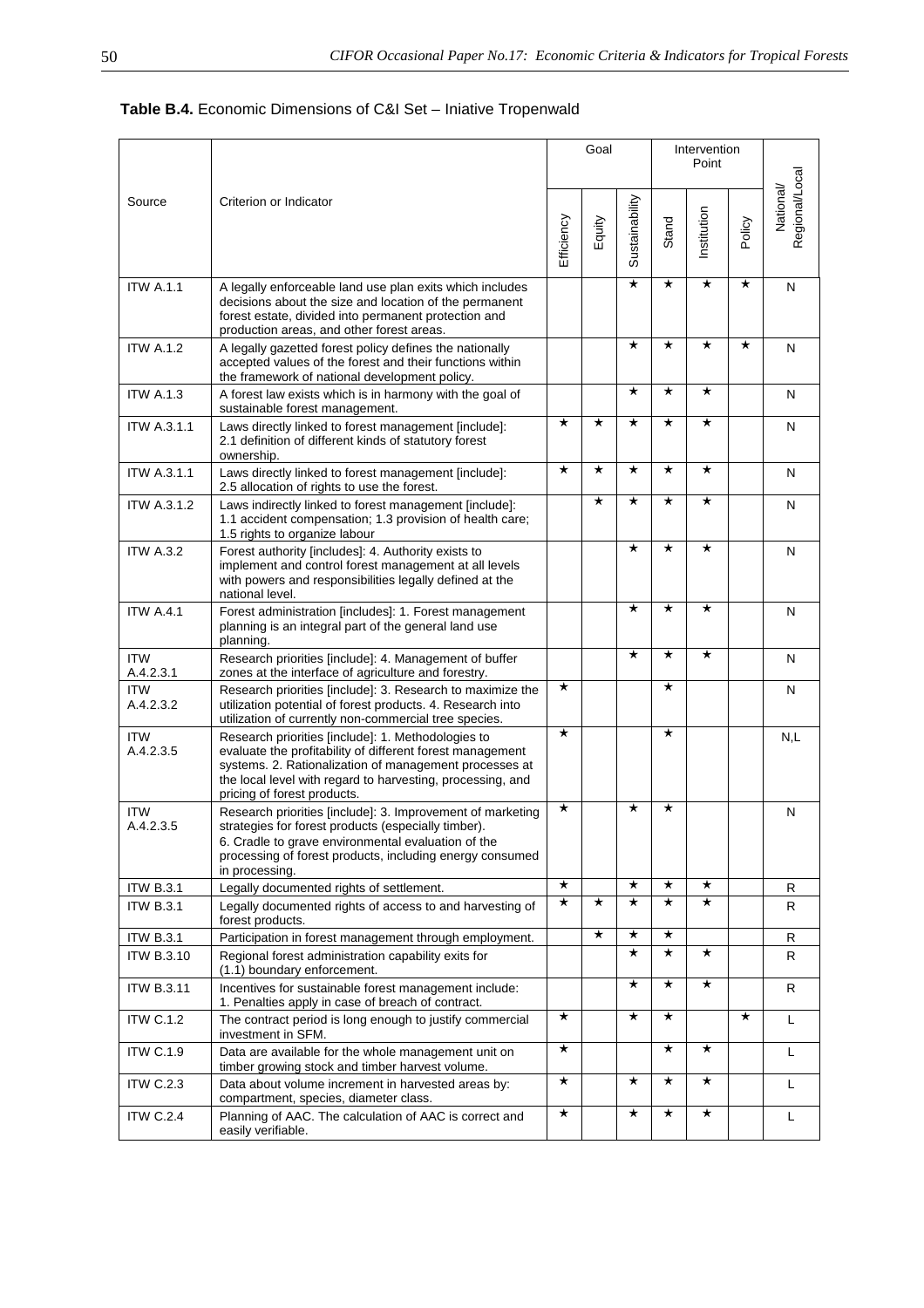|                  |                                                                                                                                                                                                                           |            | Goal   |                    |          | Intervention<br>Point |        |                           |
|------------------|---------------------------------------------------------------------------------------------------------------------------------------------------------------------------------------------------------------------------|------------|--------|--------------------|----------|-----------------------|--------|---------------------------|
| Source           | Criterion or Indicator                                                                                                                                                                                                    | Efficiency | Equity | ustainability<br>ഗ | Stand    | Institution           | Policy | Regional/Loca<br>National |
| <b>ITW C.3.3</b> | The guidelines for logging and log transport aim at<br>minimization of environmental damage and residues, and<br>at leaving a productive residual stand.                                                                  | $\star$    |        |                    | $\star$  | $\star$               |        |                           |
| <b>ITW C.4.1</b> | Control measures. 3. Existence of effective protection<br>measures to prevent illegal encroachment upon the<br>management unit against: re-entry; illegal logging, fire,<br>grazing, clearing for farming and settlement. |            |        | $\star$            | $^\star$ | $\star$               |        |                           |
| <b>ITW C.4.2</b> | Control measures, 2. Periodic correction of AAC in case<br>of over- or under-cutting.                                                                                                                                     | $\star$    |        | $\star$            | $^\star$ | $\star$               |        |                           |
| <b>ITW C.4.5</b> | Violations of the management company's contractual<br>obligations are punished. 4. Existence of performance<br>bond/security deposit/advance tax payment or similar<br>guarantee of good management.                      |            |        | $\star$            | $^\star$ | $\star$               |        |                           |

# **Table B.4.** (con'd) Economic Dimensions of C&I Set – Iniative Tropenwald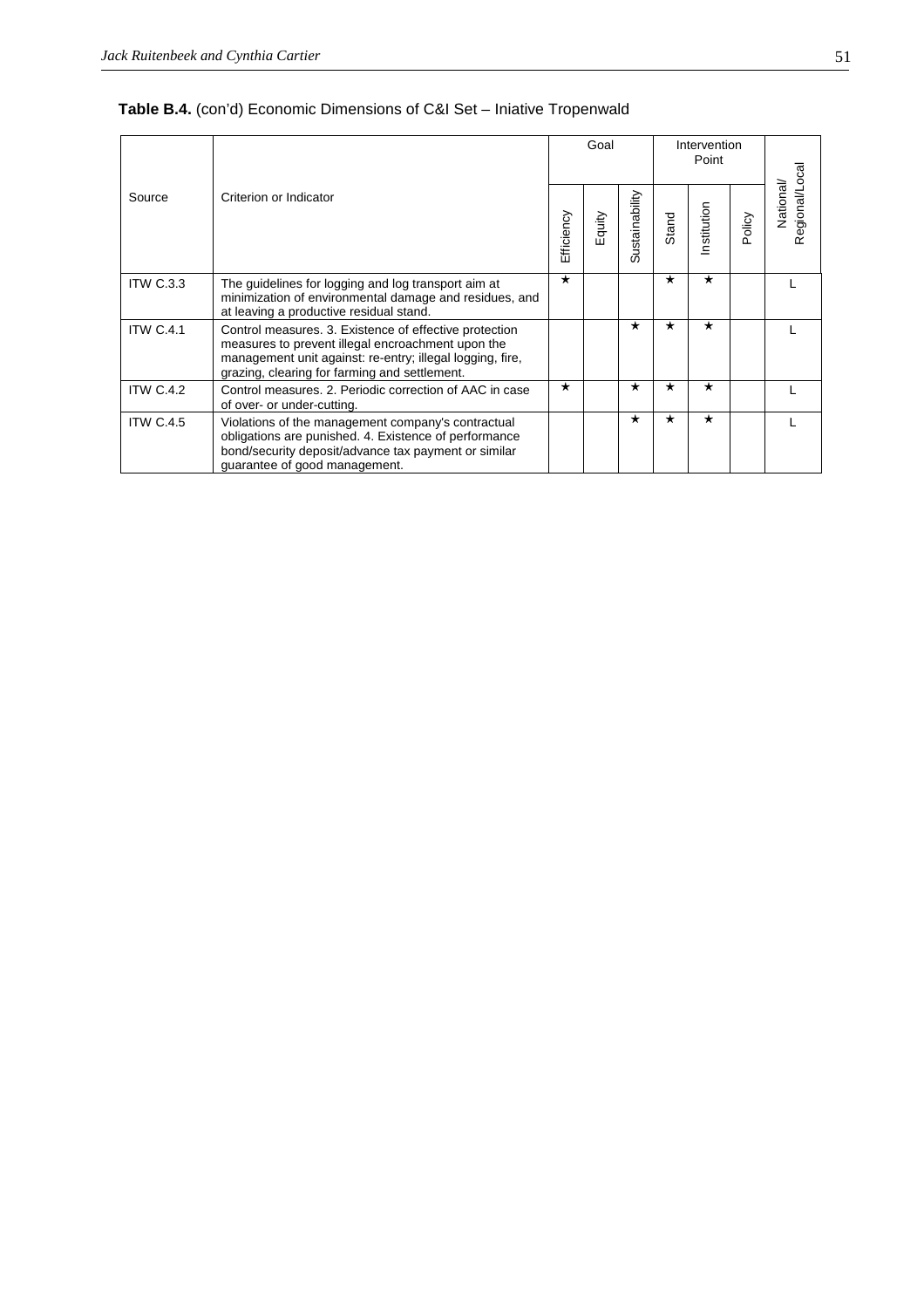| Table B.5. Economic Dimensions of C&I Set - Woodmark |
|------------------------------------------------------|
|------------------------------------------------------|

|          | Criterion or Indicator                                                                                                                                                                                                             | Goal       |          |                |          | Intervention<br>Point |          |                             |
|----------|------------------------------------------------------------------------------------------------------------------------------------------------------------------------------------------------------------------------------------|------------|----------|----------------|----------|-----------------------|----------|-----------------------------|
| Source   |                                                                                                                                                                                                                                    | Efficiency | Equity   | Sustainability | Stand    | Institution           | Policy   | Regional/Local<br>National/ |
| WM 6.101 | All harvesting must be in accordance with a long term<br>harvesting plan  The harvesting plan must ensure that<br>the ability of the forest to produce a sustained yield is not<br>impaired. It should aim to diversify the forest | $\star$    |          |                | $\star$  | $\star$               |          | L                           |
| WM 6.106 | The harvesting plan must specify areas, species, tree<br>sizes, limits, volumes, coupe size, spacing and location.<br>Where existing data are insufficient these limits should be<br>conservatively met.                           | $\star$    |          |                | $\star$  | $\star$               |          | L                           |
| WM 7.103 | Customary use rights to the forest area – such as rights<br>of way, use of common land and usufructary rights – must<br>be respected and upheld.                                                                                   |            | $\star$  | $\star$        | $\star$  | $\star$               |          | L                           |
| WM 8.301 | Employees must have the right to organise; i.e, join<br>trades unions and undertake collective negotiations<br>regarding employment terms and conditions.                                                                          |            | $^\star$ |                | $\star$  | $^\star$              |          | L                           |
| WM 8.401 | Forestry operations must be managed in such a way that<br>they aim to increase the opportunities for economic<br>activities among local people.                                                                                    |            | $^\star$ |                | $\star$  |                       |          | L                           |
| WM 9.0   | Forest management encourages an optimal and efficient<br>use of all forest products and services, in order to ensure<br>a wide range of environmental, social and economic<br>benefits.                                            | $\star$    | $\star$  | $\star$        | $\star$  | $\star$               | $^\star$ | L                           |
| WM 9.101 | Information must be available on the range of the forest's<br>potential products and services, including the role of<br>forest products in the local, regional, national and<br>international economies.                           | $\star$    | $\star$  | $\star$        | $\star$  | $\star$               | $\star$  | L                           |
| WM 9.102 | Forestry operations must not significantly reduce the<br>value derived locally from all forest products and services.                                                                                                              | $\star$    | $\star$  | $\star$        | $\star$  |                       |          | L                           |
| WM 9.103 | Forest managers must aim to minimise waste associated<br>with harvesting and reduce damage to other forest                                                                                                                         | $\star$    |          |                | $\star$  |                       |          | L                           |
| WM 9.104 | Forest management must aim to strengthen and diversify<br>the local economy, avoiding dependence on a single<br>forest commodity.                                                                                                  | $\star$    |          | $\star$        | $\star$  |                       |          | L                           |
| WM 9.105 | Recommended: a) Cost-benefit evaluations of particular<br>production activities, should be undertaken where<br>sufficient information is available.                                                                                | $\star$    |          |                | $\star$  |                       |          | L                           |
| WM 9.105 | Recommended: b) Where appropriate, efficient<br>processing operations should be established to increase<br>added-value as locally as possible. Such processing<br>operations should eventually be financially self-<br>sustaining. | $\star$    |          |                | $^\star$ |                       | $^\star$ | L                           |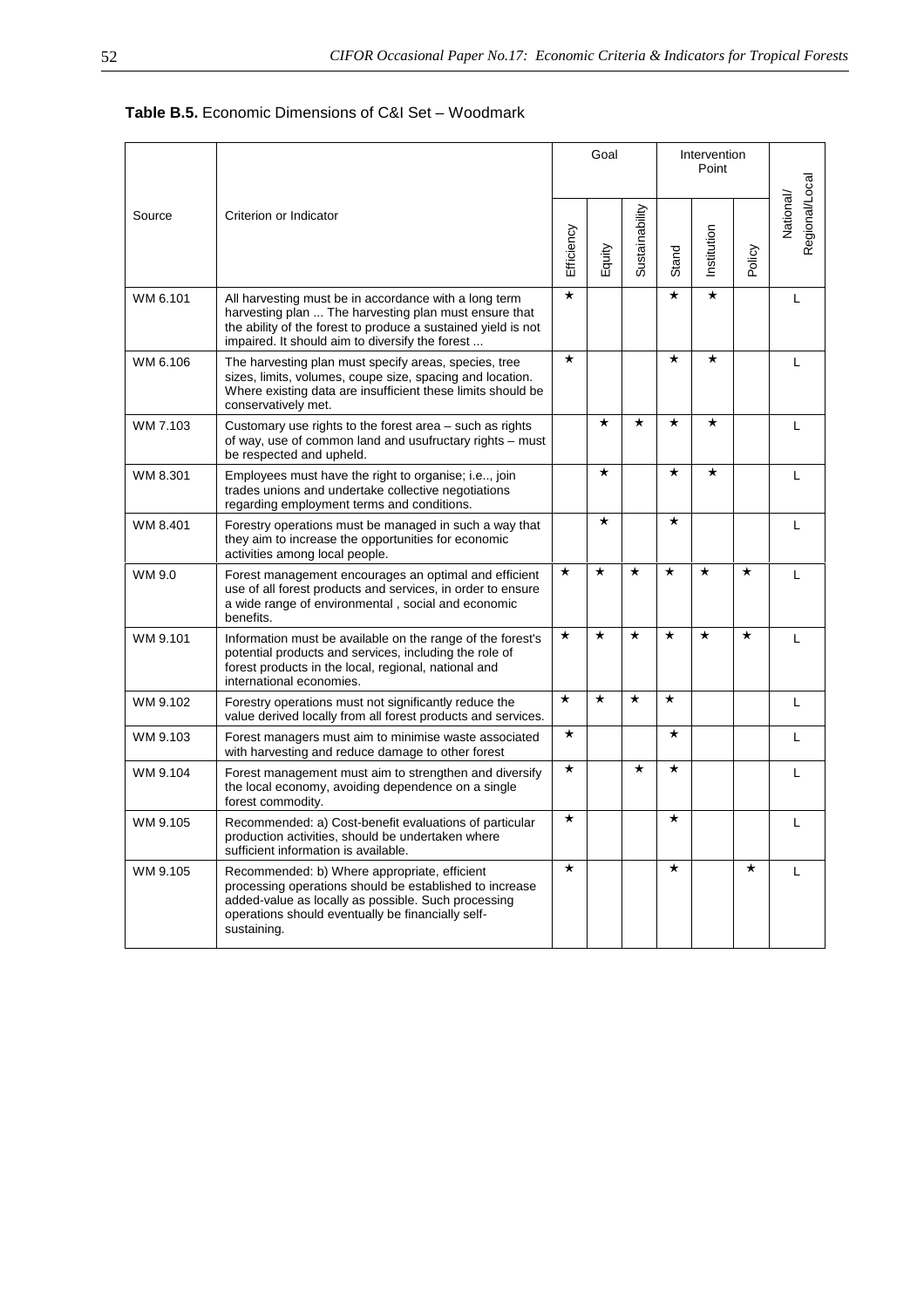| <b>Table B.6.</b> Economic Dimensions of C&I Set – SmartWood |
|--------------------------------------------------------------|
|--------------------------------------------------------------|

|         | Criterion or Indicator                                                                                                                                                                                             | Goal       |          |                | Intervention |             |          |                             |
|---------|--------------------------------------------------------------------------------------------------------------------------------------------------------------------------------------------------------------------|------------|----------|----------------|--------------|-------------|----------|-----------------------------|
| Source  |                                                                                                                                                                                                                    | Efficiency | Equity   | Sustainability | Stand        | Institution | Policy   | Regional/Local<br>National/ |
| SW 2.1  | Land tenure is clear and legally secure.                                                                                                                                                                           |            |          | $^\star$       | $^\star$     | $\star$     | $\star$  | L                           |
| SW 2.2  | Land is dedicated by owners to long-term management.                                                                                                                                                               | $\star$    |          | $\star$        | $\star$      |             |          | Г                           |
| SW 4.2  | Annual allowable cut (AAC), by area or volume, has been<br>set based on conservative and well-documented<br>estimates of growth and yield.                                                                         | $^\star$   |          | $^\star$       | $^\star$     |             |          | L                           |
| SW 4.3  | AAC is being followed in the forest.                                                                                                                                                                               | $^\star$   |          | $\star$        | $^\star$     |             |          | L                           |
| SW 4.4  | Silviculture prescriptions (pre-, during, and post-harvest)<br>are being adhered to.                                                                                                                               | $^\star$   |          | $^\star$       | $^\star$     |             |          | L                           |
| SW 4.5  | Growth rates, stocking, and regeneration are being<br>monitored by a suitable continuous forest inventory<br>system.                                                                                               | $\star$    |          | $\star$        | $\star$      | $\star$     |          | L                           |
| SW 4.6  | Actions to ensure quantity and quality of future crop,<br>through either natural or planted regeneration, are being<br>implemented.                                                                                | $^\star$   |          | $^\star$       | $^\star$     | $^\star$    |          | L                           |
| SW 4.7  | Post-logging assessments take place to assess the<br>impact of harvesting on future crop trees and the forest,<br>preferably within 12 months after harvesting.                                                    | $\star$    |          | $\star$        | $\star$      | $\star$     |          | L                           |
| SW 5.21 | In-migration, settlement, hunting, and timber extraction<br>along logging roads is controlled.                                                                                                                     |            |          | $^\star$       | $^\star$     | $\star$     |          | L                           |
| SW 7.1  | Wages and other benefits (health, retirement, worker's<br>compensation, housing, food) are fair and consistent with<br>(not lower than) prevailing local standards.                                                |            | $^\star$ |                | $^\star$     |             |          | L                           |
| SW 7.2  | Worker safety is considered and conditions are fair and<br>consistent with local norms (not a higher than normal<br>accident rate.)                                                                                |            | $\star$  |                | $\star$      |             |          | L                           |
| SW 8.1  | Stumpage rates or other rents being paid to landholders<br>are at or above the norm (i.e., average), and are<br>perceived by landowners to be a positive incentive for<br>encouraging long term forest management. | $^\star$   |          | $\star$        | $^\star$     |             | $^\star$ | L                           |
| SW 8.2  | Stumpage paid is sufficient to cover costs of maintaining<br>land as forest.                                                                                                                                       | $^\star$   |          | $\star$        | $^\star$     |             | $^\star$ | L                           |
| SW 8.3  | Revenue received is sufficient to financially support post-<br>harvest management activities such as road<br>maintenance, silviculture treatments, and long-term forest<br>health and growth and yield monitoring. | $\star$    |          | $\star$        | $\star$      |             | $\star$  | L                           |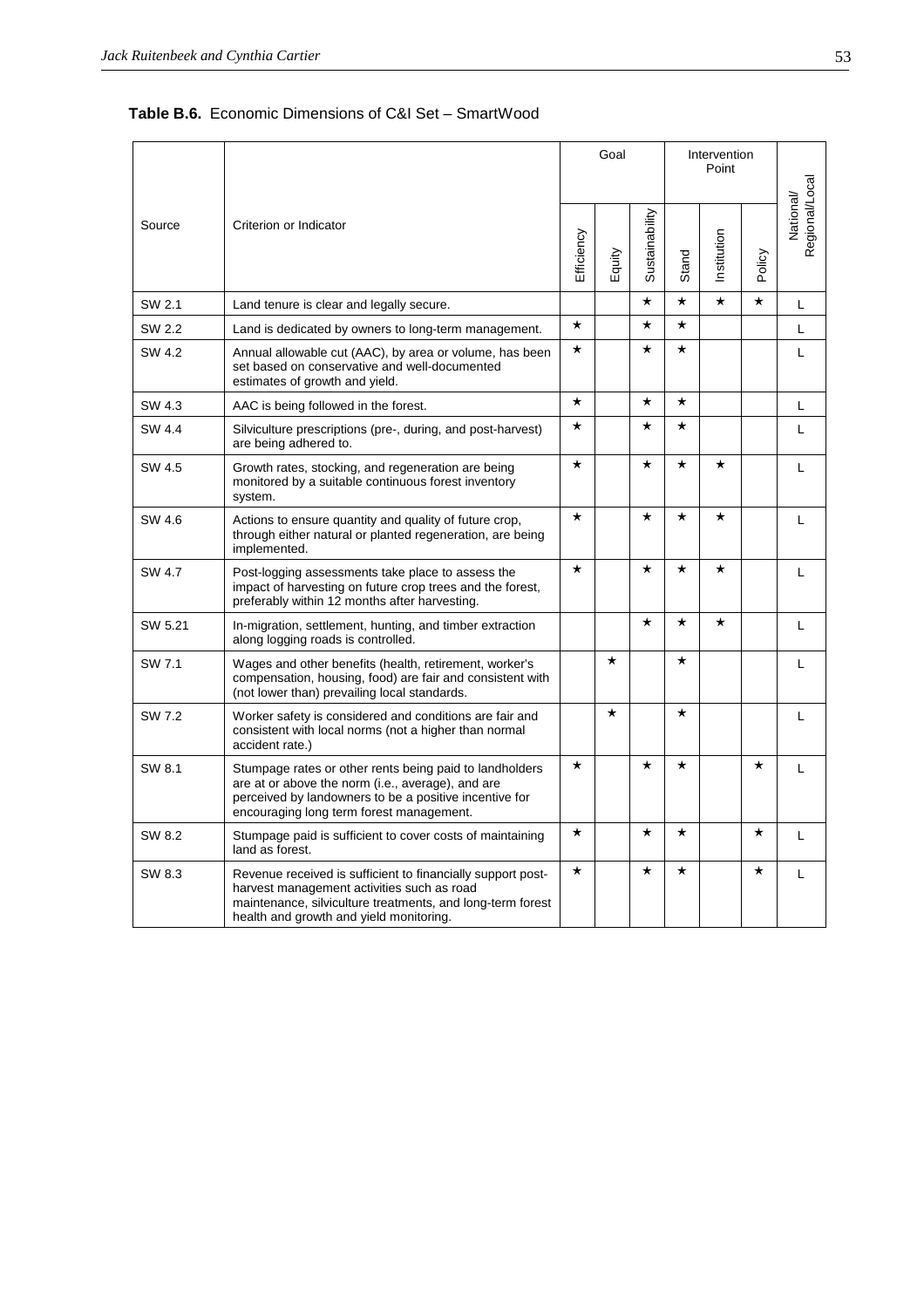# **Table B.7.** Economic Dimensions of C&I Set – Lembaga Ekolabel Indonesia

| Source        | Criterion or Indicator                                                                                                                                                | Goal       |          |                |          | Intervention<br>Point |        |                            |
|---------------|-----------------------------------------------------------------------------------------------------------------------------------------------------------------------|------------|----------|----------------|----------|-----------------------|--------|----------------------------|
|               |                                                                                                                                                                       | Efficiency | Equity   | Sustainability | Stand    | Institution           | Policy | Regional/Local<br>National |
| <b>LEI 34</b> | Exploitation factor to measure intensity of logging<br>(depends on the physical condition of the land and the<br>types of wood exploited).                            | $\star$    |          | $\star$        | $^\star$ |                       |        | $\mathbf{L}$               |
| <b>LEI 35</b> | Ratio between the main and side roads to the size of the<br>forest (to judge "efficiency rate of logging transport").                                                 | $\star$    |          |                | $^\star$ |                       |        | L                          |
| <b>LEI 36</b> | Whether the quality of the road is proportional to the<br>potential of the forest (to get knowledge of logging-related<br>transport activities).                      | $\star$    |          |                | $^\star$ |                       |        | L                          |
| <b>LEI 37</b> | Frequency of extraction of non-wood resources, classified<br>by types and groups of people who extract them.                                                          | $^\star$   | $^\star$ |                | $^\star$ |                       |        | L                          |
| <b>LEI 38</b> | Volume of non-wood resources, classified by types and<br>groups of people who extract them.                                                                           | $^\star$   | $^\star$ |                | $^\star$ |                       |        | $\mathbf{I}$               |
| <b>LEI 39</b> | Volume of non-wood resources extracted by the<br>concessionaire.                                                                                                      | $\star$    |          |                | $^\star$ |                       |        | L                          |
| <b>LEI 40</b> | Frequency of the concessionaire's extraction of the non-<br>wood resources.                                                                                           | $\star$    |          |                | $^\star$ |                       |        | L                          |
| <b>LEI 60</b> | System of production - self or contract (to judge "certainty<br>of monitoring and control of work").                                                                  | $\star$    |          |                | $\star$  |                       |        | L                          |
| <b>LEI 62</b> | The ratio of the number and percentage of employees,<br>classified by educational levels, seniority and functions to<br>the size of the concession area.              | $\star$    | $^\star$ |                | $^\star$ |                       |        | L                          |
| <b>LEI 63</b> | The proportion of the employees whose jobs are suitable<br>to their educational background and/or experience                                                          | $^\star$   |          |                | $^\star$ |                       |        | L                          |
| <b>LEI 64</b> | The proportion of employees who receive wages above<br>the prevailing local minimum wage.                                                                             |            | $\star$  |                | $\star$  |                       |        | L                          |
| <b>LEI 65</b> | The proportion of employees who are employed through<br>the informal channels.                                                                                        |            | $^\star$ |                | $^\star$ |                       |        | L                          |
| <b>LEI 77</b> | The percentage of actual to planned amount of<br>investment and reinvestment costs of forest rehabilitation<br>efforts.                                               | $\star$    |          | $^\star$       | $^\star$ |                       |        | L                          |
| <b>LEI 78</b> | The distribution of actual investments and reinvestments<br>in the interests of income, conservation of the ecosystem<br>and socio-cultural aspects.                  |            | $^\star$ | $^\star$       | $^\star$ |                       |        | L                          |
| <b>LEI 79</b> | The percentage of actual costs for direct participation in<br>regional development.                                                                                   |            |          | $\star$        | $\star$  | $\star$               |        | L                          |
| <b>LEI 80</b> | The proportion of actual annual costs allocated to<br>development of the local community, classified by<br>activities and targeted groups.                            |            | $^\star$ | $\star$        | $^\star$ | $\star$               |        | L                          |
| <b>LEI 81</b> | The proportion of the unit's employees who have the task<br>of developing the local community, classified by<br>educational levels, experience and managerial levels. |            |          | $^\star$       | $^\star$ | $^\star$              |        | L                          |